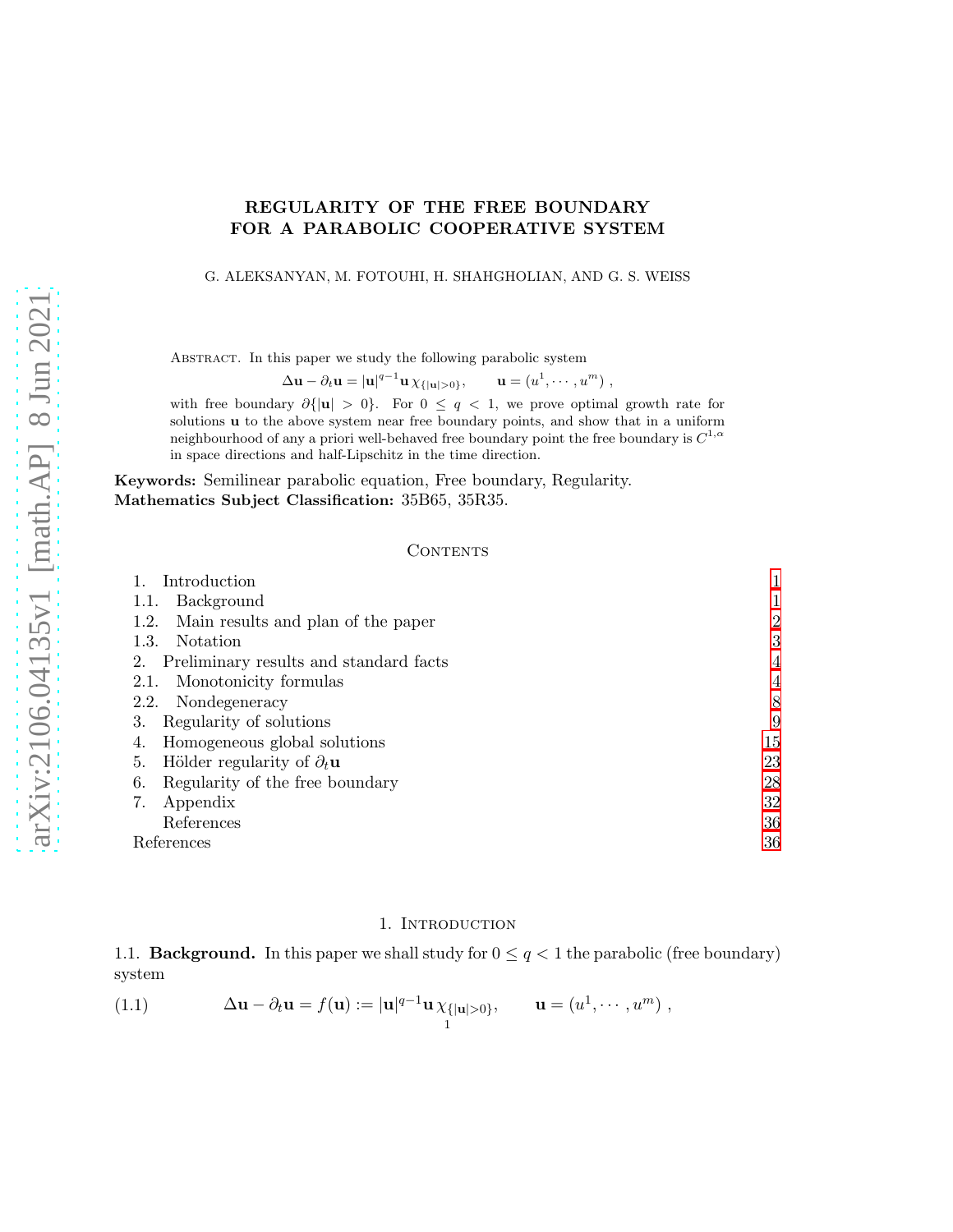where  $\mathbf{u}: Q_1 \to \mathbb{R}^m$ , where  $Q_1 = B_1(0) \times (-1, 1)$ , with  $B_1$  being the unit ball in  $\mathbb{R}^n$ ,  $n \geq 2$ ,  $m \geq 2$ , and  $|\cdot|$  is the Euclidean norm on the respective spaces. System [\(1.1\)](#page-0-2) relates to concentrations of species/reactants, where an increase in each species/reactant accelerates the extinction/reaction of all species/reactants. The special choice of our reaction kinetics would assure a constant decay/reaction rate in the case that  $u^i$ , for  $i = 1, \dots, m$  are of comparable size.

A diverse scalar parabolic free boundary problem has been subject of intense studies in more than half-century. On the other hand there are very few results for problems that involve systems (see  $[1, 5, 9]$  $[1, 5, 9]$  $[1, 5, 9]$ ), and probably no results for the system related to equation  $(1.1).$  $(1.1).$ 

The elliptic case of the above system is studied in [\[1,](#page-35-2) [9\]](#page-36-0) or in the scalar case, when  $m = 1$ in [\[8\]](#page-35-4), where they prove optimal growth rate for the solutions as well as  $C^{1,\alpha}$ -regularity of the free boundary at points that are a priori well-behaved.

In this paper we shall study the parabolic system [\(1.1\)](#page-0-2) from a regularity point of view. The analysis of the above parabolic system introduces several serious obstruction, and hence a straightforward generalization of the ideas and techniques of its elliptic counterpart is far from being obvious. Due to its technical nature, and the need for notations and definitions, we shall explain these difficulties below, during the course of developing the tools and ideas.

<span id="page-1-0"></span>1.2. Main results and plan of the paper. Our results concern two main questions: Optimal growth of the solution u at free boundary points (Theorem [3.3\)](#page-9-0), and the regularity of the free boundary (Theorem [6.5\)](#page-31-1) at *well-behaved* points.[1](#page-1-1)

To prove our results we use the regularity theory for the elliptic case, see [\[1,](#page-35-2) [9\]](#page-36-0) and follow the ideas that have been used to treat parabolic free boundary problems, as in [\[4\]](#page-35-5) that was used for the no-sign one phase scalar case. In doing so we encounter several technical problems, that we need to circumvent by enhancing the previous techniques. The first problem we encounter is the use of the balanced-energy monotonicity formula for proving quadratic growth estimates from the free boundary points. In parabolic setting, and specially in system case, the combination of balanced energy and Almgren's frequency is more delicate than the elliptic case done in [\[1\]](#page-35-2).

The second problem we encounter concerns the regularity of the free boundary, where we are forced to use the epiperimetric inequality in elliptic setting. In order to do this we need to prove that  $\partial_t \mathbf{u}$ , the time derivative of **u**, is Hölder regular for  $q = 0$ . When  $q > 0$ we need some modification (see Section 5). This, however, can be proved at the so-called regular points. Indeed, since the set of regular points is open (in relative topology) we can use indirect argument to show that  $\partial_t \mathbf{u}$  tends to zero at free boundary points close to a regular point. From here one can bootstrap a Hölder regularity theory for  $|\partial_t \mathbf{u}|$ . Once this is done we can invoke the epiperimetric inequality for equations with Hölder right hand side and deduce (in a standard way) the regularity of the free boundary in space. The Hölder regularity in time then follows by blow-up techniques, and indirect argument.

<span id="page-1-1"></span><sup>1</sup>Later we shall call them regular points.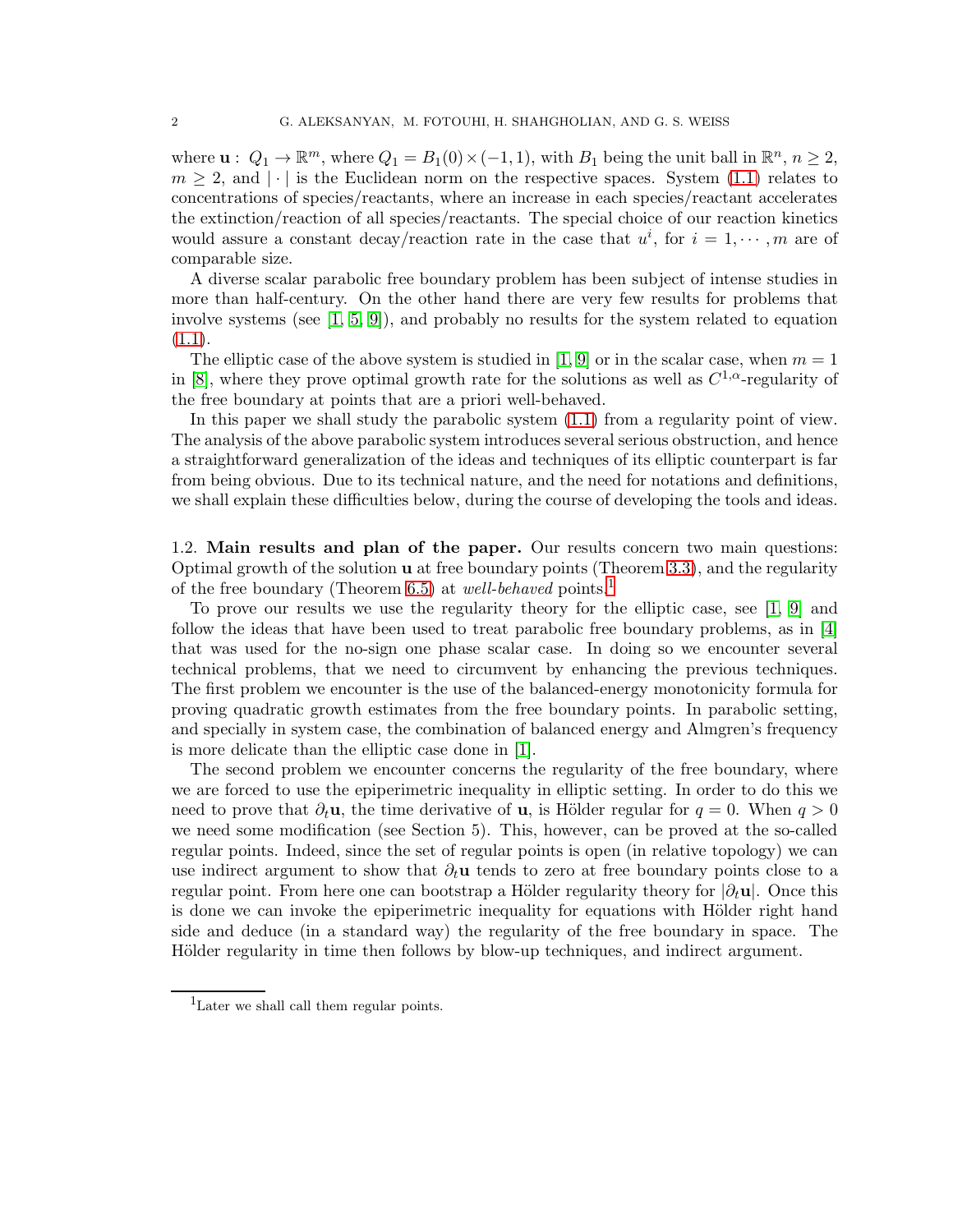<span id="page-2-0"></span>1.3. Notation. For clarity of exposition we shall introduce some notation and definitions here that are used frequently in the paper.

|s| is the greatest integer below s, i.e. s − 1 ≤ |s| < s. Points in  $\mathbb{R}^{n+1}$  are denoted by  $(x, t)$ , where  $x \in \mathbb{R}^n$  and  $t \in \mathbb{R}$ . Let  $X = (x, t)$  and define  $|X| := (|x|^2 + |t|)^{1/2}$ .  $B_r(x)$  is the open ball in  $\mathbb{R}^n$  with center x and radius  $r, B_r := B_r(0)$ .  $Q_r(x,t)$  denotes the open cylinder  $B_r(x) \times (t - r^2, t + r^2)$  in  $\mathbb{R}^{n+1}$ .  $Q_r^+(x,t) = B_r(x) \times (t, t + r^2)$  (upper half cylinder).  $Q_r^-(x,t) = B_r(x) \times (t - r^2, t)$  (lower half cylinder).  $T_{r,a} := B_a \times (-4r^2, -r^2], T_r := \mathbb{R}^n \times (-4r^2, -r^2].$  $\partial Q_r(x,t)$  is the topological boundary.

 $\partial_p Q_r(x,t)$  is the parabolic boundary, i.e., the topological boundary minus the top of the cylinder.

 $\nabla$  denotes the spatial gradient,  $\nabla = (D_{x_1}, \cdots, D_{x_n}).$  $\nabla$ **u** =  $[\partial_i u^j]_{1 \le i \le n, 1 \le j \le m}$  is the derivative matrix of **u** with other notations

$$
|\nabla \mathbf{u}|^2 = \sum_{i=1}^m |\nabla u^i|^2,
$$
  
\n
$$
\nabla \mathbf{u} : \nabla \mathbf{v} = \sum_{i=1}^m (\nabla u^i \cdot \nabla v^i),
$$
  
\n
$$
\nabla \mathbf{u} : \nabla \mathbf{v} = \sum_{i=1}^m (\nabla u^i \cdot \nabla v^i),
$$
  
\nfor all  $\xi \in \mathbb{R}^n$ .

We will denote the derivative of the function  $f$  by  $f_{\mathbf{u}}$ .

We fix the following constants throughout the paper

(1.2) 
$$
\kappa := \frac{2}{1-q}, \qquad \alpha = (\kappa(\kappa - 1))^{-\kappa/2}.
$$

 $\Gamma = \Gamma(\mathbf{u}) = \partial \{| \mathbf{u} | > 0 \}.$ 

 $\Gamma^{\kappa}(\mathbf{u}) = \{ (x_0, t_0) \in \Gamma(\mathbf{u}) : \partial_t^i \partial_x^{\mu} \mathbf{u}(x_0, t_0) = 0 \text{ for all } 2i + |\mu| < \kappa \}.$  $\Omega_t, \Gamma_t, \partial \Omega_t$  are t-sections of the corresponding sets in  $\mathbb{R}^{n+1}$ , at the level t.  $H = \Delta - \partial_t$  (the heat operator).

 $χΩ$  is the characteristic function of  $Ω$ .

We denote by  $G(x, s)$  the backward heat kernel

<span id="page-2-1"></span>
$$
G(x,t) = \begin{cases} (-4\pi t)^{-\frac{n}{2}} e^{\frac{|x|^2}{4t}}, & t < 0\\ 0, & t \ge 0. \end{cases}
$$

The following parabolic scalings at the point  $X_0 = (x_0, t_0) \in \Gamma$  are used,

$$
\mathbf{u}_{r,X_0}(x,t):=\frac{\mathbf{u}(rx+x_0,r^2t+t_0)}{r^{\kappa}},\qquad \mathbf{u}_r:=\mathbf{u}_{r,(0,0)}(x,t).
$$

We say that **u** is  $\kappa$ -backward self-similar if  $\mathbf{u}_r = \mathbf{u}$  for all  $r > 0$ , or equivalently  $Lu^i \equiv 0$ , for  $i = 1, \ldots, m$ , where

$$
Lv := \nabla v \cdot x + 2t \partial_t v - \kappa v.
$$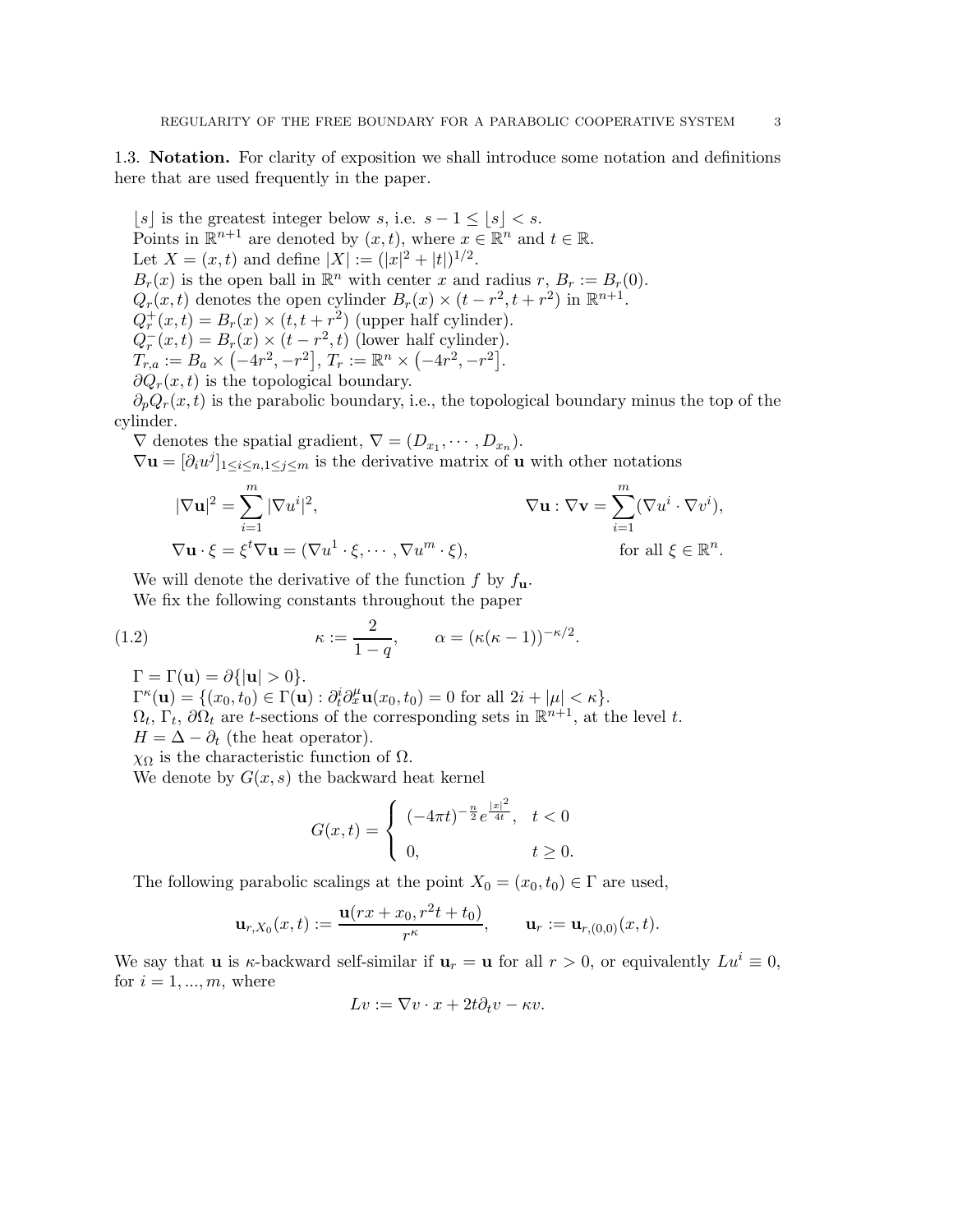For **u** a solution to the system  $(1.1)$  in  $\mathbb{R}^n \times (-4, 0]$ , with a polynomial growth, we denote by W the parabolic balanced energy

(1.3) 
$$
\mathbb{W}(\mathbf{u},r) := \frac{1}{r^{2\kappa}} \int_{-4r^2}^{-r^2} \int_{\mathbb{R}^n} \left( |\nabla \mathbf{u}|^2 + \frac{\kappa |\mathbf{u}|^2}{2t} + \frac{2}{1+q} |\mathbf{u}|^{1+q} \right) G(x,t) dx dt,
$$

for  $0 < r < 1$ . A change of variables implies that

$$
\mathbb{W}(\mathbf{u},r)=\mathbb{W}(\mathbf{u}_r,1).
$$

For a fixed point  $X_0 = (x_0, t_0) \in \Gamma$ , denote by

$$
\mathbb{W}(\mathbf{u},r;X_0):=\mathbb{W}(\mathbf{u}_{r,X_0},1).
$$

For notational simplicity we set

$$
\mathbb{M}(\mathbf{u}) := \mathbb{W}(\mathbf{u}, 1).
$$

The class of half-space solutions H is defined as

$$
\mathbb{H} := \left\{ x \mapsto \alpha \max(x \cdot \nu, 0)^{\kappa} \mathbf{e} : \text{ where, } \nu \in \mathbb{R}^n, |\nu| = 1, \mathbf{e} \in \mathbb{R}^m, |\mathbf{e}| = 1 \right\},\
$$

where  $\alpha$  is defined in [\(1.2\)](#page-2-1). A simple computation yields that  $\mathbb{W}(\mathbf{h}, 1) =: A_q$  is constant for every  $h \in \mathbb{H}$ .

We denote by  $N(r)$  the monotonicity function of Almgren

$$
\mathcal{N}(r) = \mathcal{N}(r,h) := \frac{\int_{-4r^2}^{-r^2} \int_{\mathbb{R}^n} |\nabla h(x,t)|^2 G(x,t) dx dt}{\int_{-4r^2}^{-r^2} \int_{\mathbb{R}^n} \frac{1}{-t} |h(x,t)|^2 G(x,t) dx dt},
$$

<span id="page-3-0"></span>where  $h$  is of polynomial growth in x-variables.

#### 2. Preliminary results and standard facts

<span id="page-3-1"></span>2.1. Monotonicity formulas. In this section we shall present a few monotonicity formulas, that are the corner stone of our approach. The first of these is the standard balanced energy functional, that has strict monotonicity property for (global) solutions of our equation, unless the solution is backward self-similar of order  $\kappa$ . See [\[11\]](#page-36-1) for the similar result for the scaler case.

**Theorem 2.1.** *(Monotonicity formula) Let* **u** *be a solution of* [\(1.1\)](#page-0-2) *in*  $\mathbb{R}^n \times (-4,0)$ *, with a polynomial growth at infinity. Then*  $\mathbb{W}(\mathbf{u}, r)$  *is monotone nondecreasing in* r.

*Proof.* Using the identity

$$
\nabla vG = \nabla(vG) - \frac{x}{2t}vG,
$$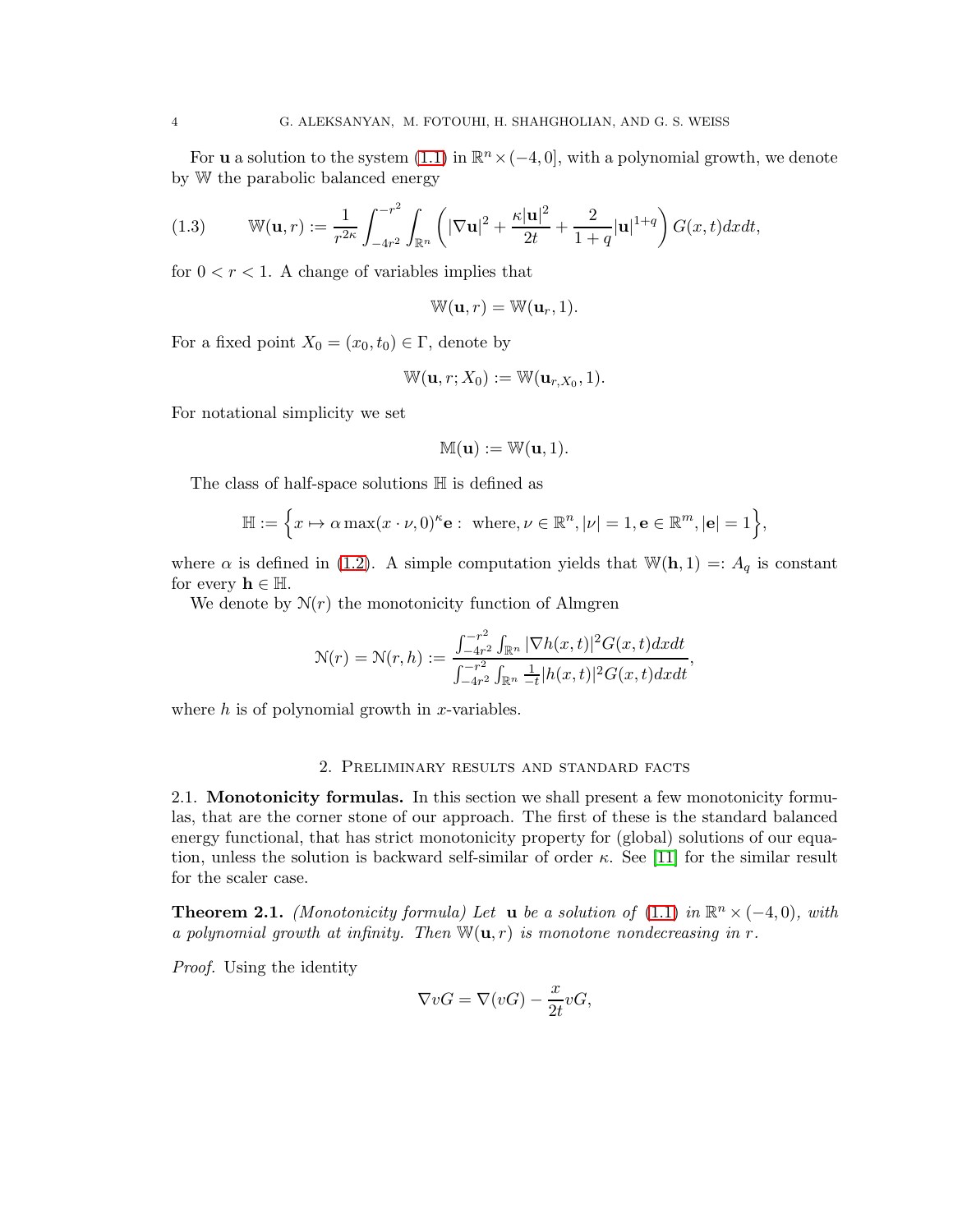we compute the derivative of  $W$  with respect to  $r$ 

$$
\frac{d\mathbb{W}(\mathbf{u},r)}{dr} = \frac{d\mathbb{W}(\mathbf{u}_r,1)}{dr} = \int_{-4}^{-1} \int_{\mathbb{R}^n} \frac{d}{dr} \left( |\nabla \mathbf{u}_r|^2 + \frac{\kappa |\mathbf{u}_r|^2}{2t} + \frac{2}{1+q} |\mathbf{u}_r|^{1+q} \right) G dx dt
$$
  
\n
$$
= 2 \int_{-4}^{-1} \int_{\mathbb{R}^n} \left( \nabla \mathbf{u}_r : \nabla \frac{d\mathbf{u}_r}{dr} + \frac{\kappa \mathbf{u}_r}{2t} \frac{d\mathbf{u}_r}{dr} + \mathbf{u}_r |\mathbf{u}_r|^{q-1} \frac{d\mathbf{u}_r}{dr} \right) G dx dt
$$
  
\n
$$
= 2 \int_{-4}^{-1} \int_{\mathbb{R}^n} \frac{d\mathbf{u}_r}{dr} \left( -\Delta \mathbf{u}_r + \mathbf{u}_r |\mathbf{u}_r|^{q-1} + \frac{\kappa \mathbf{u}_r}{2t} - \frac{x \cdot \nabla \mathbf{u}_r}{2t} \right) G dx dt
$$
  
\n
$$
= \int_{-4}^{-1} \int_{\mathbb{R}^n} \frac{d\mathbf{u}_r}{dr} \left( -2 \frac{\partial \mathbf{u}_r}{\partial t} + \kappa \frac{\mathbf{u}_r}{t} - \frac{x \cdot \nabla \mathbf{u}_r}{t} \right) G dx dt
$$
  
\n
$$
= r \int_{-4}^{-1} \int_{\mathbb{R}^n} \left( \frac{d\mathbf{u}_r}{dr} \right)^2 \frac{G(x,t)}{-t} dx dt \ge 0.
$$

The above monotonicity functional being limited to global solutions, needs to be enhanced in order for us to apply to a local setting. This is done by inserting a cutoff function into the functional, that in turn makes the functional almost monotone and calls for adding an extra term, as stated in the next theorem. See also [\[4\]](#page-35-5) for the similar result in obstacle problem.

<span id="page-4-0"></span>**Theorem 2.2.** *Given a solution* **u** *to* [\(1.1\)](#page-0-2) *in*  $Q_1^-$ *, we consider the function*  $\mathbf{v} := \eta \mathbf{u}$ *,* where  $\eta \in C_0^{\infty}(B_{3/4})$  *is nonnegative*,  $\eta \leq 1$ , and  $\eta = 1$  *in*  $B_{1/2}$ . Then there exists a *non-negative function* F depending on the given data, satisfying  $F(0+) = 0$ , and such that  $W(\mathbf{v}, r) + F(r)$  *is monotone nondecreasing in* r *for*  $0 < r < 1/2$ *.* 

*Proof.* As in the previous theorem and applying the relation  $\frac{d\mathbf{v}_r}{dr} = \frac{1}{r}$  $\frac{1}{r}L\mathbf{v}_r$ , we get

$$
\frac{d\mathbb{W}(\mathbf{v},r)}{dr} = \frac{d\mathbb{W}(\mathbf{v}_r,1)}{dr} = \frac{2}{r^{2\kappa+1}} \int_{-4r^2}^{-r^2} \int_{\mathbb{R}^n} L\mathbf{v} \left( -\Delta \mathbf{v} + \mathbf{v}|\mathbf{v}|^{q-1} + \frac{\kappa \mathbf{v}}{2t} - \frac{x \cdot \nabla \mathbf{v}}{2t} \right) G dx dt
$$

$$
= \frac{2}{r^{2\kappa+1}} \int_{-4r^2}^{-r^2} \int_{\mathbb{R}^n} L\mathbf{v} \left( -\Delta \mathbf{v} + \mathbf{v}|\mathbf{v}|^{q-1} + \partial_t \mathbf{v} + \frac{L\mathbf{v}}{-2t} \right) G dx dt
$$

$$
\geq \frac{2}{r^{2\kappa+1}} \int_{-4r^2}^{-r^2} \int_{\mathbb{R}^n} L\mathbf{v} \left( -\Delta \mathbf{v} + \mathbf{v}|\mathbf{v}|^{q-1} + \partial_t \mathbf{v} \right) G dx dt,
$$

Observe that  $H\mathbf{v} = H\mathbf{u} = \mathbf{u}|\mathbf{u}|^{q-1} = \mathbf{v}|\mathbf{v}|^{q-1}$  in  $B_{1/2}$ , and  $H\mathbf{v}(x,t) = 0$  if  $|x| > 3/4$ , hence

$$
\frac{d\mathbb{W}(\mathbf{v},r)}{dr} \geq \frac{2}{r^{2\kappa+1}} \int_{-4r^2}^{-r^2} \int_{\mathbb{R}^n} L \mathbf{v} \left( -H \mathbf{v} + \mathbf{v} |\mathbf{v}|^{q-1} \right) G dx dt
$$
  
= 
$$
\frac{2}{r^{2\kappa+1}} \int_{-4r^2}^{-r^2} \int_{B_{3/4} \setminus B_{1/2}} L \mathbf{v} \left( -H \mathbf{v} + \mathbf{v} |\mathbf{v}|^{q-1} \right) G dx dt \geq -\frac{C e^{\frac{-1}{64r^2}}}{r^{n+2\kappa-1}},
$$

 $\Box$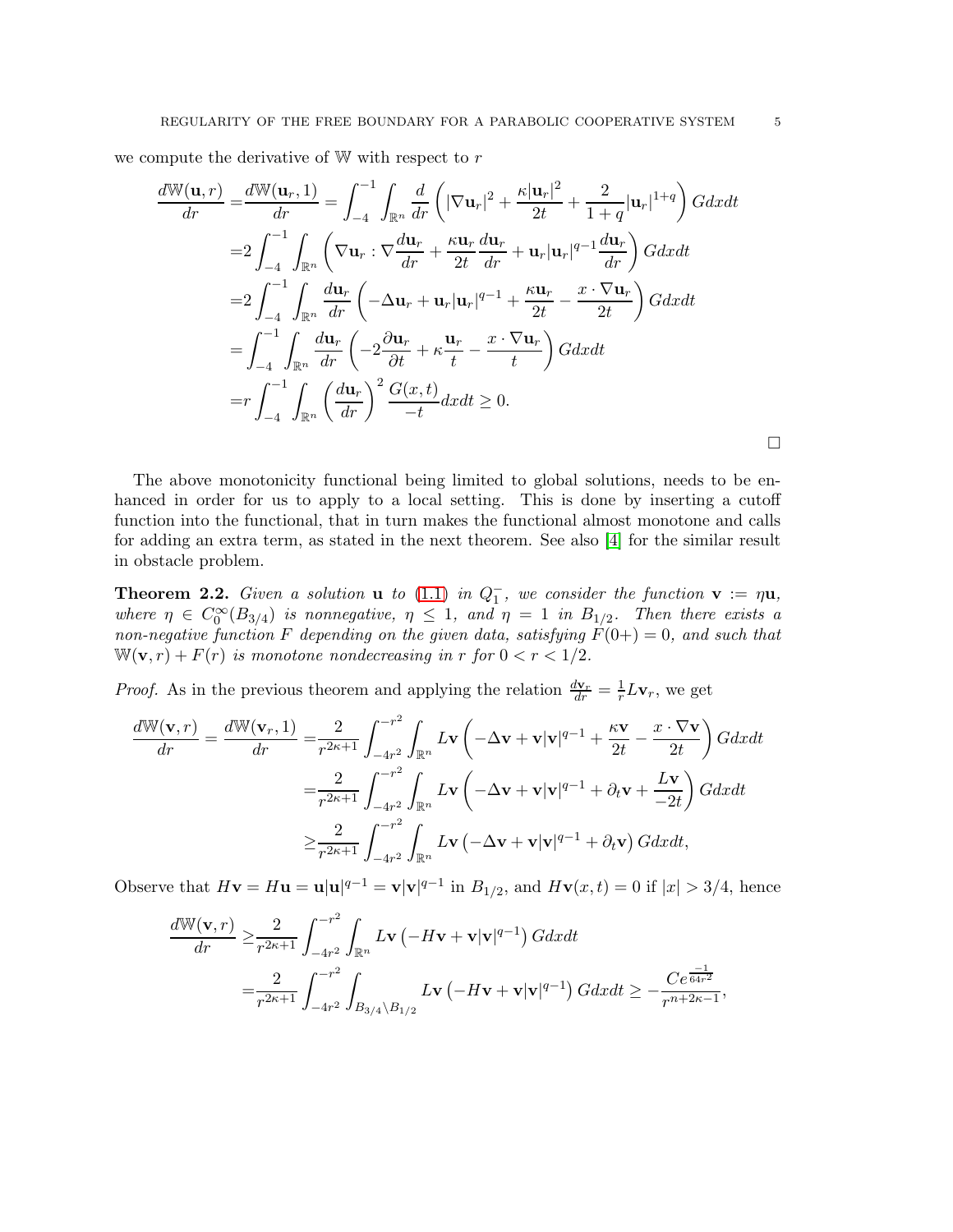where we have used the following relations

$$
L\mathbf{v} = (x \cdot \nabla \eta)\mathbf{u} + \eta L\mathbf{u}, \text{ and } H\mathbf{v} = \Delta \eta \mathbf{u} + \eta H\mathbf{u} + 2\nabla \mathbf{u} \cdot \nabla \eta.
$$

Now the statement of the lemma follows with

$$
F(r) = C \int_0^r \tau^{-n-2\kappa+1} e^{\frac{-1}{64\tau^2}} d\tau.
$$

We state the following standard result concerning regularity theory, leaving out the standard proof. See for example [\[12\]](#page-36-2) for similar result.

Corollary 2.3. *Let* u *be a solution to our problem and suppose it has polynomial growth from a free boundary point*  $X_0 = (x_0, t_0)$ *, where both* u *and*  $\nabla$ u *vanish. Then the following hold.*

- *(1)* The function  $W(\mathbf{u}, r; X_0)$  has a right limit as  $r \to 0+$ .
- *(2) Any blow up of* **u** *at*  $(x_0, t_0)$  *is a*  $\kappa$ *-backward self-similar function.*
- *(3) The function*  $X_0 \mapsto \mathbb{W}(\mathbf{u}, 0+; X_0)$  *is upper semicontinous.*

Next we state, and for reader's convenience, prove Almgren's monotonicity formula. There are different versions of this formula in literature, see for example [\[6\]](#page-35-6).

<span id="page-5-0"></span>**Lemma 2.4.** *(Almgren's frequency formula) Let*  $h$  *be a non-zero caloric function in*  $\mathbb{R}^n \times$ (−4, 0)*, with polynomial growth, and recall the definition of Almgren's monotonicity function* N(r, h)*. Then*

- i)  $\mathcal{N}'(r, h) \geq 0$ , for  $0 < r < 1$ .
- ii) *If*  $\mathcal{N}(r, h) \equiv const := \mathcal{N}$ , then h is a backward self-similar caloric function of degree 2N*.*
- iii) *For an integer number*  $\ell \geq 2$ , if  $\partial_t^j \partial_x^{\mu} h(0) = 0$  *for all*  $2j + |\mu| \leq \ell 1$ , we obtain  $2\mathcal{N}(0+,h) > \ell$  *and equality implies that* h *is backward self-similar of degree*  $\ell$ *.*

*Proof.* We have

$$
\mathcal{N}(r) := \frac{\int_{-4}^{-1} \int_{\mathbb{R}^n} |\nabla h_r|^2 G dx dt}{\int_{-4}^{-1} \int_{\mathbb{R}^n} \frac{1}{-t} |h_r|^2 G dx dt},
$$

and

$$
\mathcal{N}'(r) = \frac{2I_1 \int_{-4}^{-1} \int_{\mathbb{R}^n} \frac{1}{-t} |h_r|^2 G dx dt - 2I_2 \int_{-4}^{-1} \int_{\mathbb{R}^n} \frac{1}{-t} h_r \frac{dh_r}{dr} G dx dt}{\left(\int_{-4}^{-1} \int_{\mathbb{R}^n} \frac{1}{-t} |h_r|^2 G dx dt\right)^2},
$$

where

$$
I_1 := \int_{-4}^{-1} \int_{\mathbb{R}^n} \nabla h_r \cdot \nabla \frac{dh_r}{dr} G dx dt \text{ and } I_2 := \int_{-4}^{-1} \int_{\mathbb{R}^n} |\nabla h_r|^2 G dx dt.
$$

Let us recall that  $\frac{dh_r}{dr} = \frac{1}{r}$  $\frac{1}{r} L h_r$ . Using integration by parts, and taking into account that h is caloric, we obtain

$$
I_1 := \int_{-4}^{-1} \int_{\mathbb{R}^n} \left( -\Delta h_r - \frac{x \cdot \nabla h_r}{2t} \right) \frac{dh_r}{dr} G dx dt = \int_{-4}^{-1} \int_{\mathbb{R}^n} \frac{-1}{2rt} \left( (Lh_r)^2 + \kappa h_r Lh_r \right) G dx dt.
$$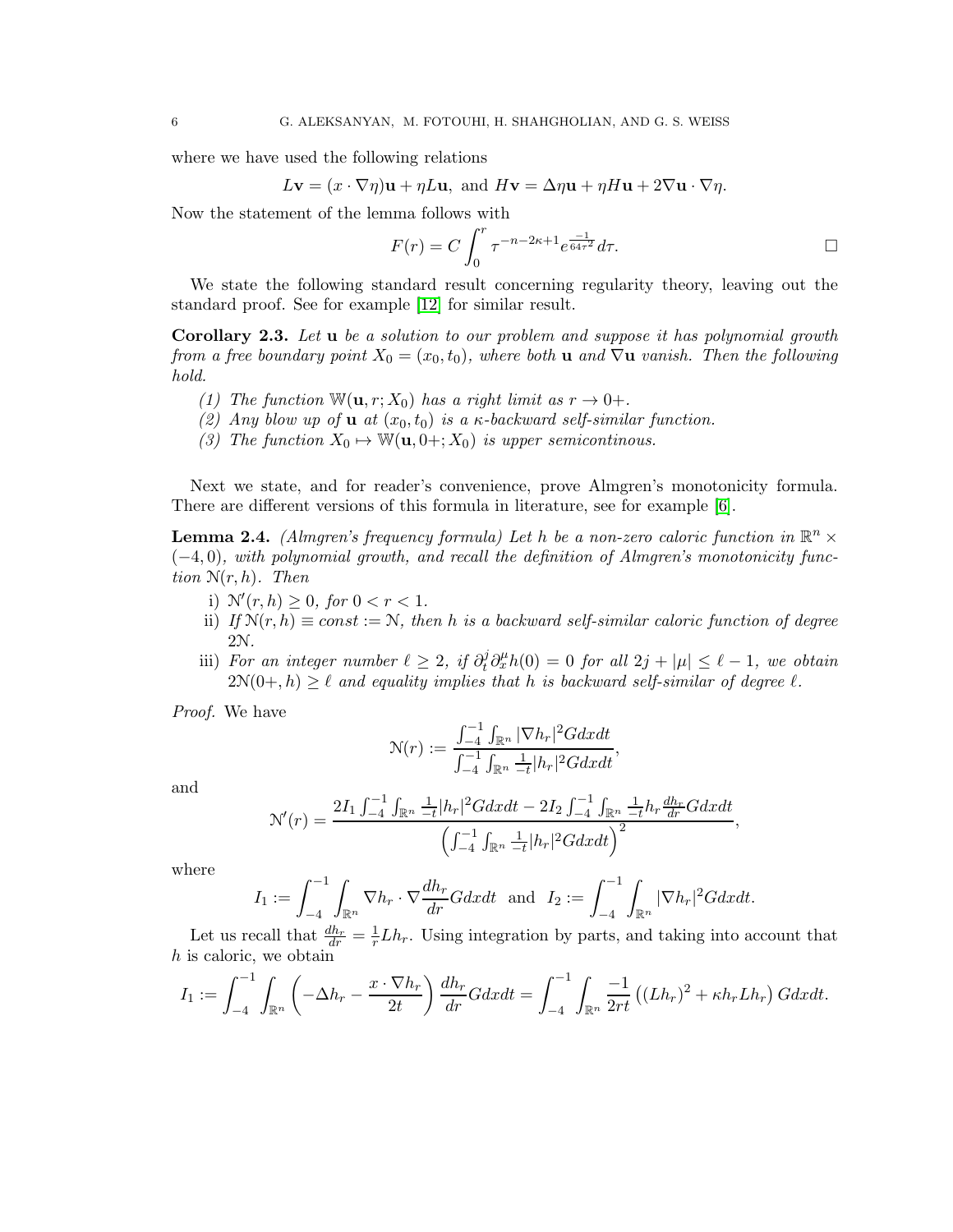By similar computations,

<span id="page-6-0"></span>
$$
(2.1) \quad I_2 := \int_{-4}^{-1} \int_{\mathbb{R}^n} \left( -\Delta h_r - \frac{x \cdot \nabla h_r}{2t} \right) h_r G dx dt = \int_{-4}^{-1} \int_{\mathbb{R}^n} \frac{-1}{2t} (Lh_r + \kappa h_r) h_r G dx dt.
$$

Now consider

$$
r\mathcal{N}'(r)\left(\int_{-4}^{-1}\int_{\mathbb{R}^n}\frac{-1}{t}|h_r|^2Gdxdt\right)^2 = \left(\int_{-4}^{-1}\int_{\mathbb{R}^n}\frac{-1}{t}(Lh_r)^2Gdxdt\right)\left(\int_{-4}^{-1}\int_{\mathbb{R}^n}\frac{-1}{t}|h_r|^2Gdxdt\right) - \left(\int_{-4}^{-1}\int_{\mathbb{R}^n}\frac{-1}{t}h_rLh_rGdxdt\right)^2 \ge 0.
$$

Hence N is nondecreasing, and if  $\mathcal{N}' = 0$ , then  $L h_r = c h_r$ . Recalling that  $L h_r = x \cdot \nabla h_r +$  $2t\partial_t h_r - \kappa h_r$ , we obtain  $x \cdot \nabla h - 2t\partial_t h - (\kappa + c)h = 0$ , which is equivalent to h being backward self-similar of degree  $c + \kappa$ . On the other hand, we have from [\(2.1\)](#page-6-0)

$$
\mathcal{N}(r) = \frac{\int_{-4}^{-1} \int_{\mathbb{R}^n} |\nabla h_r|^2 G dx dt}{\int_{-4}^{-1} \int_{\mathbb{R}^n} \frac{1}{-t} |h_r|^2 G dx dt} = \frac{c + \kappa}{2},
$$

hence  $c + \kappa = 2N$ .

The last statement of the lemma follows now by the contradiction argument. Suppose that  $2\mathcal{N}(s) < l$  for some  $s \in (0, 1]$ , it follows that  $2\mathcal{N}(0+) < l$ . By scaling

$$
w_r := \frac{h_r}{\left(\int_{-4}^{-1} \int_{\mathbb{R}^n} \frac{1}{-t} |h_r|^2 G dx dt\right)^{1/2}},
$$

we infer from the boundedness of  $N(r)$  that  $\{w_r\}$  is bounded<sup>[2](#page-6-1)</sup> in  $L^2(-4, -1; W^{1,2}(B_R))$  for every  $R > 0$ . Now we apply Lemma [7.2](#page-32-0) for  $w_r$  and  $\nabla w_r$  to get that  $\{w_r\}$  is bounded in  $L^2(-4,0;W^{1,2}(B_R))$ . Indeed, for  $-4 < s < -2$  and  $-1 < t < 0$  we can write

$$
\int_{-1}^{0} \int_{B_R} |w_r(x,t)|^2 dxdt \le \int_{-1}^{0} \int_{B_R} \int_{-4}^{-2} \int_{\mathbb{R}^n} \frac{1}{2} e^{-\frac{|x|^2}{t+s}} \left(\frac{\sqrt{3}s}{s-t}\right)^n |w_r(y,s)|^2 G(y,s) dydsdt dx
$$
  

$$
\le e^{R^2/2} 2^{2n+1} 3^{n/2} |B_R| \int_{-4}^{-2} \int_{\mathbb{R}^n} \frac{1}{-s} |w_r(y,s)|^2 G(y,s) dyds
$$
  

$$
\le e^{R^2/2} 2^{2n+1} 3^{n/2} |B_R|.
$$

Furthermore, the estimates on derivatives for caloric functions imply that  $\{w_r\}$  is bounded in  $L^2(-3,0;W^{2,2}(B_R))$ . Consequently, by diagonalization technique there is a weakly convergence sequence  $w_{r_m} \rightharpoonup w_0$  in  $W^{1,2}(-3,0;W^{2,2}_{loc}(\mathbb{R}^n))$  as well as  $w_{r_m} \rightharpoonup w_0$  strongly in  $L^2(-3,0;W^{1,2}_{loc}(\mathbb{R}^n))$ . Therefore, the limit  $w_0$  is a caloric function satisfying  $w_0(0)$  =  $\partial_t^j \partial_x^{\mu} w_0(0) = 0$  for all  $2j + |\mu| \leq \ell - 1$ . The later inequality is a consequence of  $w_{r_m}$  being

<span id="page-6-1"></span><sup>&</sup>lt;sup>2</sup>Note that  $G \ge \frac{e^{-R^2/4}}{(16\pi)^{n/2}}$  for  $|x| \le R$ , and h is of polynomial growth.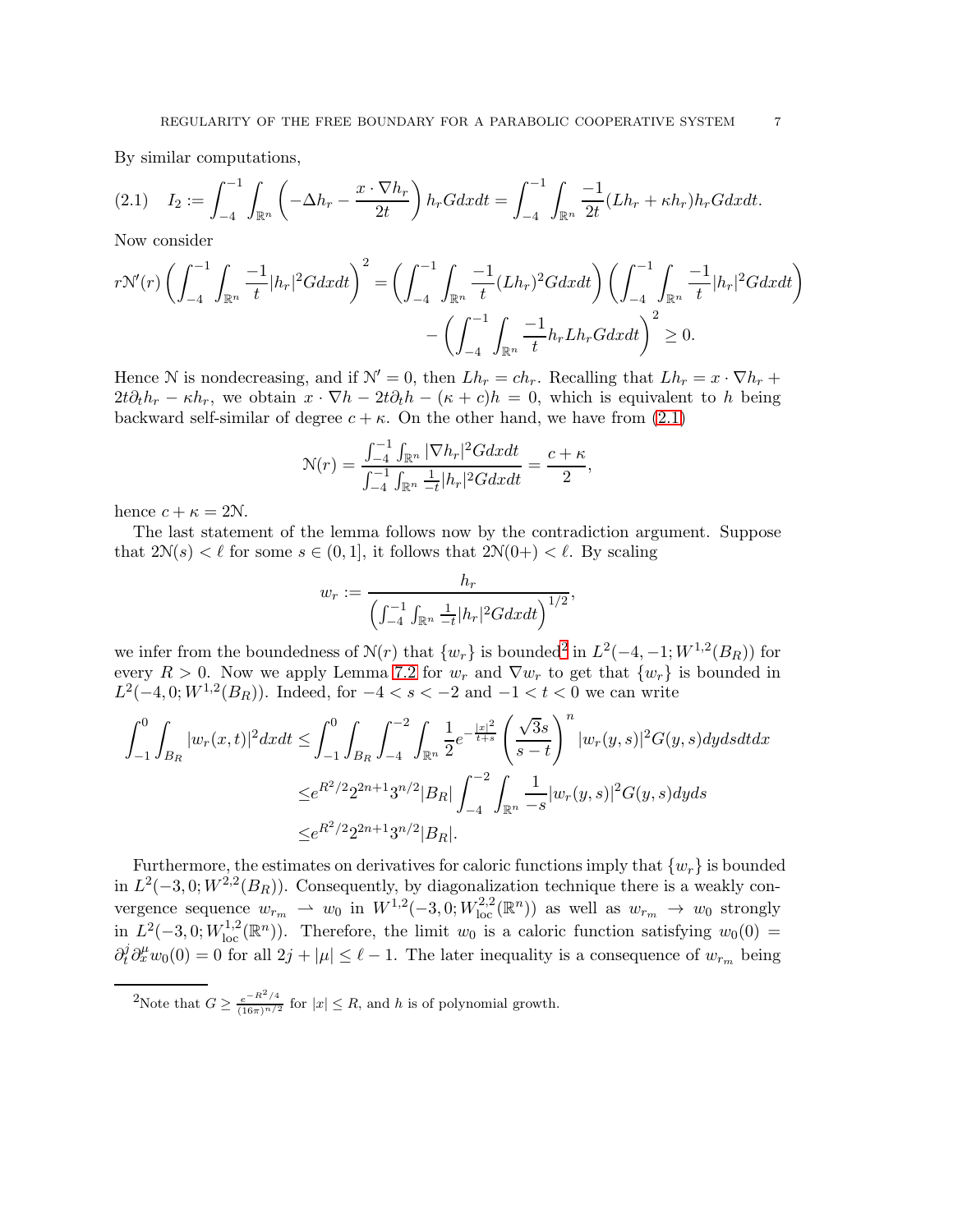smooth and their derivatives being uniformly bounded by  $||w_{r_m}||_{L^1((-4,0)\times B_R)}$ . We claim now that for every fixed  $0 < r \leq 1/3$ ,

<span id="page-7-1"></span>(2.2) 
$$
\int_{-4r^2}^{-r^2} \int_{\mathbb{R}^n} \frac{1}{-t} |w_0|^2 G dx dt = \lim_{r_m \to 0} \int_{-4r^2}^{-r^2} \int_{\mathbb{R}^n} \frac{1}{-t} |w_{r_m}|^2 G dx dt = 1,
$$

and

(2.3) 
$$
\int_{-4r^2}^{-r^2} \int_{\mathbb{R}^n} |\nabla w_0|^2 G dx dt = \lim_{r_m \to 0} \int_{-4r^2}^{-r^2} \int_{\mathbb{R}^n} |\nabla w_{r_m}|^2 G dx dt.
$$

Suppose this is true, then we for  $r < 1/3$  we have

<span id="page-7-2"></span>
$$
\mathcal{N}(r, w_0) = \lim_{r_m \to 0} \mathcal{N}(r, w_{r_m}) = \lim_{r_m \to 0} \mathcal{N}(rr_m, h) = \mathcal{N}(0+, h).
$$

So,  $w_0$  must be a backward self-similar function of degree  $2\mathcal{N}(0+, h) < \ell$  for  $0 < t < 1$ . Since  $w_0$  is caloric function, so  $2\mathcal{N}(0+,h) \in \mathbb{N}$ , comparing with  $w_0(0) = \partial_t^j \partial_x^{\mu} w_0(0) = 0$  for all  $2j + |\mu| \leq \ell - 1$ , this yields a contradiction with [\(2.2\)](#page-7-1).

Therefore,  $2\mathcal{N}(s, h) \geq \ell$  for  $s \in (0, 1]$ . If  $2\mathcal{N}(1, h) = \ell$ , then  $\mathcal N$  is constant on  $(0, 1)$  and thereby h is a backward self-similar function of degree  $\ell$ .

To close the argument, we need to prove  $(2.2)$  and  $(2.3)$ . This is a matter of computation and can be settled easily by Lemma [7.2.](#page-32-0) Indeed, we just need to show the following uniform convergence when  $0 < r \leq 1/3$  is fixed and  $r_m \to 0$ ,

$$
\int_{-4r^2}^{-r^2} \int_{\mathbb{R}^n \setminus B_R} \frac{1}{-t} |w_{r_m}|^2 G dx dt \le \left( \int_{-4r^2}^{-r^2} \int_{\mathbb{R}^n \setminus B_R} (2\sqrt{3})^n e^{\frac{|x|^2}{3-t}} \frac{1}{-t} G(x, t) dx dt \right) \times \left( \int_{-4}^{-3} \int_{\mathbb{R}^n} \frac{1}{-s} |w_{r_m}(y, s)|^2 G(y, s) dy ds \right) \le \int_{-4r^2}^{-r^2} \int_{\mathbb{R}^n \setminus B_R} \frac{\pi}{3} \left( \frac{3}{-\pi t} \right)^{n/2+1} \exp \left( \frac{|x|^2}{3-t} + \frac{|x|^2}{4t} \right) dx dt \le \int_{-4r^2}^{-r^2} \int_{\mathbb{R}^n \setminus B_R} \frac{\pi}{3} \left( \frac{3}{-\pi t} \right)^{n/2+1} e^{\frac{|x|^2}{8t}} dx dt \to 0 \text{ as } R \to \infty.
$$

The proof of [\(2.3\)](#page-7-2) is the same if we apply again Lemma [7.2](#page-32-0) for the caloric function  $\nabla w_{r_m}$ .  $\Box$ 

### <span id="page-7-0"></span>2.2. Nondegeneracy.

<span id="page-7-3"></span>**Proposition 2.5.** *(Nondegeneracy) Let* **u** *be a solution of* [\(1.1\)](#page-0-2) *with*  $0 \leq q < 1$ *. Then there is a positive constant*  $c = c(q, n)$  *such that if*  $(x_0, t_0) \in \overline{\{|u| > 0\}}$ *, and*  $Q_r^-(x_0, t_0) \subset Q_1$ *, then*

$$
\sup_{Q_r^-(x_0,t_0)} |\mathbf{u}| \geq c r^{\kappa}.
$$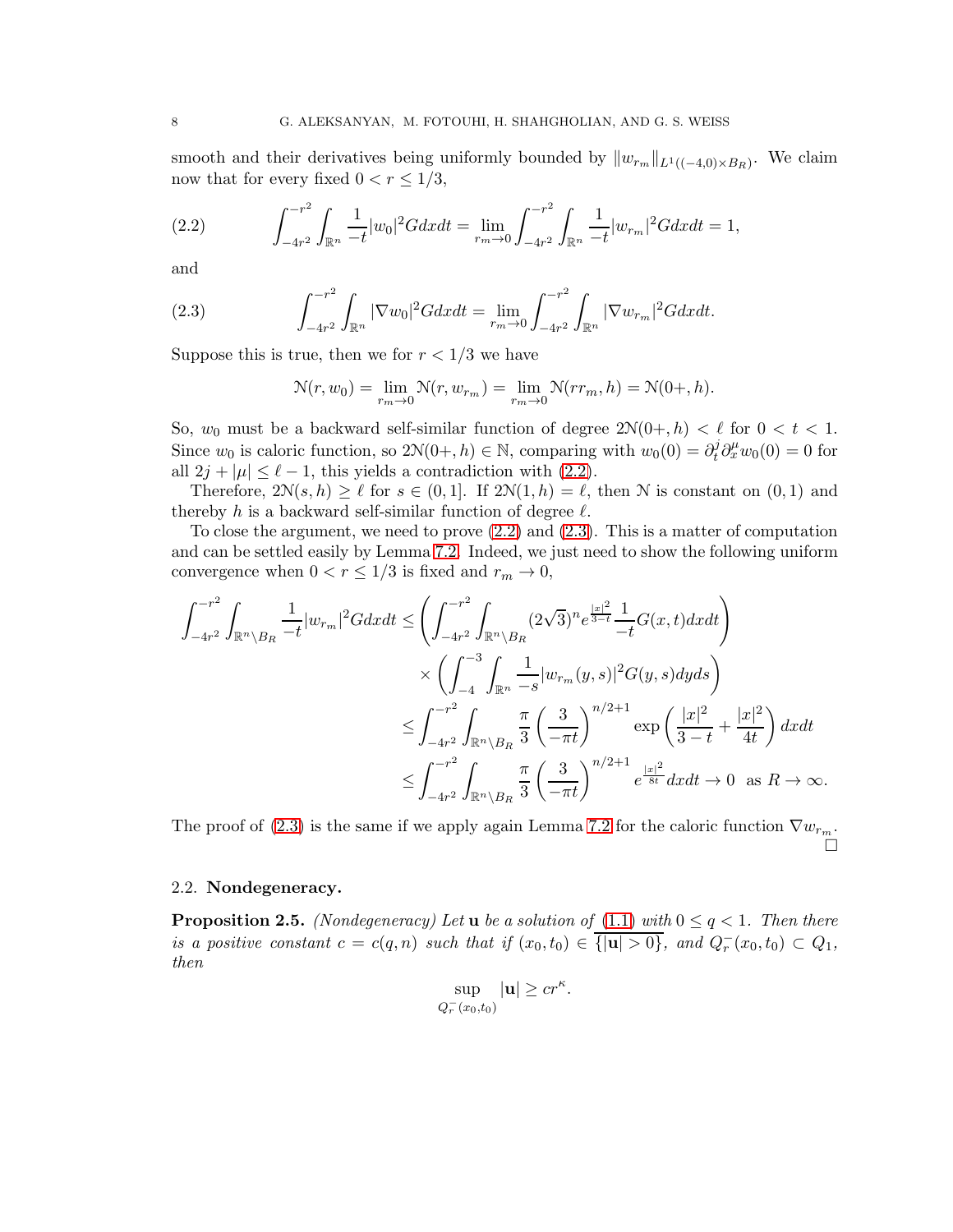*Proof.* Let  $U(x,t) := |\mathbf{u}(x,t)|^{1-q}$ . The proof follows in a standard way using

$$
\Delta U - \partial_t U = (1 - q) + (1 - q) \frac{|\nabla \mathbf{u}|^2}{U^{\kappa - 1}} - \frac{1 + q}{1 - q} \frac{|\nabla U|^2}{U}, \quad \text{in } \{U > 0\}.
$$

For any  $(y, s) \in \{|\mathbf{u}| > 0\}$ , (close to  $(x_0, t_0)$ ), set  $w(x,t) = c(|x - y|^2 + (s - t))$  for small constant  $c > 0$  to be specified later. Then  $h = U - w$  satisfies in  $Q_r^-(y, s)$ 

$$
\mathcal{L}h - \partial_t h := \Delta h - \partial_t h + \frac{1+q}{1-q} \left( \frac{\nabla (U+w)}{U} \cdot \nabla h - \frac{4c}{U} h \right)
$$
  
=  $(1-q) - 4c \left( \frac{2n+1}{4} + \frac{1+q}{1-q} \right) + (1-q) \frac{|\nabla \mathbf{u}|^2}{U^{k-1}} + 4c^2 \frac{1+q}{1-q} \frac{s-t}{U} \ge 0,$ 

provided that c is small enough. In particular h cannot attain a local maximum in  $Q_r^-(y, s) \cap$  $\{|u| > 0\}$  according to the maximum principle for  $\mathcal{L} - \partial_t$ . On the other hand  $h < 0$  on  $\partial\{|u|>0\}$  and hence the positive maximum of h is attained on  $\partial_p Q^-_r(y,s)$ , and we conclude that

$$
\sup_{\partial_p Q_r^-(y,s)} (U - w) \ge U(y,s) > 0,
$$

which amounts to

$$
\sup_{\partial_p Q_r^-(y,s)} U \ge cr^2.
$$

<span id="page-8-0"></span>Letting  $(y, s) \rightarrow (x_0, t_0)$ , we arrive at the statement of the proposition.

#### 3. Regularity of solutions

In this section we study the regularity of solutions (to equation  $(1.1)$ ), which according to the parabolic regularity theory, are known to be  $C_x^{1,\beta} \cap C_t^{0,(1+\beta)/2}$  $\int_{t}^{0,(1+\beta)/2}$  for  $q=0$  and  $C_x^{2,\beta} \cap C_t^{1,\beta/2}$ t for  $q > 0$ . Here we will show the optimal growth for solutions from points where u vanish to the highest order for our problem. In order to study the optimal growth (regularity) of solution, we start with the following definition; see also [\[10\]](#page-36-3).

**Definition 3.1.** The vanishing order of **u** at point  $X_0$  is defined to be the largest value  $V(X_0)$  *which satisfies*  $H = ∞ H$ 

$$
\limsup_{r\to 0^+}\frac{\|\mathbf{u}\|_{L^\infty(Q_r^-(X_0))}}{r^{\mathcal{V}(X_0)}}<+\infty.
$$

One of main tools in studying a sublinear equation is Lemma [7.5,](#page-34-0) which is the dual of [\[3,](#page-35-7) Lemma 1.1] for the elliptic case. For the convenience of reader we put the proof in the Appendix. One of the useful result of Lemma [7.5](#page-34-0) is that if  $\bf{u}$  is a solution of [\(1.1\)](#page-0-2) and  $X_0 \in \Gamma(\mathbf{u}),$  then  $\mathcal{V}(X_0) \in \{1, 2, 3, \cdots, \lfloor \kappa \rfloor, \kappa\}.$  Moreover, we can find out easily that if  $\mathcal{V}(X_0) = s < \kappa$ , then  $\partial_t^i \partial_x^{\mu} \mathbf{u}(X_0)$  exists and vanishes for  $2i + |\mu| < s$ . Indeed, there is a self-similar vectorial polynomial P of degree s such that  $|u(X) - P(X)| \leq C|X - X_0|^s$ . Our main result for case  $q > 0$  is that if  $X_0 \in \Gamma^{\kappa}(\mathbf{u}) = \{X_0 \in \Gamma(\mathbf{u}) : \partial_t^i \partial_x^{\mu} \mathbf{u}(X_0) =$ 0 for all  $2i + |\mu| < \kappa$ , then  $\mathcal{V}(X_0) = \kappa$ .

We start with the following lemma which is essential to obtain our result.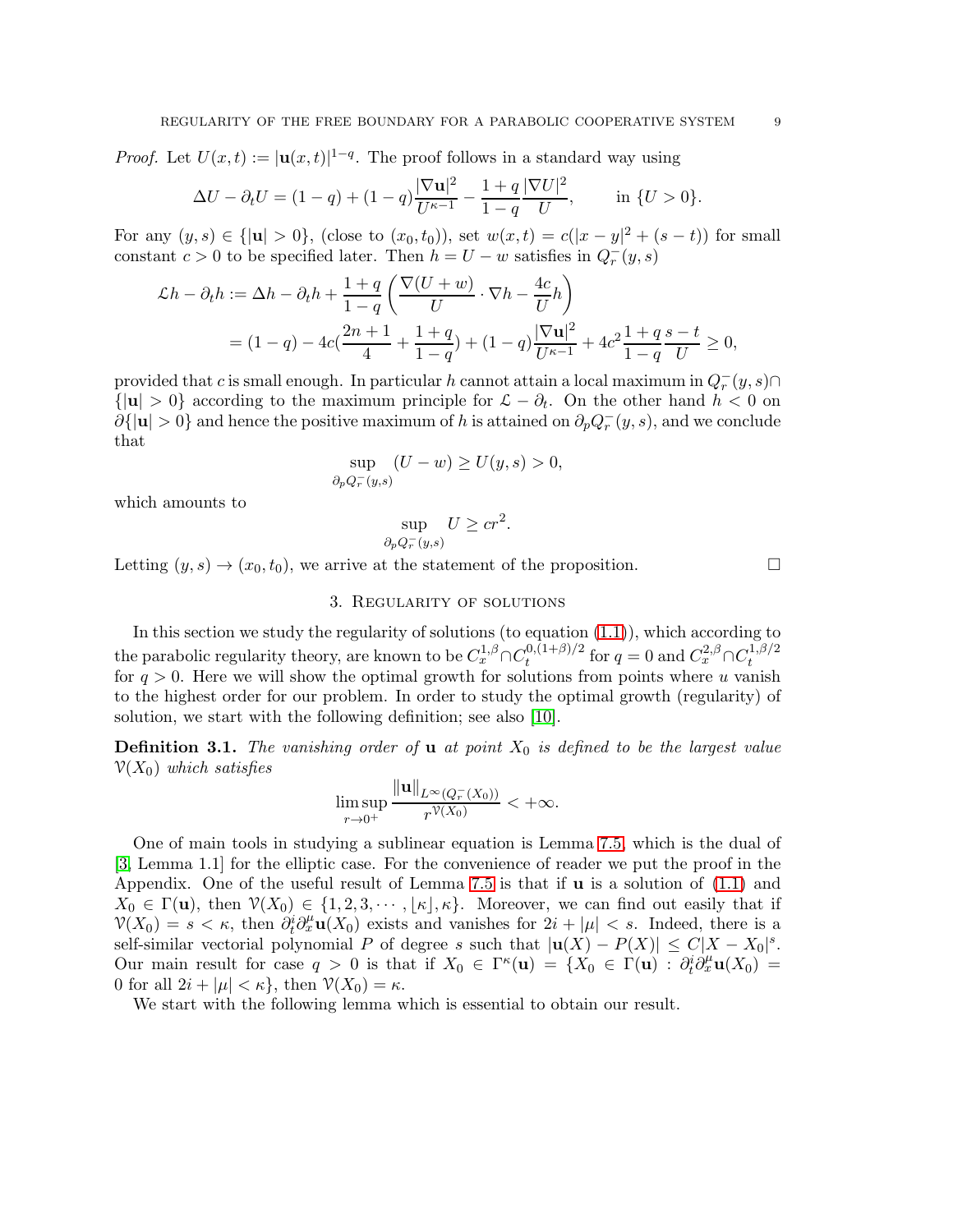<span id="page-9-3"></span>Lemma 3.2. *For any* u *solving* [\(1.1\)](#page-0-2) *in* Q2*, and satisfying the doubling*

(3.1) 
$$
\| \mathbf{u} \|_{L^{\infty}(Q_{2}^{-})} \leq 2^{\kappa} \| \mathbf{u} \|_{L^{\infty}(Q_{1}^{-})},
$$

*we have*

<span id="page-9-2"></span>
$$
\|\mathbf{u}\|_{L^{\infty}(Q_{1}^{-})}\leq \max\left\{1, C\|\mathbf{u}G^{1/(1+q)}\|_{L^{1+q}(Q_{1}^{-})}\right\},\,
$$

*where* C *is independent of* u*.*

*Proof.* Suppose the statement of the lemma fails. Then there is a sequence  $\mathbf{u}_i$  satisfying the hypothesis of the lemma with

<span id="page-9-1"></span>
$$
(3.2) \t\t\t\t||\mathbf{u}_j||_{L^{\infty}(Q_1^-)} \ge 1, \t\t\t\t\t\text{and}\t\t\t\t||\mathbf{u}_j||_{L^{\infty}(Q_1^-)} \ge j||\mathbf{u}_j G^{1/(1+q)}||_{L^{1+q}(Q_1^-)}.
$$

Define  $\tilde{\mathbf{u}}_j = \mathbf{u}_j / ||\mathbf{u}_j||_{L^{\infty}(Q_1^-)}$ , and insert in [\(3.2\)](#page-9-1), to arrive at

(3.3) 
$$
\frac{1}{j} \geq \|\tilde{\mathbf{u}}_j G^{1/(1+q)}\|_{L^{1+q}(Q_1^-)}.
$$

Since  $\tilde{\mathbf{u}}_i$  satisfies the doubling [\(3.1\)](#page-9-2), then it yields

$$
||H(\tilde{\mathbf{u}}_j)||_{L^{\infty}(Q_2^-)} \leq 2^{\kappa q} ||\mathbf{u}_j||_{L^{\infty}(Q_1^-)}^{q-1} \leq 2^{\kappa q}.
$$

Therefore we have a subsequence of  $\tilde{\mathbf{u}}_j$  which converges to a limit function  $\mathbf{u}_0$  satisfying

$$
\|\tilde{\mathbf{u}}_0 G^{1/(1+q)}\|_{L^{1+q}(Q_1^-)} = 0, \qquad \|\tilde{\mathbf{u}}_0\|_{L^{\infty}(Q_1^-)} = 1,
$$

which is obviously a contradiction.

<span id="page-9-0"></span>**Theorem 3.3.** For **u** *a* solution to [\(1.1\)](#page-0-2), with  $(0,0) \in \Gamma^{\kappa}(\mathbf{u})$ , there exists a constant C *such that*

$$
\sup_{Q_r^-} |{\mathbf u}|\le Cr^\kappa, \qquad \forall\; 0
$$

*Proof.* Case  $\kappa \notin \mathbb{N}$ : The proof in this case follows by standard blow-up and the use of Liouville's theorem, and the only subtle point would be to prove the blow-up solution will vanish at the origin, of order  $\kappa$ ; the latter is taken care of in Appendix. here is how it works out. If the statement of the theorem fails, then there exists a sequence  $r_j \to 0$  such that

$$
\sup_{Q_r^-} |\mathbf{u}| \leq j r^{\kappa}, \qquad \forall r \geq r_j, \qquad \sup_{Q_{r_j}^-} |\mathbf{u}| = j r_j^{\kappa}.
$$

In particular the function  $\tilde{\mathbf{u}}_j(x,t) = \frac{\mathbf{u}(r_j x, r_j^2 t)}{ir^{\kappa}}$  $\frac{j\pi_j^{k}}{j\tau_j^k}$  satisfies

$$
\sup_{Q_R^-} |\tilde{\mathbf{u}}_j| \le R^{\kappa}, \qquad \text{for } 1 \le R \le \frac{1}{r_j},
$$

with equality for  $R = 1$ , along with

$$
H\tilde{\mathbf{u}}_j = \frac{f(\tilde{\mathbf{u}}_j)}{j^{1-q}} \longrightarrow 0 \text{ uniformly in } Q_R^-.
$$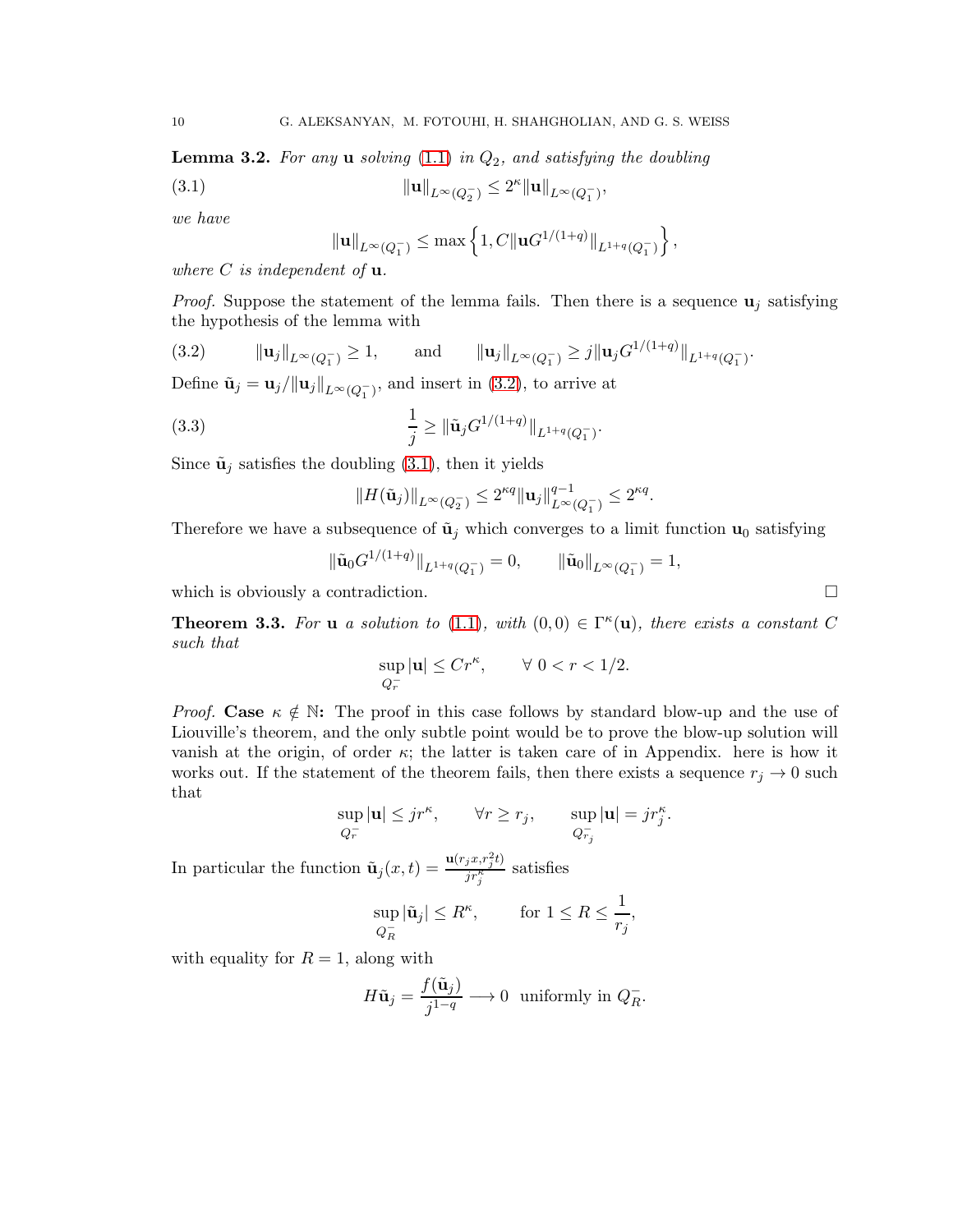From this we conclude that there is a convergent subsequence, tending to a caloric function  $u_0$  with growth  $\kappa$ , i.e.

<span id="page-10-0"></span>(3.4) 
$$
\sup_{Q_R^-} |\mathbf{u}_0| \le R^{\kappa}, \quad \forall R \ge 1, \quad \sup_{Q_1^-} |\mathbf{u}_0| = 1, \quad H\mathbf{u}_0 = 0,
$$

and furthermore,  $|\tilde{\mathbf{u}}_j(X)| \leq C_0 |X|$  in  $Q_1^-$  uniformly for some constant  $C_0 > 0$  and all j. Thus  $|H\tilde{\mathbf{u}}_j| \leq |\tilde{\mathbf{u}}_j|^q \leq C_0^q$  $\binom{q}{0}$   $X$ <sup>| $q$ </sup> in  $Q$ <sub>1</sub><sup>-</sup>. Now if we apply Lemma [7.5](#page-34-0) for each component of  $\tilde{\mathbf{u}}_j = (\tilde{u}_j^1, \dots, \tilde{u}_j^m)$ , we obtain a caloric polynomial  $P_j^i$  of degree at most  $\lfloor 2 + q \rfloor = 2$  so that  $|\tilde{u}_j^i(X) - P_j^i(X)| \leq C_1 C_0 |X|^{2+q}$  in  $Q_1^-$  and the constant  $C_1$  depends only on  $n, q$  and an upper bound on  $\|\tilde{\mathbf{u}}_j\|_{L^{\infty}(Q_1^-)}$ . Since  $(0,0) \in \Gamma^{\kappa}(\mathbf{u})$ , so  $P^i_j \equiv 0$  and then  $|\tilde{u}^i_j(X)| \leq C_1 C_0 |X|^{2+q}$ . By a bootstrap argument we find out the uniform estimate  $|\tilde{\mathbf{u}}_j(X)| \leq C_{\epsilon}|X|^{\kappa-\epsilon}$  for every  $\epsilon > 0$ . Therefore, we get

<span id="page-10-1"></span>(3.5) 
$$
\mathbf{u}_0(0,0) = \partial_t^i \partial_x^{\mu} \mathbf{u}_0(0,0) = 0, \quad \text{for all } 2i + |\mu| < \kappa.
$$

Obviously [\(3.4\)](#page-10-0) and [\(3.5\)](#page-10-1), along with the fact that  $\kappa \notin \mathbb{N}$ , violates Liouville's theorem and we have a contradiction.

**Case**  $\kappa \in \mathbb{N}$ : Consider the function  $\mathbf{v} = \eta \mathbf{u}$  where  $\eta \in C_0^{\infty}(B_{3/4})$  satisfies  $0 \leq \eta \leq 1$ , and  $\eta = 1$  in  $B_{1/2}$ . Fix  $0 < r < \frac{1}{2}$ , let  $\rho_i := 2^{-i}r, i = 0, 1, 2, \dots$ , and define  $\mathbf{v}_{\rho_i}(x, t) =$  $\mathbf{v}(\rho_i x, \rho_i^2 t)/\rho_i^{\kappa}$ , then

$$
\int_{-r^{2}}^{0} \int_{B_{r}} |\mathbf{u}|^{1+q} G dx dt = \sum_{i=1}^{\infty} \int_{-\rho_{i-1}^{2}}^{-\rho_{i}^{2}} \int_{B_{r}} |\mathbf{v}|^{1+q} G dx dt
$$
  
\n
$$
= \sum_{i=1}^{\infty} \rho_{i}^{2\kappa} \int_{-4}^{-1} \int_{B_{2}i} |\mathbf{v}_{\rho_{i}}|^{1+q} G dx dt \leq \sum_{i=1}^{\infty} \rho_{i}^{2\kappa} \int_{-4}^{-1} \int_{\mathbb{R}^{n}} |\mathbf{v}_{\rho_{i}}|^{1+q} G dx dt
$$
  
\n
$$
= \frac{1+q}{2} \sum_{i=1}^{\infty} \rho_{i}^{2\kappa} \left( \mathbb{W}(\mathbf{v}_{\rho_{i}}, 1) - \int_{-4}^{-1} \int_{\mathbb{R}^{n}} \left( |\nabla \mathbf{v}_{\rho_{i}}|^{2} + \frac{\kappa |\mathbf{v}_{\rho_{i}}|^{2}}{2t} \right) G dx dt \right)
$$
  
\n
$$
= \frac{1+q}{2} \sum_{i=1}^{\infty} \rho_{i}^{2\kappa} \left( \mathbb{W}(\mathbf{v}, \rho_{i}) - \int_{-4}^{-1} \int_{\mathbb{R}^{n}} \left( |\nabla (\mathbf{v}_{\rho_{i}} - \mathbf{p})|^{2} + \frac{\kappa |\mathbf{v}_{\rho_{i}} - \mathbf{p}|^{2}}{2t} \right) G dx dt \right)
$$
  
\n
$$
\leq \frac{1+q}{2} \sum_{i=1}^{\infty} \rho_{i}^{2\kappa} \left( \mathbb{W}(\mathbf{v}, 1) + F(1) + \int_{-4}^{-1} \int_{\mathbb{R}^{n}} \frac{\kappa |\mathbf{v}_{\rho_{i}} - \mathbf{p}|^{2}}{-2t} G dx dt \right)
$$
  
\n(3.6)  
\n
$$
\leq C r^{2\kappa} \left( 1 + \int_{-1}^{0} \int_{\mathbb{R}^{n}} \frac{\kappa |\mathbf{v}_{r} - \mathbf{p}|^{2}}{-2t} G dx dt \right),
$$

<span id="page-10-2"></span>where we have used Lemma [7.4,](#page-33-0) F is the function defined in Theorem [2.2](#page-4-0) and  $\mathbf{p} \in \mathcal{H}$ , the space of all  $\kappa$ -backward self-similar caloric vector-functions. We now let  $\mathbf{p} = \pi_r$ , where

$$
\pi_r = \operatorname{argmin}_{\mathbf{q} \in \mathcal{H}} \int_{-1}^{0} \int_{\mathbb{R}^n} \frac{|\mathbf{v}_r - \mathbf{q}|^2}{-t} G dx dt,
$$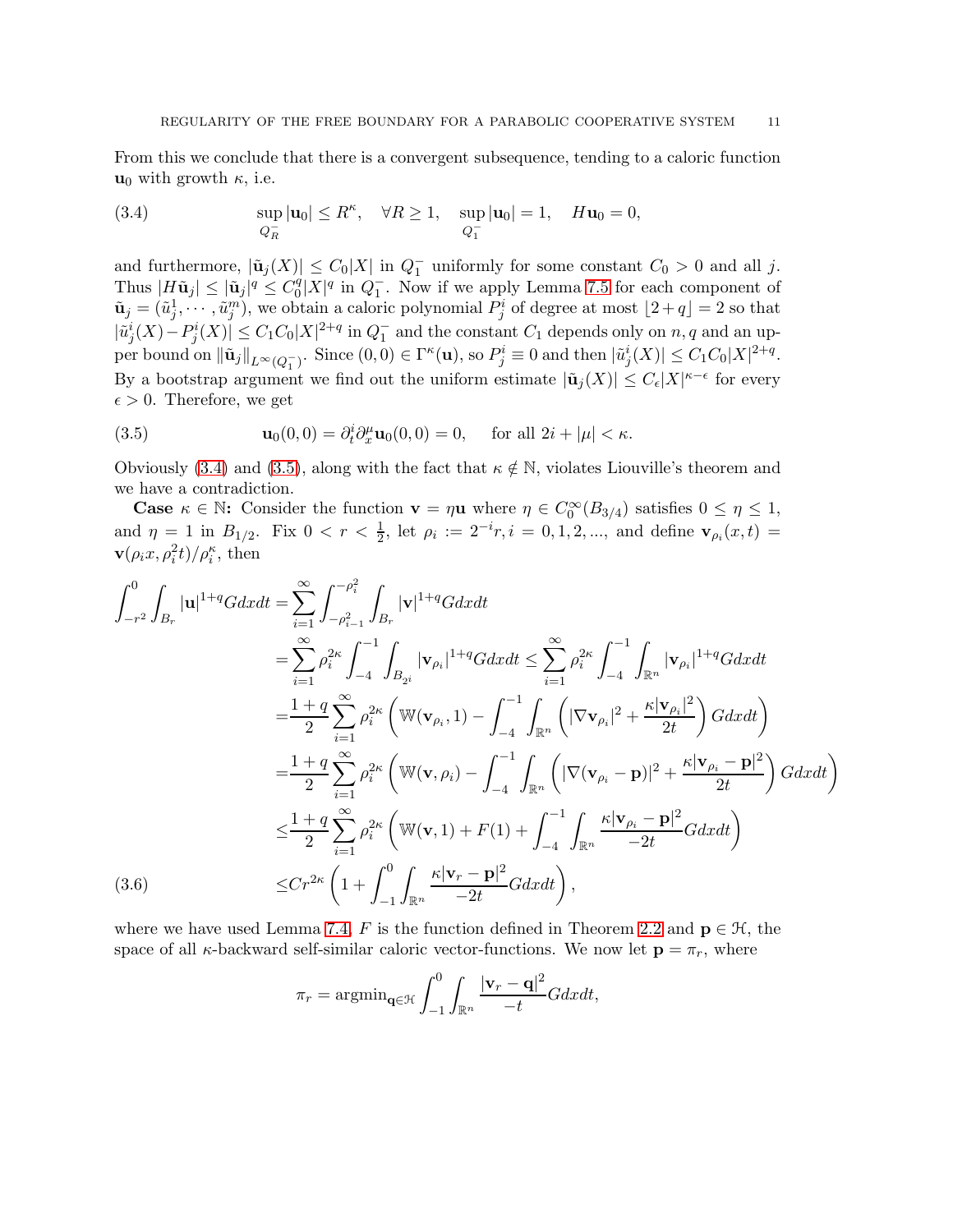and observe that

(3.7) 
$$
\int_{-1}^{0} \int_{\mathbb{R}^n} \frac{(\mathbf{v}_r - \pi_r) \cdot \mathbf{p}}{-t} G dx dt = 0, \quad \text{for every } \mathbf{p} \in \mathcal{H}.
$$

Now suppose, towards a contradiction, that there is a sequence  $r_k \to 0$ , such that

<span id="page-11-3"></span>
$$
\sup_{Q_r^-} |{\bf u}|\le kr^\kappa, \qquad \forall r\ge r_k, \qquad \sup_{Q_{r_k}^-} |{\bf u}|=kr^\kappa_k.
$$

Consider the scaling  $\mathbf{u}_r(x,t) = \mathbf{u}(rx, r^2t)/r^{\kappa}$ , where the sequence  $\mathbf{u}_{r_k}$  satisfies the doubling condition [\(3.1\)](#page-9-2) because

$$
\|\mathbf{u}_{r_k}\|_{L^{\infty}(Q_2^-)} = 2^{\kappa} \|\mathbf{u}_{2r_k}\|_{L^{\infty}(Q_1^-)} \le 2^{\kappa} k = 2^{\kappa} \|\mathbf{u}_{r_k}\|_{L^{\infty}(Q_1^-)}.
$$

Therefore Lemma [3.2](#page-9-3) and [\(3.6\)](#page-10-2) implies that

<span id="page-11-0"></span>
$$
M_k = \left(\int_{-1}^0 \int_{\mathbb{R}^n} \frac{|\mathbf{v}_{r_k} - \pi_{r_k}|^2}{-t} G dx dt\right)^{1/2} \longrightarrow \infty.
$$

For  $\mathbf{w}_k = \frac{\mathbf{v}_{r_k} - \pi_{r_k}}{M_k}$  $\frac{k^{n}r_k}{M_k}$ , we have

(3.8) 
$$
\int_{-1}^{0} \int_{\mathbb{R}^n} \frac{|\mathbf{w}_k|^2}{-t} G dx dt = 1.
$$

Furthermore, we can show that  $\{\nabla \mathbf{w}_k G^{1/2}\}\$ is bounded in  $L^2(-1,0;L^2(\mathbb{R}^n))$ . In order to show this, we can write

$$
\int_{-1}^{0} \int_{\mathbb{R}^n} \left( |\nabla \mathbf{w}_k|^2 + \frac{\kappa |\mathbf{w}_k|^2}{2t} \right) G dx dt = \frac{1}{M_k^2} \int_{-1}^{0} \int_{\mathbb{R}^n} \left( |\nabla \mathbf{v}_{r_k}|^2 + \frac{\kappa |\mathbf{v}_{r_k}|^2}{2t} \right) G dx dt
$$
  

$$
= \frac{1}{M_k^2} \sum_{i=1}^{\infty} 2^{-2i\kappa} \int_{-4}^{-1} \int_{\mathbb{R}^n} \left( |\nabla \mathbf{v}_{2^{-i}r_k}|^2 + \frac{\kappa |\mathbf{v}_{2^{-i}r_k}|^2}{2t} \right) G dx dt
$$
  
(3.9)  

$$
\leq \frac{1}{M_k^2} \sum_{i=1}^{\infty} 2^{-2i\kappa} \mathbb{W}(\mathbf{v}, 2^{-i}r_k) \longrightarrow 0,
$$

<span id="page-11-4"></span>which together with  $(3.8)$  implies

<span id="page-11-2"></span>(3.10) 
$$
\int_{-1}^{0} \int_{\mathbb{R}^{n}} |\nabla \mathbf{w}_{k}|^{2} G dx dt = O(1).
$$

On the other hand, we have

<span id="page-11-1"></span>
$$
(3.11) \quad H\mathbf{w}_k = \frac{1}{M_k} H\mathbf{v}_{r_k} = \frac{1}{M_k} \left( r_k^2 \mathbf{u}_{r_k} \Delta \eta(r_k x) + \eta(r_k x)^{1-q} f(\mathbf{v}_{r_k}) + 2r_k \nabla \mathbf{u}_{r_k} \cdot \nabla \eta(r_k x) \right),
$$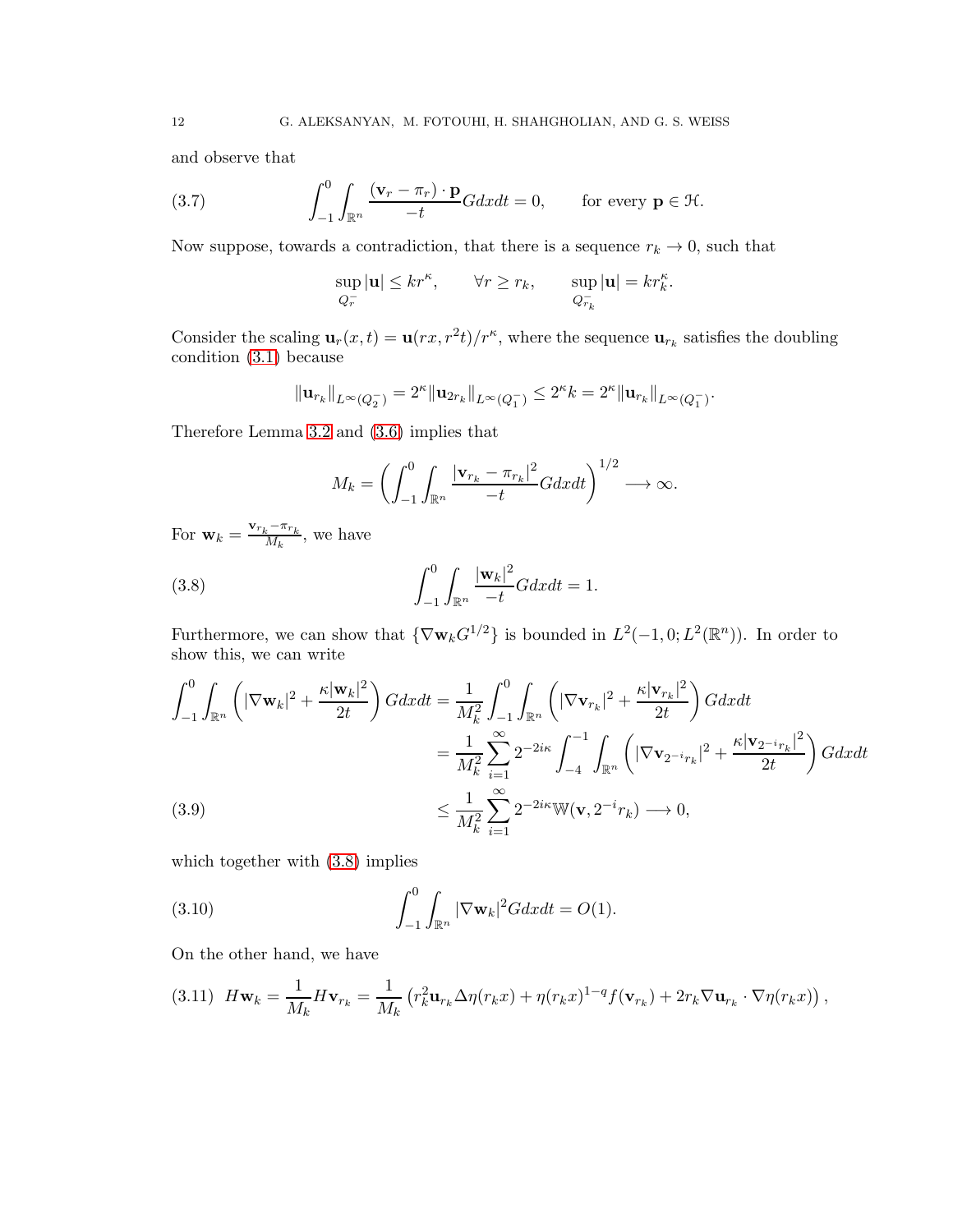and also,

$$
\frac{2}{1+q} \int_{-1}^{0} \int_{\mathbb{R}^{n}} |\mathbf{v}_{r_{k}}|^{1+q} G dx dt = \frac{2}{1+q} \sum_{i=1}^{\infty} 2^{-2i\kappa} \int_{-4}^{-1} \int_{\mathbb{R}^{n}} |\mathbf{v}_{2-i_{r_{k}}}|^{1+q} G dx dt
$$
  
\n
$$
= \sum_{i=1}^{\infty} 2^{-2i\kappa} \left( \mathbb{W}(\mathbf{v}_{2-i_{r_{k}}}, 1) - \int_{-4}^{-1} \int_{\mathbb{R}^{n}} \left( |\nabla \mathbf{v}_{2-i_{r_{k}}}|^{2} + \frac{\kappa |\mathbf{v}_{2-i_{r_{k}}}|^{2}}{2t} \right) G dx dt \right)
$$
  
\n
$$
\leq \sum_{i=1}^{\infty} 2^{-2i\kappa} \left( \mathbb{W}(\mathbf{v}, 1) + F(1) + \int_{-4}^{-1} \int_{\mathbb{R}^{n}} \frac{\kappa |\mathbf{v}_{2-i_{r_{k}}} - \pi_{r_{k}}|^{2}}{-2t} G dx dt \right)
$$
  
\n
$$
= O(1) + \int_{-1}^{0} \int_{\mathbb{R}^{n}} \frac{\kappa |\mathbf{v}_{r_{k}} - \pi_{r_{k}}|^{2}}{-2t} G dx dt
$$
  
\n
$$
= O(1) + \frac{M_{k}^{2}}{1-q}.
$$

Therefore by  $(3.11)$ , we get for  $q > 0$ 

$$
\int_{-1}^{0} \int_{\mathbb{R}^{n}} |H\mathbf{w}_{k}|^{(1+q)/q} G dx dt \leq \frac{1}{M_{k}^{(1+q)/q}} \left( C(\eta, \|\mathbf{u}\|_{H^{1}(B_{1}, \mathbb{R}^{m})}) + \int_{-1}^{0} \int_{\mathbb{R}^{n}} |\mathbf{v}_{r_{k}}|^{1+q} G dx dt \right)
$$
  

$$
\leq \frac{1}{M_{k}^{(1+q)/q}} \left( C(\eta, \|\mathbf{u}\|_{H^{1}(B_{1}, \mathbb{R}^{m})}, n, q) + \frac{M_{k}^{2}}{1-q} \right) \longrightarrow 0,
$$

and  $\|H\mathbf{w}_k\|_{\infty} \to 0$  for  $q = 0$ . Hence  $\{\mathbf{w}_k\}$  is bounded in  $W^{1,p}(-1, \frac{1}{R})$  $\frac{1}{R}$ ;  $W^{2,p}(B_R)$  for all fixed  $R > 0$  and by diagonalization technique there is a weakly convergent subsequence with limit  $\mathbf{w}_0$  in  $L^2(-1,0;W^{2,p}_{loc}(\mathbb{R}^n))$ , satisfying  $H\mathbf{w}_0 = 0$ . We claim next that the strong convergence

<span id="page-12-0"></span>(3.12) 
$$
\frac{\mathbf{w}_k}{(-t)^{1/2}} G^{1/2} \to \frac{\mathbf{w}_0}{(-t)^{1/2}} G^{1/2}, \quad \text{in } L^2(-1,0; L^2(\mathbb{R}^n)),
$$

holds, which follows if we prove the uniform convergence in  $k$ 

(3.13) 
$$
\int_{-1}^{0} \int_{\mathbb{R}^n \setminus B_R} \frac{|\mathbf{w}_k|^2}{-t} G dx dt \to 0, \quad \text{as } R \to \infty.
$$

This can obviously be obtained by applying Lemma [7.3](#page-33-1) and relations [\(3.8\)](#page-11-0) and [\(3.10\)](#page-11-2)

<span id="page-12-2"></span>
$$
R^{2} \int_{-1}^{-0} \int_{\mathbb{R}^{n} \setminus B_{R}} \frac{|\mathbf{w}_{k}|^{2}}{-t} G dx dt \leq \int_{-1}^{0} \int_{\mathbb{R}^{n}} |\mathbf{w}_{k}|^{2} \frac{|x|^{2}}{-t} G dx dt = O(1).
$$

Therefore we get

<span id="page-12-1"></span>
$$
\int_{-1}^{0} \int_{\mathbb{R}^n} \frac{|\mathbf{w}_0|^2}{-t} G dx dt = 1,
$$

and also by  $(3.7)$ ,

(3.14) 
$$
\int_{-1}^{0} \int_{\mathbb{R}^n} \frac{\mathbf{w}_0 \cdot \mathbf{p}}{-t} G dx dt = 0, \quad \text{for every } \mathbf{p} \in \mathcal{H}.
$$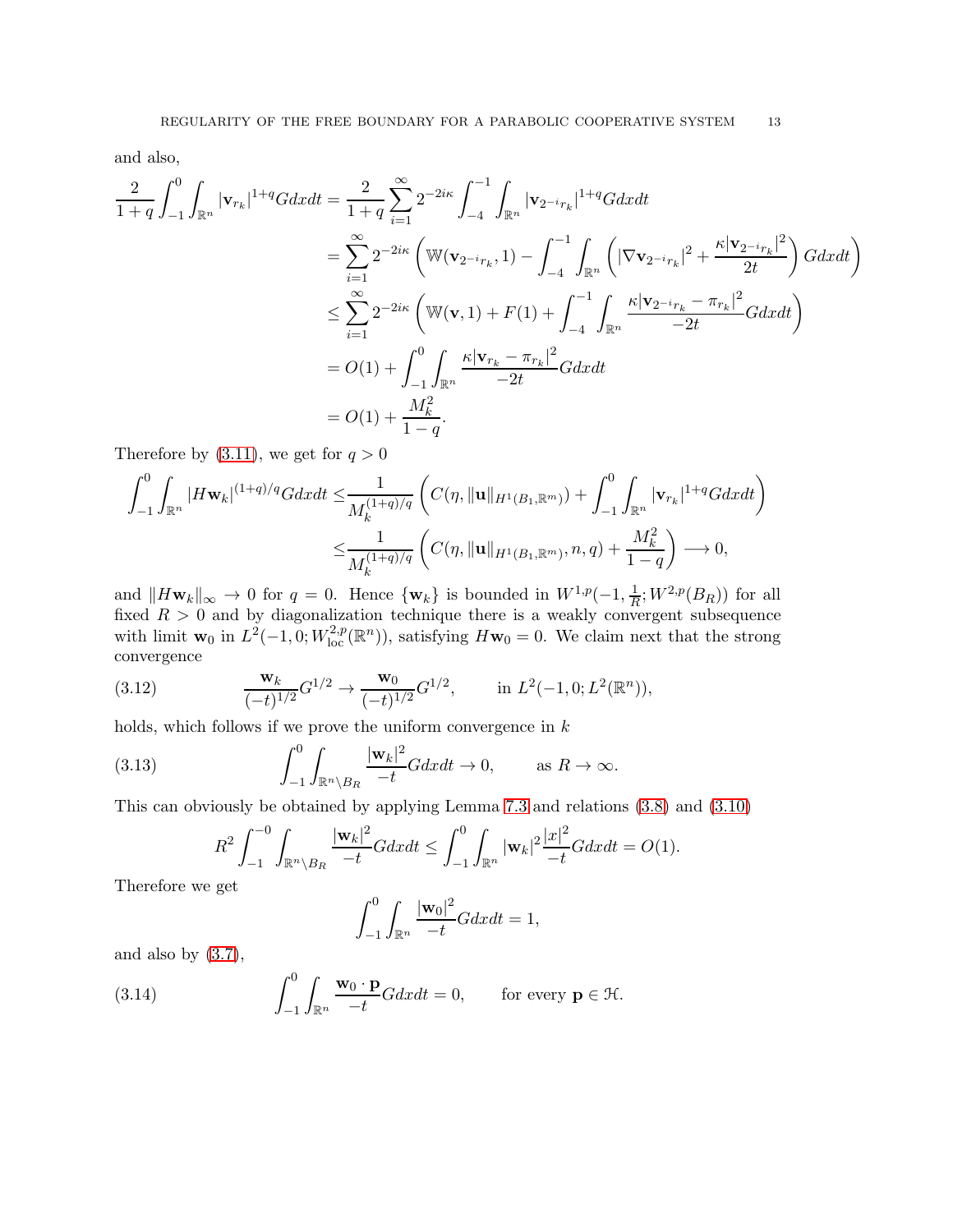Moreover, from [\(3.9\)](#page-11-4), [\(3.12\)](#page-12-0) and weakly lower semicontinuity of norm we obtain for every  $R > 0$ 

$$
\int_{-1}^{0} \int_{B_R} \left( |\nabla \mathbf{w}_0|^2 + \frac{\kappa |\mathbf{w}_0|^2}{2t} \right) G dx dt \le \lim_{k \to \infty} \int_{-1}^{0} \int_{\mathbb{R}^n} \left( |\nabla \mathbf{w}_k|^2 + \frac{\kappa |\mathbf{w}_k|^2}{2t} \right) G dx dt \le 0.
$$

It implies that (3.15)

<span id="page-13-0"></span>
$$
0 \geq \int_{-1}^{0} \int_{\mathbb{R}^n} \left( |\nabla \mathbf{w}_0|^2 + \frac{\kappa |\mathbf{w}_0|^2}{2t} \right) G dx dt = \sum_{i=1}^{\infty} 2^{-2i\kappa} \int_{-4}^{-1} \int_{\mathbb{R}^n} \left( |\nabla \mathbf{w}_{0,2^{-i}}|^2 + \frac{\kappa |\mathbf{w}_{0,2^{-i}}|^2}{2t} \right) G dx dt.
$$

If we further have

(3.16) 
$$
|\partial_t^{\ell} \partial_x^{\mu} w_0^j(0,0)| = 0, \quad \text{for } 2\ell + |\mu| \leq \kappa - 1,
$$

then by Lemma [2.4,](#page-5-0) each component  $w_0^j$  $\int_0^j$  of  $\mathbf{w}_{0,2^{-i}}$  must satisfy

<span id="page-13-1"></span>
$$
\int_{-4}^{-1} \int_{\mathbb{R}^n} \left( |\nabla w_0^j|^2 + \frac{\kappa |w_0^j|^2}{2t} \right) G dx dt \ge 0.
$$

Summing over j and comparing with [\(3.15\)](#page-13-0), implies that  $w_0^j$  $\frac{J}{0}$  is a  $\kappa$ -backward self-similar caloric function. But [\(3.14\)](#page-12-1) implies that  $\mathbf{w}_0 = 0$  which contradicts [\(3.13\)](#page-12-2).

To close the argument, we need to prove [\(3.16\)](#page-13-1). This can be shown by invoking Lemma [7.5](#page-34-0) to obtain uniform estimate  $\|\mathbf{w}_k\|_{L^{\infty}(Q_r^-)} = o(r^{\kappa-1})$ . To apply Lemma [7.5](#page-34-0) it is necessary to show the uniform estimate  $||H\mathbf{w}_k||_{L^{\infty}(Q_r^{-})} = o(r^{\kappa-2-1/2})$ . Since we have assumed  $\|\mathbf{u}_{r_k}\|_{L^{\infty}(Q_1^-)} \to \infty$  by contradiction, the scaled sequence  $\tilde{\mathbf{u}}_k := \mathbf{u}_{r_k}/\|\mathbf{u}_{r_k}\|_{L^{\infty}(Q_1^-)}$  satisfies  $H\tilde{\textbf{u}}_k=f(\tilde{\textbf{u}}_k)/\|\textbf{u}_{r_k}\|_{L^{\infty}}^{1-q}$  $L^{\infty}(Q_1^-) \to 0$  and converges to a caloric function  $\tilde{\mathbf{u}}_0$  as a subsequence. Moreover,  $|\tilde{\mathbf{u}}_k(X)| \leq C_0 |X|$  for a constant  $C_0 > 0$  and all k. Now apply Lemma [7.5](#page-34-0) repeatedly to obtain the uniform estimate  $|\tilde{\mathbf{u}}_k(X)| \leq C_{\epsilon}|X|^{\kappa-\epsilon}$  for a small value  $\epsilon$ . So,  $|\mathbf{u}_{r_k}(X)| \leq C_{\epsilon} ||\mathbf{u}_{r_k}||_{L^{\infty}(Q_1^-)} |X|^{\kappa-\epsilon}$  and by Lemma [3.2](#page-9-3) as well as [\(3.6\)](#page-10-2)

$$
|H\mathbf{w}_k(X)| \le \frac{1}{M_k} |f(\mathbf{u}_{r_k}(X))| \le \frac{C_{\epsilon}^q}{M_k} (1 + M_k^2)^{q/(1+q)} |X|^{\kappa - 2 - \epsilon q} \le C|X|^{\kappa - 2 - \epsilon q}.
$$

<span id="page-13-2"></span>Remark 3.4. *Although Theorem [3.3](#page-9-0) shows the backward regularity, we can see obviously the regularity in forward problem. A line of proof can be considered toward a contradiction and assuming the sequence*  $r_j \rightarrow 0$  *such that* 

$$
\sup_{Q_r^+} |\mathbf{u}| \leq j r^{\kappa}, \qquad \forall r \geq r_j, \qquad \sup_{Q_{r_j}^+} |\mathbf{u}| = j r_j^{\kappa}.
$$

*Then*  $\mathbf{u}_j(X) = \mathbf{u}(r_j X)/(jr_j^{\kappa})$  *converges to a caloric function*  $\mathbf{u}_0$  *in*  $\mathbb{R}^n \times \mathbb{R}$  *with polynomial growth,*  $\|\mathbf{u}_0\|_{L^{\infty}(Q_1^+)} = 1$  *and*  $\mathbf{u}_0 \equiv 0$  *for*  $t \leq 0$  *(we also apply here Theorem [3.3\)](#page-9-0). This contradicts the uniqueness of heat equation solution with polynomial growth in forward problem.*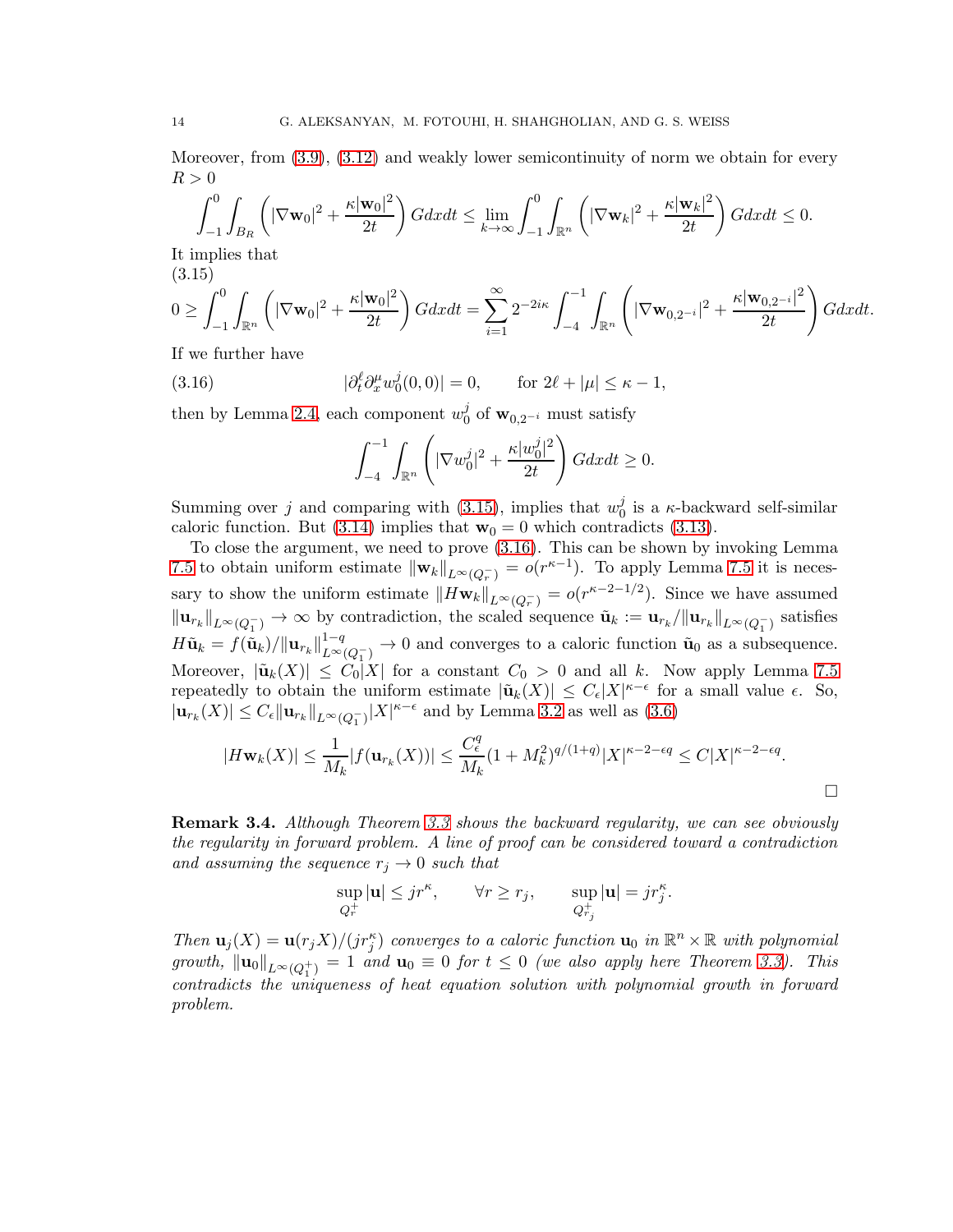#### 4. Homogeneous global solutions

<span id="page-14-0"></span>In this section we perform energy classification of regular free boundary points, that will be needed later in order to establish the Hölder regularity of the time derivative  $\partial_t \mathbf{u}$  in the next section. Indeed the main goal is to show that half-space solutions are isolated within certain topologies. The proofs for the case  $q = 0$  and  $q > 0$  differs to some extent and hence we are forced to consider them separately. For the case  $q = 0$  we need to consider two lemmas (Lemmas [4.1,](#page-14-1) and [4.2\)](#page-15-0) that will give us the result. The proof for the case  $q > 0$  takes a different turn, and is shown in the proof of Proposition [4.3.](#page-15-1)

<span id="page-14-1"></span>**Lemma 4.1.** Let  $q = 0$  and **u** be a backward self-similar solution to [\(1.1\)](#page-0-2). If  $\{|\mathbf{u}| >$  $0\} \cap Q_1^- \subset \{x_n > -\delta\}$ , where  $\delta > 0$  is small, then  $\mathbf{u} \in \mathbb{H}$ .

*Proof.* Let **u** be a backward self-similar solution, and recall that the condition of homogeneity (for each component) is

(4.1) 
$$
Lu^k := 2t\partial_t u^k + x \cdot \nabla u^k - 2u^k = 0.
$$

Hence we obtain the following equation for each component

(4.2) 
$$
\frac{2u^k - x \cdot \nabla u^k}{-2t} + \Delta u^k - \frac{u^k}{|\mathbf{u}|} \chi_{\{|\mathbf{u}| > 0\}} = 0,
$$

and

(4.3) 
$$
2t\Delta u^{k} + x \cdot \nabla u^{k} - 2t \frac{u^{k}}{|\mathbf{u}|} \chi_{\{|\mathbf{u}|>0\}} = 2u^{k}.
$$

Denote by  $\mathcal{L}_0 := -\Delta + x \cdot \nabla$  and  $\mathcal{L} := \mathcal{L}_0 + \frac{1}{|\mathbf{u}|}$ . Then for  $t = -\frac{1}{2}$  $\frac{1}{2}$ , any  $u^k$  is an eigenfunction of  $\mathcal L$  in  $\{U > 0\}$  corresponding to the eigenvalue  $\lambda = 2$ .

We want to show that  $\lambda = 2$  is the first eigenvalue for  $\mathcal{L}$ , since then  $u^k = c_k |u|$  in each connected component of  $\{|u| > 0\}$ , and we have a scalar problem for  $|u|$  when  $t = -1/2$ . It is sufficient to show that 2 is not larger than the second eigenvalue for  $\mathcal{L}_0$ .

We prove that for some  $\delta > 0$ ,  $\lambda_2(\mathcal{L}, \{x_n > -\delta\}) > 2$ , which implies  $\lambda_1(\mathcal{L}, \{x_n > -\delta\}) =$ 2. Since  $\lambda_2(\mathcal{L}_0, \mathbb{R}^n_+) = 3$  $\lambda_2(\mathcal{L}_0, \mathbb{R}^n_+) = 3$ , we have

(4.4) 
$$
\lambda_2(\mathcal{L}, \{x_n > -\delta\}) > \lambda_2(\mathcal{L}_0, \{x_n > -\delta\}) \geq \lambda_2(\mathcal{L}_0, \mathbb{R}^n_+) - \omega(\delta) = 3 - \omega(\delta),
$$

where  $\omega(\delta)$  is the modulus of continuity of  $\lambda_2(\mathcal{L}_0, \{x_n > -\delta\})$ . By choosing  $\delta > 0$  small, we will obtain  $\lambda_2(\mathcal{L}, \{x_n > -\delta\}) > 2$ , implying that  $\lambda_1(\mathcal{L}, \{x_n > -\delta\}) = 2$ . Hence  $\mathbf{u} = \mathbf{c}|\mathbf{u}|$ in each connected component of  $\{|u| > 0\}$ , where  $c \in \mathbb{R}^m$  depends on the component and  $|c| = 1$ . It remains to observe that for  $t = -1/2$ , the function  $U = |u|$  is a homogeneous stationary solution to the equation  $HU = \chi_{\{U>0\}}$ , and therefore U is a half-space solution and  $\mathbf{u} \in \mathbb{H}$ .

<span id="page-14-2"></span> $3$ This follows from a simple computation for one dimensional case, and the fact that eigenvalues decrease by symmetrisation, and translation invariance of the set  $\mathbb{R}^n_+$  in directions orthogonal to  $\mathbf{e}_n$ .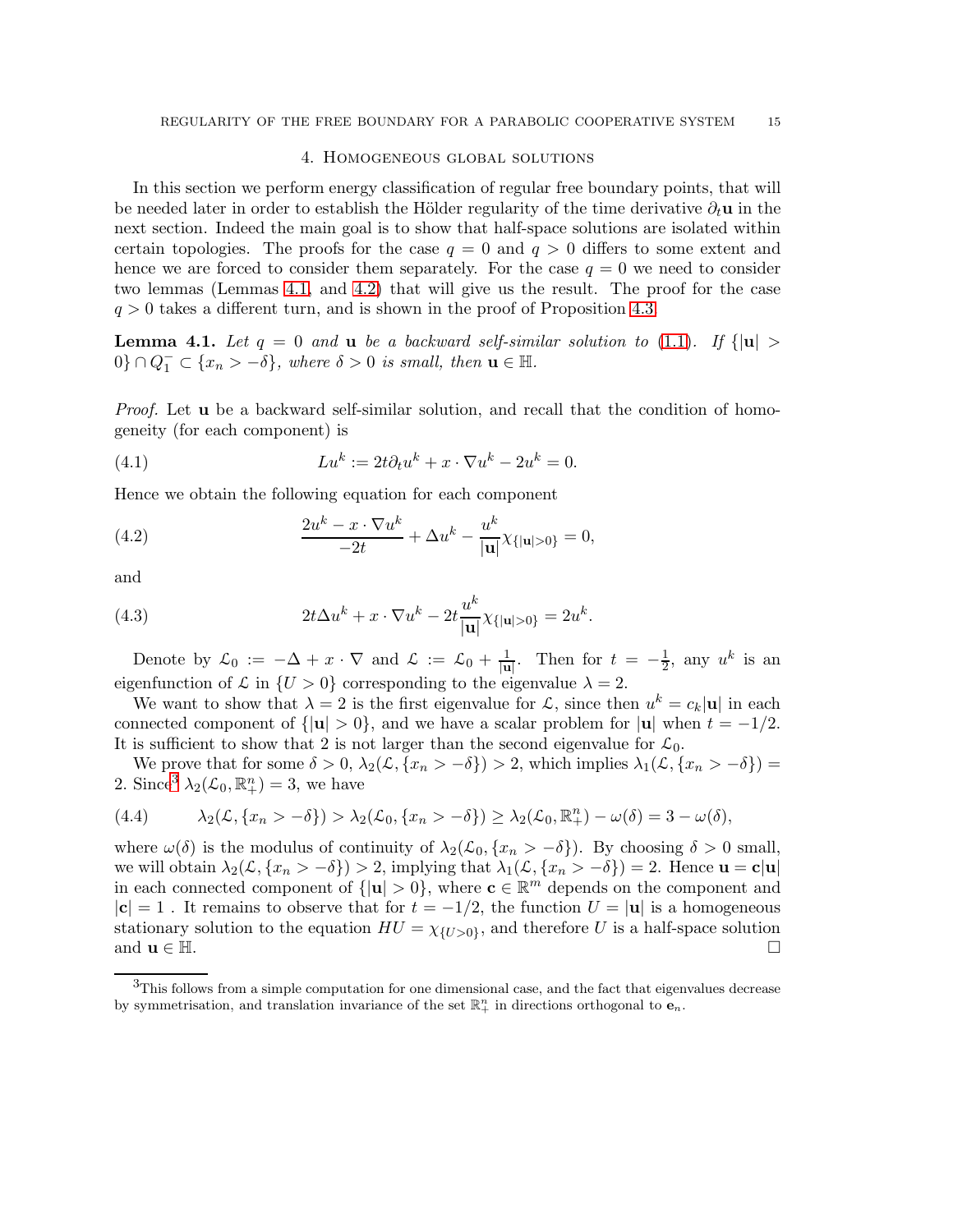<span id="page-15-0"></span>Lemma 4.2. *(Closeness to half-space) Let* q = 0 *and* u *be a backward self-similar solution to the system* [\(1.1\)](#page-0-2) *with the property*

(4.5) 
$$
\iint_{Q_1^-} |\mathbf{u} - \mathbf{h}| G dx dt < \varepsilon,
$$

*where*  $\mathbf{h} = \frac{(x_n^+)^2}{2}$  $\frac{n}{2}$ **e**<sub>1</sub>. Then

<span id="page-15-2"></span>(4.6) 
$$
\{ |u| > 0 \} \cap Q_{1/2}^- \subset \{ (x, t) : x_n > -C\varepsilon^{\beta} \}.
$$

*for*  $C = C(n, m)$ *, and*  $\beta = \beta(n)$ *.* 

*Proof.* The proof is standard and follows from the nondegeneracy. Let  $(x_0, t_0) \in \{|\mathbf{u}| >$  $0\} \cap Q_{1/2}^{-1}$  $^{-}_{1/2}$ , and  $x_n^0 = -\varrho < 0$ , then

(4.7) 
$$
\iint_{Q_{\varrho}^-} |\mathbf{u}| G dx dt \le \iint_{Q_1^-} |\mathbf{u} - \mathbf{h}| G dx dt \le \varepsilon.
$$

By the nondegeneracy, there exists  $X \in Q_{\varrho}^-(x_0, t_0)$ , such that

$$
|\mathbf{u}(X)| = \sup_{Q_{\varrho}^-(x_0,t_0)} |\mathbf{u}| \geq c_n \varrho^2.
$$

Then for a small  $r > 0$ ,

$$
\inf_{Q_r^-(X)} |\mathbf{u}| \ge c_n \varrho^2 - C_n r^2 \ge C \varrho^2,
$$

and

(4.8) 
$$
\varepsilon \ge \iint_{Q_r^-(X)} |\mathbf{u}| G dx dt \ge C \varrho^{n+4}.
$$

Now [\(4.6\)](#page-15-2) follows with  $\beta = \frac{1}{n+1}$  $\frac{1}{n+4}$ .

The next proposition shows that the half-space solutions in  $H$  are isolated in the class of  $\kappa$ -backward self-similar solutions.

<span id="page-15-1"></span>**Proposition 4.3.** The half-space solutions are isolated (in the topology of  $L^2(-1,0;H^1(B_1;\mathbb{R}^m)))$ ) *within the class of backward self-similar solutions of degree* κ*.*

*Proof.* The proof follows from Lemmas [4.1](#page-14-1) and [4.2](#page-15-0) for  $q = 0$ . When  $q > 0$ , we assume toward a contradiction that there exists a sequence of backward self-similar solutions of degree  $\kappa$ , say  $\mathbf{u}_i$ , such that

$$
0 < \inf_{\mathbf{h}\in\mathbb{H}} \|\mathbf{u}_i - \mathbf{h}\|_{L^2(-1,0;H^1(B_1;\mathbb{R}^m))} = \|\mathbf{u}_i - \hat{\mathbf{h}}\|_{L^2(-1,0;H^1(B_1;\mathbb{R}^m))} =: \delta_i \to 0, \quad \text{as } i \to \infty,
$$

where  $\hat{\mathbf{h}} = \alpha(x_n^+)^{\kappa} \mathbf{e}_1$ . When passing to a subsequence,  $(\mathbf{u}_i - \hat{\mathbf{h}})/\delta_i =: \mathbf{w}_i \to \mathbf{w}$  weakly in  $L^2(-1,0;H^1(B_1;\mathbb{R}^m))$ , the limit **w** is still a backward self-similar function of degree  $\kappa$ .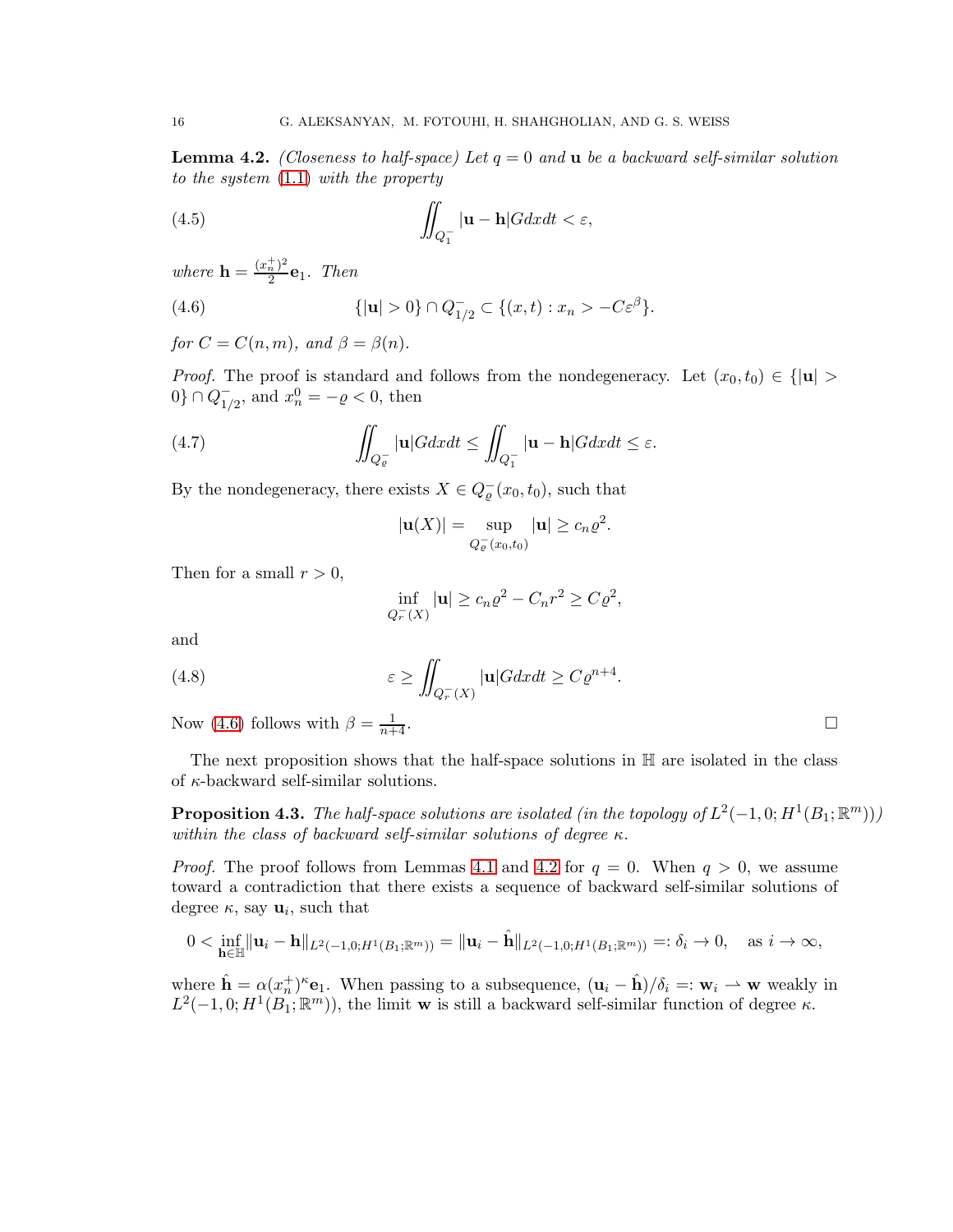Furthermore, for  $\phi \in C_0^{\infty}(Q_1^-; \mathbb{R}^m)$  we have

$$
\int_{-1}^{0} \int_{B_1} -\nabla \mathbf{w}_i : \nabla \phi + \mathbf{w}_i \cdot \partial_t \phi \, dx dt = \frac{1}{\delta_i} \int_{-1}^{0} \int_{B_1} \left( f(\mathbf{u}_i) - f(\hat{\mathbf{h}}) \right) \cdot \phi \, dx dt
$$

$$
= \frac{1}{\delta_i} \int_{-1}^{0} \int_{B_1} \int_{0}^{1} \frac{d}{d\tau} f(\hat{\mathbf{h}} + \tau(\mathbf{u}_i - \hat{\mathbf{h}})) \cdot \phi \, d\tau dx dt
$$

$$
= \int_{-1}^{0} \int_{B_1} \int_{0}^{1} f_{\mathbf{u}}(\hat{\mathbf{h}} + \tau \delta_i \mathbf{w}_i)(\mathbf{w}_i) \cdot \phi \, d\tau dx dt
$$

If  $\text{supp}\,\phi \subset B_1^- \times (-1,0)$ , we conclude that

$$
\int_{-1}^{0} \int_{B_1^-} -\nabla \mathbf{w}_i : \nabla \phi + \mathbf{w}_i \cdot \partial_t \phi \, dx dt = \int_{-1}^{0} \int_{B_1^-} \int_0^1 f_\mathbf{u}(\hat{\mathbf{h}} + \tau \delta_i \mathbf{w}_i)(\mathbf{w}_i) \cdot \phi \, d\tau dx dt
$$

$$
= \int_{-1}^{0} \int_{B_1^-} \int_0^1 f_\mathbf{u}(\tau \delta_i \mathbf{w}_i)(\mathbf{w}_i) \cdot \phi \, d\tau dx dt
$$

$$
= \frac{1}{q} \delta_i^{q-1} \int_{-1}^0 \int_{B_1^-} f_\mathbf{u}(\mathbf{w}_i)(\mathbf{w}_i) \cdot \phi \, dx dt,
$$

let  $i \to \infty$  to obtain

$$
\int_{-1}^{0} \int_{B_1^-} f_{\mathbf{u}}(\mathbf{w})(\mathbf{w}) \cdot \phi \, dx dt = 0.
$$

Then  $\mathbf{w} \equiv 0$  in  $B_1^- \times (-1,0)$ . Now for every supp  $\phi \subset B_1^+ \times (-1,0)$ ,

$$
\int_{-1}^{0} \int_{B_1^+} -\nabla \mathbf{w} : \nabla \phi + \mathbf{w} \cdot \partial_t \phi \, dxdt = \int_{-1}^{0} \int_{B_1^+} f_{\mathbf{u}}(\hat{\mathbf{h}})(\mathbf{w}) \cdot \phi \, dxdt.
$$

Thus  $H\mathbf{w} = f_{\mathbf{u}}(\hat{\mathbf{h}})(\mathbf{w})$  in  $B_1^+ \times (-1,0)$ . Now let  $w^j := \mathbf{w} \cdot \mathbf{e}_j$  for  $1 \le j \le m$ , then

$$
Hw^{j} = q\kappa(\kappa - 1)(x_{n}^{+})^{-2}w^{j}, \text{ for } j = 1,
$$

and

$$
Hw^{j} = \kappa(\kappa - 1)(x_{n}^{+})^{-2}w^{j}, \quad \text{for } j > 1.
$$

Next extend  $w^j$  to a backward self-similar function of degree  $\kappa$  in  $\{x_n < 0\}$  and define

<span id="page-16-0"></span>
$$
\tilde{w}^{j}(x', x_{n}, t) := \begin{cases} w^{j}(x', x_{n}, t), & x_{n} > 0, \\ -w^{j}(x', x_{n}, t), & x_{n} < 0, \end{cases}
$$

which is a backward self-similar weak solution of degree  $\kappa$  and satisfies

(4.9) 
$$
H\tilde{w}^j = \begin{cases} q\kappa(\kappa-1)|x_n|^{-2}\tilde{w}^j, & \text{for } j=1, \\ \kappa(\kappa-1)|x_n|^{-2}\tilde{w}_j, & \text{for } j>1. \end{cases}
$$

If we consider any multiindex  $\mu \in \mathbb{Z}_{+}^{n-1} \times \{0\}$  and any nonnegative integer  $\gamma \in \mathbb{Z}_{+}$  as well as the higher order partial derivatives  $\partial_t^{\gamma} \partial_x^{\mu} \tilde{w}^j =: \zeta$  then  $\zeta$  is a backward self-similar function of order  $\kappa - |\mu|_1 - 2\gamma$  and satisfies again in the same equation in  $\mathbb{R}^n \times (-\infty, 0)$ . From the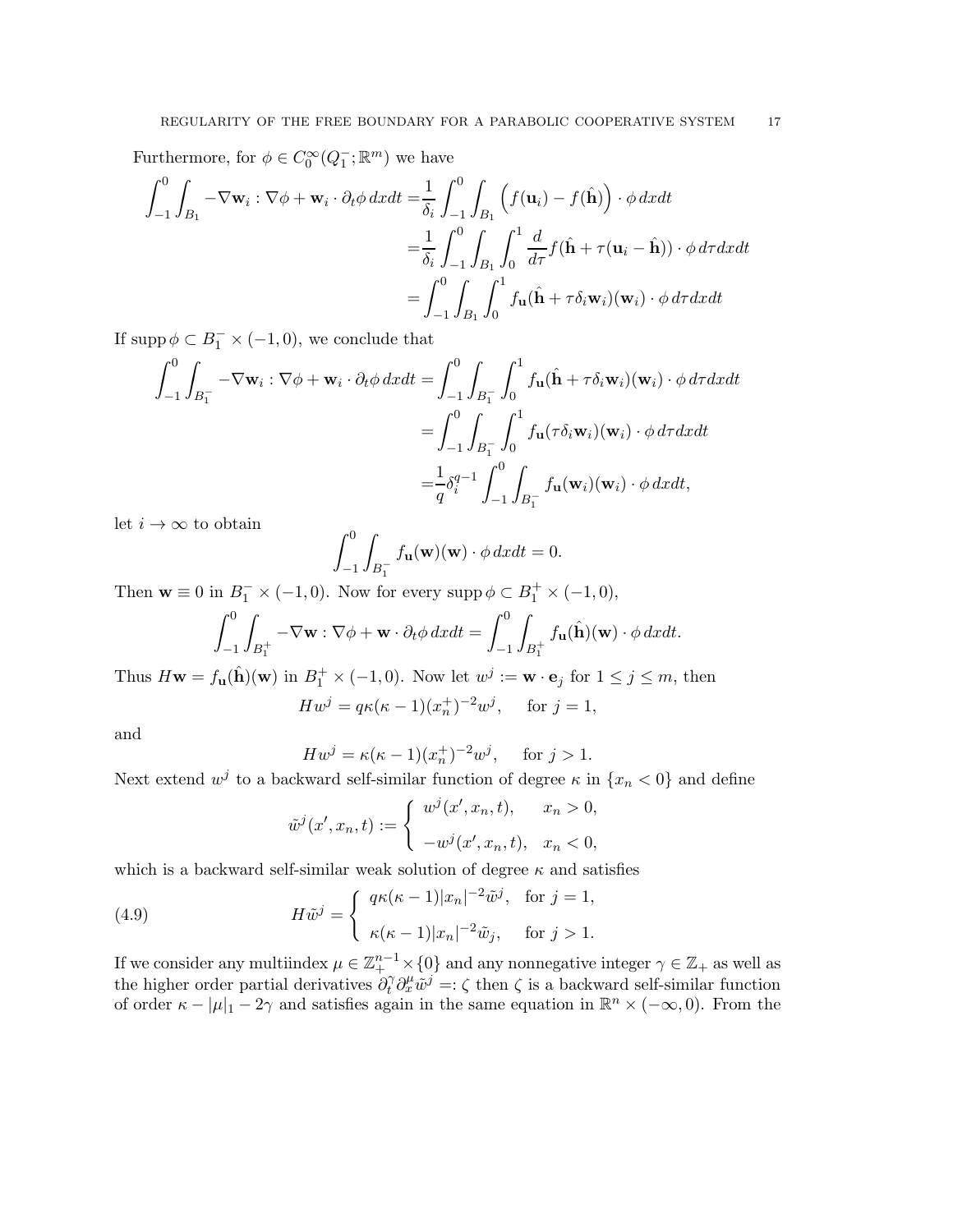integrability and homogeneity we infer that  $\partial_t^{\gamma} \partial_x^{\mu} \tilde{w}^j \equiv 0$  for  $\kappa - |\mu|_1 - 2\gamma + 1 \leq -n/2$ . Thus  $(x',t) \mapsto \tilde{w}^{j}(x',x_n,t)$  is a polynomial and the homogeneity imply the existence of a polynomial p such that  $w^j(x',x_n,t) = x_n^{\kappa} w^j(\frac{x'}{x_n},1,\frac{t}{x_n^2}) = x_n^{\kappa} p(\frac{x'}{x_n},\frac{t}{x_n^2})$  for  $x_n > 0$ . Next choose  $\gamma$  such that  $\partial_t^{\gamma}$  $t_t^{\gamma} p = r(x') \neq 0$ , then according to the H<sup>1</sup>-integrability of  $\partial_t^{\gamma} w^j =$  $x_n^{\kappa-2\gamma} r(\frac{x'}{x_n})$  we know that  $\kappa-2\gamma-\deg r > \frac{1}{2}$ . Take the multiindex  $\mu \in \mathbb{Z}_+^{n-1} \times \{0\}$  such that  $|\mu|_1 = \deg r$  and  $\partial_x^{\mu} r \neq 0$ , and insert  $\partial_t^{\gamma} \partial_x^{\mu} w^j = \partial_x^{\mu} r x_n^{\kappa - 2\gamma - |\mu|_1}$  in equation [\(4.9\)](#page-16-0), which implies that

$$
(\kappa - 2\gamma - |\mu|_1)(\kappa - 2\gamma - |\mu|_1 - 1) = q\kappa(\kappa - 1), \text{ for } j = 1,
$$
  

$$
(\kappa - 2\gamma - |\mu|_1)(\kappa - 2\gamma - |\mu|_1 - 1) = \kappa(\kappa - 1), \text{ for } j > 1,
$$

and hence

 $2\gamma + |\mu|_1 = 1$ , or  $2\kappa - 2$ , for  $j = 1$ ,

$$
2\gamma + |\mu|_1 = 0
$$
, or  $2\kappa - 1$ , for  $j > 1$ .

The condition  $\kappa - 2\gamma - \deg r > \frac{1}{2}$  and  $\kappa > 2$  yields that the only possible case is  $\gamma = 0$  and  $|\mu|_1 = 1$  for  $j = 1$  and  $|\mu|_1 = 0$  for  $j > 1$ . We obtain that  $w^1(x,t) = x_n^{\kappa}(d + \ell \cdot x'/x_n)$  and  $w^{j}(x,t) = \ell_{j}x_{n}^{\kappa}$  for  $j > 1$ . Comparing with the equation [\(4.9\)](#page-16-0) implies that we must have  $d = 0$ . To sum up, we find that  $\mathbf{w}(x, t) = (x_n^{\kappa-1}\ell_1 \cdot x', \ell_2 x_n^{\kappa}, \cdots, \ell_m x_n^{\kappa})$  for some  $\ell_1 \in \mathbb{R}^{n-1}$ and  $\ell_2, \cdots, \ell_m \in \mathbb{R}$ .

Recall that we have chosen  $\hat{\mathbf{h}}$  as the best approximation of  $\mathbf{u}_i$  in  $\mathbb{H}$ . So, it follows that for  $\mathbf{h}_{\nu}(x) := \alpha \max(x \cdot \nu, 0)^{\kappa} \mathbf{e}_1$ ,

$$
(4.10) \qquad (\mathbf{w}_i, \mathbf{h}_\nu - \mathbf{h})_{L^2(-1,0;H^1(B_1; \mathbb{R}^m)))} \leq \frac{1}{2\delta_i} \|\mathbf{h}_\nu - \mathbf{h}\|_{L^2(-1,0;H^1(B_1; \mathbb{R}^m))}^2.
$$

Now let  $\nu \to \mathbf{e}_n$ , so that  $\frac{\nu - \mathbf{e}_n}{|\nu - e_n|}$  converges to the vector  $\xi$  (where  $\xi \cdot \mathbf{e}_n = 0$ ), then

<span id="page-17-0"></span>
$$
o(1) \ge \int_{-1}^{0} \int_{B_1} (\mathbf{w}_i \cdot \mathbf{e}_1) \kappa(x_n^+)^{\kappa - 1} (x \cdot \xi) +
$$
  
 
$$
\nabla(\mathbf{w}_i \cdot \mathbf{e}_1) \cdot \left[ \kappa(x_n^+)^{\kappa - 1} \xi + \kappa(\kappa - 1)(x_n^+)^{\kappa - 2} (x \cdot \xi) \mathbf{e}_n \right] dx dt.
$$

Choosing  $\xi = (\ell_1, 0)$  and passing to the limit in i, we obtain that

$$
0 \geq \int_{-1}^{0} \int_{B_1} \kappa(x_n^{\dagger})^{2\kappa - 2} (x' \cdot \ell_1)^2 + \kappa(x_n^{\dagger})^{2\kappa - 2} |\ell_1|^2
$$
  
+  $\kappa(\kappa - 1)^2 (x_n^{\dagger})^{2\kappa - 4} (x' \cdot \ell_1)^2 dx dt.$ 

Hence,  $\ell_1 = 0$ , and then  $\mathbf{w} \cdot \mathbf{e}_1 = 0$ .

If we apply once more the relation [\(4.10\)](#page-17-0) for  $h_{\theta} = \alpha (x_n^+)^{\kappa} e_t$  istead of  $h_{\nu}$ , where  $e_{\theta} =$  $(\cos \theta)$ **e**<sub>1</sub>  $\pm$  (sin  $\theta$ )**e**<sub>j</sub>, and let  $\theta \rightarrow 0$ . We obtain

$$
(\mathbf{w}_i, \pm \alpha(x_n^+) \kappa \mathbf{e}_j)_{W^{1,2}(Q_1^-; \mathbb{R}^m)} \leq 0.
$$

Therefore,

$$
\ell_j \|(x_n^+)^\kappa\|_{W^{1,2}(Q_1^-; \mathbb{R}^m)}^2 = 0,
$$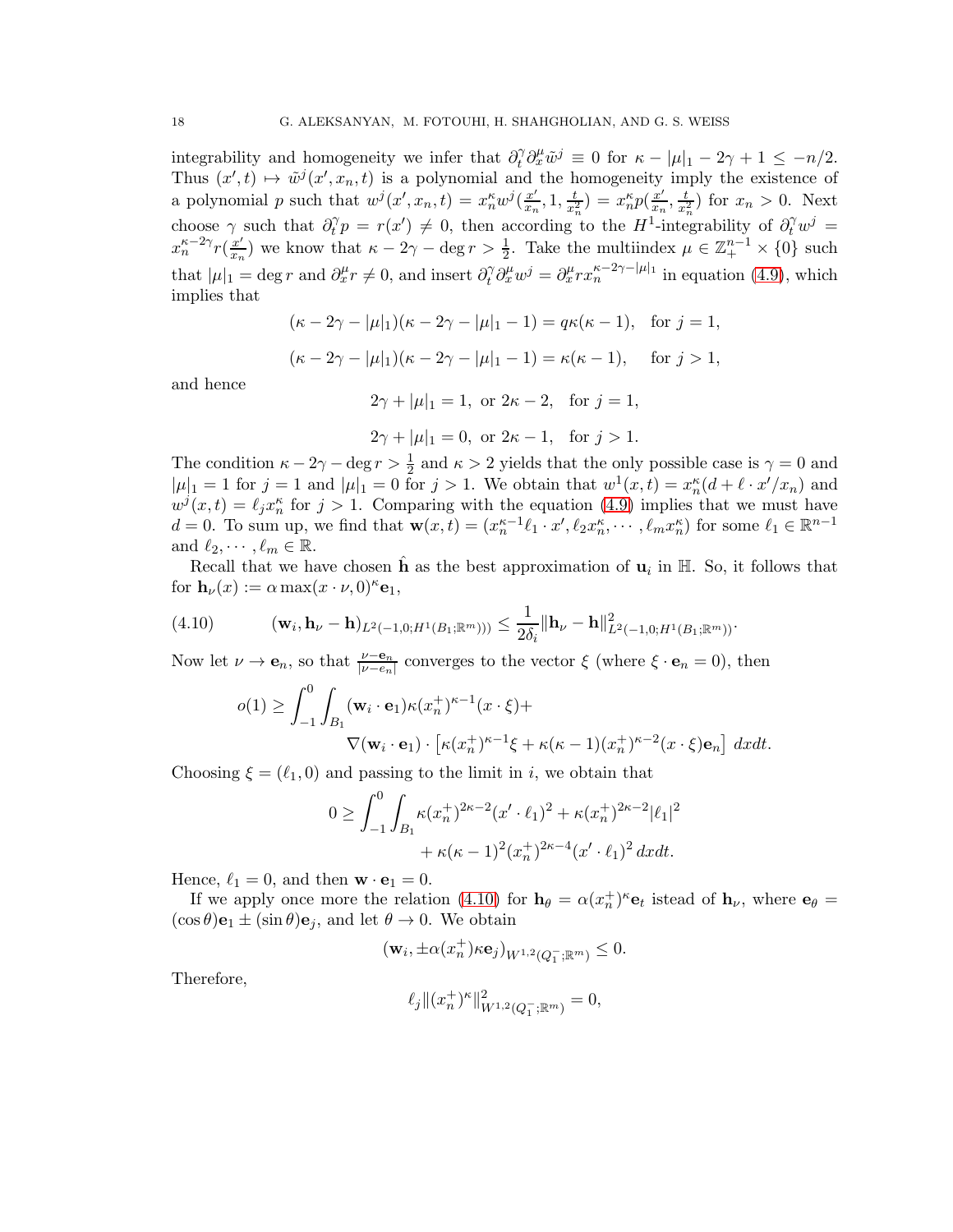and then  $\ell_i = 0$ .

So far, we have proved that  $w \equiv 0$ . In order to obtain a contradiction to the assumption  $\|\mathbf{w}_i\|_{L^2(-1,0;H^1(B_1;\mathbb{R}^m))} = 1$ , it is therefore sufficient to show the strong convergence of  $\nabla \mathbf{w}_i$ to  $\nabla$ **w** in  $L^2(-1,0; L^2(B_1; \mathbb{R}^m))$  as a subsequence  $i \to \infty$ . But by compact imbedding on the boundary

$$
\int_{-1}^{0} \int_{B_1} |\nabla \mathbf{w}_i|^2 dx dt = \int_{-1}^{0} \int_{\partial B_1} \mathbf{w}_i \cdot (\nabla \mathbf{w}_i \cdot x) d\mathcal{H}^{n-1} dt - \int_{-1}^{0} \int_{B_1} \mathbf{w}_i \cdot \Delta \mathbf{w}_i dx dt
$$
  
\n
$$
= \int_{-1}^{0} \int_{\partial B_1} \kappa |\mathbf{w}_i|^2 - 2t \partial_t \mathbf{w}_i \cdot \mathbf{w}_i d\mathcal{H}^{n-1} dt - \int_{-1}^{0} \int_{B_1} \mathbf{w}_i \cdot \partial_t \mathbf{w}_i dx dt
$$
  
\n
$$
- \frac{1}{\delta_i^2} \int_{-1}^{0} \int_{B_1} (\mathbf{u}_i - \hat{\mathbf{h}}) \cdot (f(\mathbf{u}_i) - f(\hat{\mathbf{h}})) dx dt
$$
  
\n
$$
\leq \int_{-1}^{0} \int_{\partial B_1} \kappa |\mathbf{w}_i|^2 - t \partial_t |\mathbf{w}_i|^2 d\mathcal{H}^{n-1} dt - \frac{1}{2} \int_{-1}^{0} \int_{B_1} \partial_t |\mathbf{w}_i|^2 dx dt
$$
  
\n
$$
= \int_{-1}^{0} \int_{\partial B_1} (\kappa + 1) |\mathbf{w}_i|^2 d\mathcal{H}^{n-1} dt - \int_{\partial B_1} |\mathbf{w}_i(x, -1)|^2 d\mathcal{H}^{n-1}
$$
  
\n
$$
+ \frac{1}{2} \int_{B_1} |\mathbf{w}_i(x, -1)|^2 - |\mathbf{w}_i(x, 0)|^2 dx
$$
  
\n
$$
\leq \int_{-1}^{0} \int_{\partial B_1} (\kappa + 1) |\mathbf{w}_i|^2 d\mathcal{H}^{n-1} dt + \frac{1}{2} \int_{B_1} |\mathbf{w}_i(x, -1)|^2 dx
$$
  
\n
$$
= \int_{-1}^{0} \int_{\partial B_1} (\kappa + 1) |\mathbf{w}_i|^2 d\mathcal{H}^{n-1} dt + \frac{1}{n + 2\kappa + 2} \int_{-1}^{0
$$

as a subsequence  $i \to \infty$ . (Note that we have used the homogeneity property of  $\mathbf{w}_i$  in the  $\Box$  last line.)

 $\overline{0}$ ,

**Definition [4](#page-18-0).4.** *(Regular points)* We say that a point  $z = (x, t) \in \Gamma^{\kappa}(\mathbf{u})$  is a regular<sup>4</sup> free *boundary point for* u *if at least one blowup limit of* u *at* z *belongs to* H*. We denote by* R *the set of all regular free boundary points in*  $\Gamma(\mathbf{u})$ *.* 

**Proposition 4.5.** *If*  $z_0 = (x_0, t_0) \in \mathbb{R}$ *, then all blowup limits of* **u** *at*  $z_0$  *belong to*  $\mathbb{H}$ *.* 

*Proof.* Suppose there are two sequences  $r_i, \rho_i \to 0$  such that the scaling  $\mathbf{u}(x_0 + r_i, t_0 + \rho_i)$  $r_i^2$ ·)/ $r_i^{\kappa}$  and  $\mathbf{u}(x_0 + \rho_i \cdot, t_0 + \rho_i^2 \cdot)/\rho_i^{\kappa}$  converges respectively to  $\mathbf{u}_0 \in \mathbb{H}$  and a  $\tilde{\mathbf{u}}_0 \notin \mathbb{H}$ . Furthermore, we can assume that  $r_{i+1} < \rho_i < r_i$ . By a continuity argument we can find  $\rho_i <$  $\tau_i < r_i$  when *i* is large enough such that dist  $(\mathbf{u}(x_0 + \tau_i, t_0 + \tau_i^2)/\tau_i^{\kappa}, \mathbb{H}) = \theta \text{dist}(\tilde{\mathbf{u}}_0, \mathbb{H})$  for an arbitrary  $\theta \in (0, 1/2)$ . The boundedness of  $\mathbf{u}(x_0 + \tau_i, t_0 + \tau_i^2) / \tau_i^{\kappa}$  implies that every

<span id="page-18-0"></span><sup>&</sup>lt;sup>4</sup>They are also called low-energy points. When  $q = 0$ , these points have the lowest energy (see Theorem [4.8\)](#page-19-0). It is not generally true for  $q > 0$  and we have the lowest energy when the coincidence set has nonempty interior (see Theorem [4.9\)](#page-20-0). In this case, half-space solutions have the energy  $\mathbb{M}(\mathbf{h}) = \frac{\alpha^{1+q}}{\kappa(\kappa-1)}$  $\frac{\alpha^{1+q}}{\kappa(\kappa-1)}\frac{4^\kappa-1}{\sqrt{\pi}}2^{2\kappa-3}\Gamma(\kappa-$ <sup>1</sup>/<sub>2</sub>), where Γ is the Gamma function here. The time-dependent global solution  $\theta(x,t) = \left(\frac{-2t}{\kappa}\right)^{\kappa/2}$ **e** has the energy  $\mathbb{M}(\theta) = \frac{2^{\kappa-1}}{\kappa^{\kappa}(\kappa-1)}(4^{\kappa}-1)$  which is the less than the energy of half-space solutions for  $\kappa \ge 5/2$ .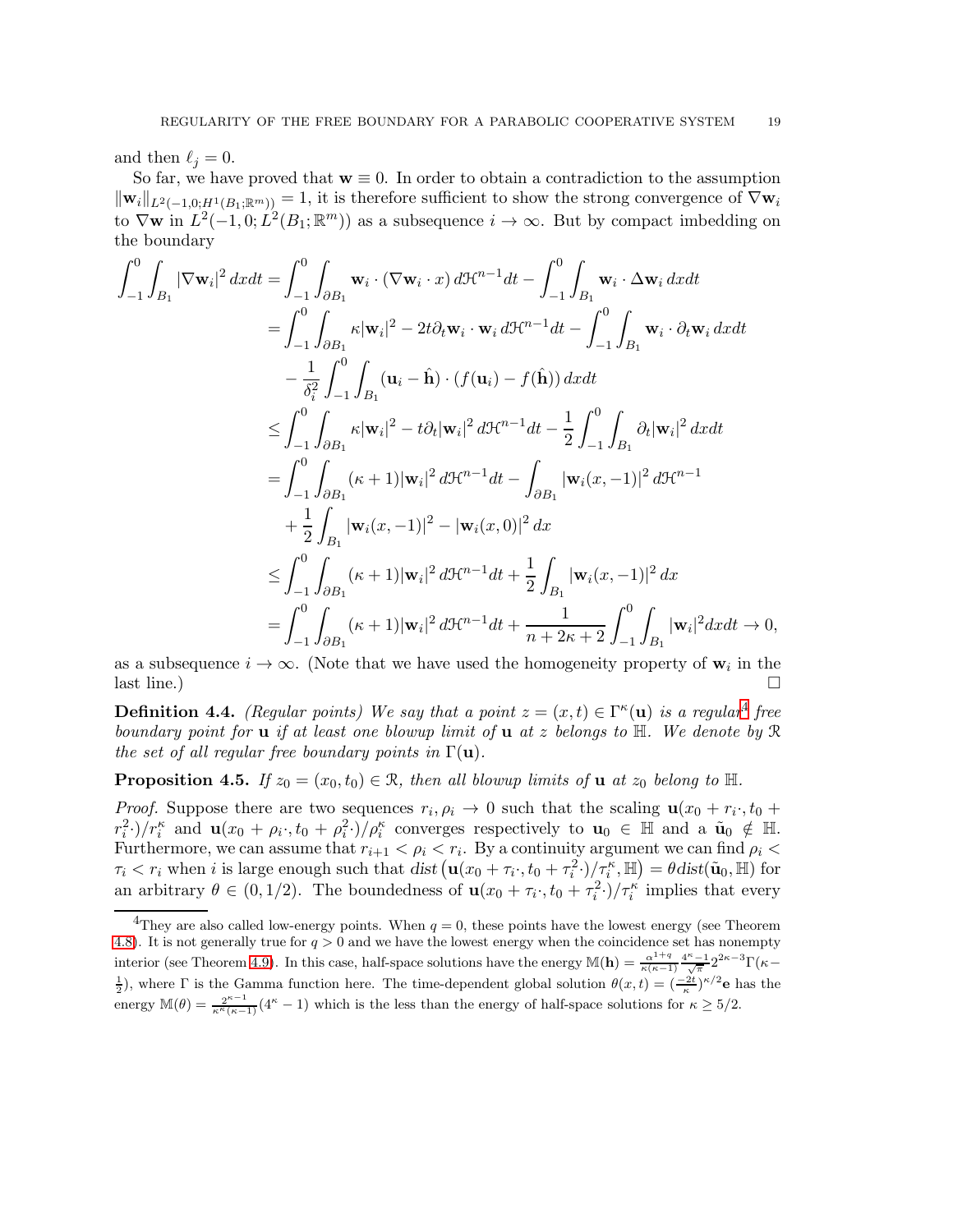limit  $\mathbf{u}^*$  of that is a  $\kappa$ -backward self-similar solution such that  $dist(\mathbf{u}^*, \mathbb{H}) = \theta dist(\tilde{\mathbf{u}}_0, \mathbb{H}),$ which for small  $\theta$  contradicts the isolation property Proposition [4.3.](#page-15-1)

Remark 4.6. *We will conclude later the uniqueness of blowups at regular points of free boundary by Theorem [6.4](#page-31-2) in Section [6.](#page-27-0)*

The following lemma and theorem shows that the half-space solutions have the lowest energy among the global self-similar solutions for the case  $q = 0$ .

<span id="page-19-2"></span>**Lemma 4.7.** Let  $q = 0$  and **u** be a backward self-similar solution to the system  $(1.1)$ , *satisfying*  $|\mathbf{u}| > 0$  *a.e..* Then

$$
\mathbb{M}(\mathbf{u}) = \int_{-4}^{-1} \int_{\mathbb{R}^n} |\mathbf{u}| G dx dt \ge \frac{15}{2}.
$$

*Proof.* Observe that by homogeneity of **u** we have  $\mathbb{M}(\mathbf{u}) = \mathbb{W}(\mathbf{u}, r)$ , for any r. Integration by parts, and (again) homogeneity of u implies

$$
\mathbb{M}(\mathbf{u}) = \int_{-4}^{-1} \int_{\mathbb{R}^n} \left( |\nabla \mathbf{u}|^2 + \frac{|\mathbf{u}|^2}{t} + 2|\mathbf{u}| \right) G dx dt = \int_{-4}^{-1} \int_{\mathbb{R}^n} |\mathbf{u}| G dx dt.
$$

Let  $U = |\mathbf{u}| > 0$  a.e., as we observed before,  $\Delta U - \partial_t U \geq 1$ . Hence

<span id="page-19-1"></span>
$$
3 = \int_{-4}^{-1} \int_{\mathbb{R}^n} G dx dt \le \int_{-4}^{-1} \int_{\mathbb{R}^n} (\Delta U - \partial_t U) G dx dt
$$
  
\n
$$
= \int_{-4}^{-1} \int_{\mathbb{R}^n} -U \Delta G + U \partial_t G - \partial_t (U G) dx dt = - \int_{\mathbb{R}^n} U(x, t) G(x, t) dx|_{t=-4}^{t=-1}
$$
  
\n
$$
= - \pi^{-\frac{n}{2}} \int_{\mathbb{R}^n} U(\sqrt{-4t}z, t) e^{-|z|^2} dz|_{t=-4}^{t=-1} = +4\pi^{-\frac{n}{2}} \int_{\mathbb{R}^n} tU(z, -1/4) e^{-|z|^2} dz|_{t=-4}^{t=-1}
$$
  
\n
$$
= 12\pi^{-\frac{n}{2}} \int_{\mathbb{R}^n} U(z, -1/4) e^{-|z|^2} dz.
$$

Employing again the homogeneity of  $U$ , we obtain

$$
\mathbb{M}(\mathbf{u}) = \int_{-4}^{-1} \int_{\mathbb{R}^n} U(x, t) G(x, t) dx dt = -4\pi^{-\frac{n}{2}} \int_{-4}^{-1} \int_{\mathbb{R}^n} tU(z, -1/4) e^{-|z|^2} dz dt
$$
  
= 
$$
30\pi^{-\frac{n}{2}} \int_{\mathbb{R}^n} U(z, -1/4) e^{-|z|^2} dz \ge \frac{15}{2},
$$

where we used  $(4.11)$  in the last step.

<span id="page-19-0"></span>**Theorem 4.8.** Let  $q = 0$  and **u** be a backward self-similar solution to the system  $(1.1)$ . *Then*  $\mathbb{M}(\mathbf{u}) \geq \frac{15}{4}$  $\frac{15}{4}$  and the equality holds if and only if  $\mathbf{u} \in \mathbb{H}$ .

*Proof.* **Step 1:** We show that  $\mathbb{M}(\mathbf{u}) = \frac{15}{4}$  if **u** is a half-space solution. If  $\mathbf{u} \in \mathbb{H}$ , then

$$
\mathbb{M}(\mathbf{u}) = \int_{-4}^{-1} \int_{\mathbb{R}^n} |\mathbf{u}| G dx dt = \frac{1}{2} \int_{-4}^{-1} -t dt = \frac{15}{4}.
$$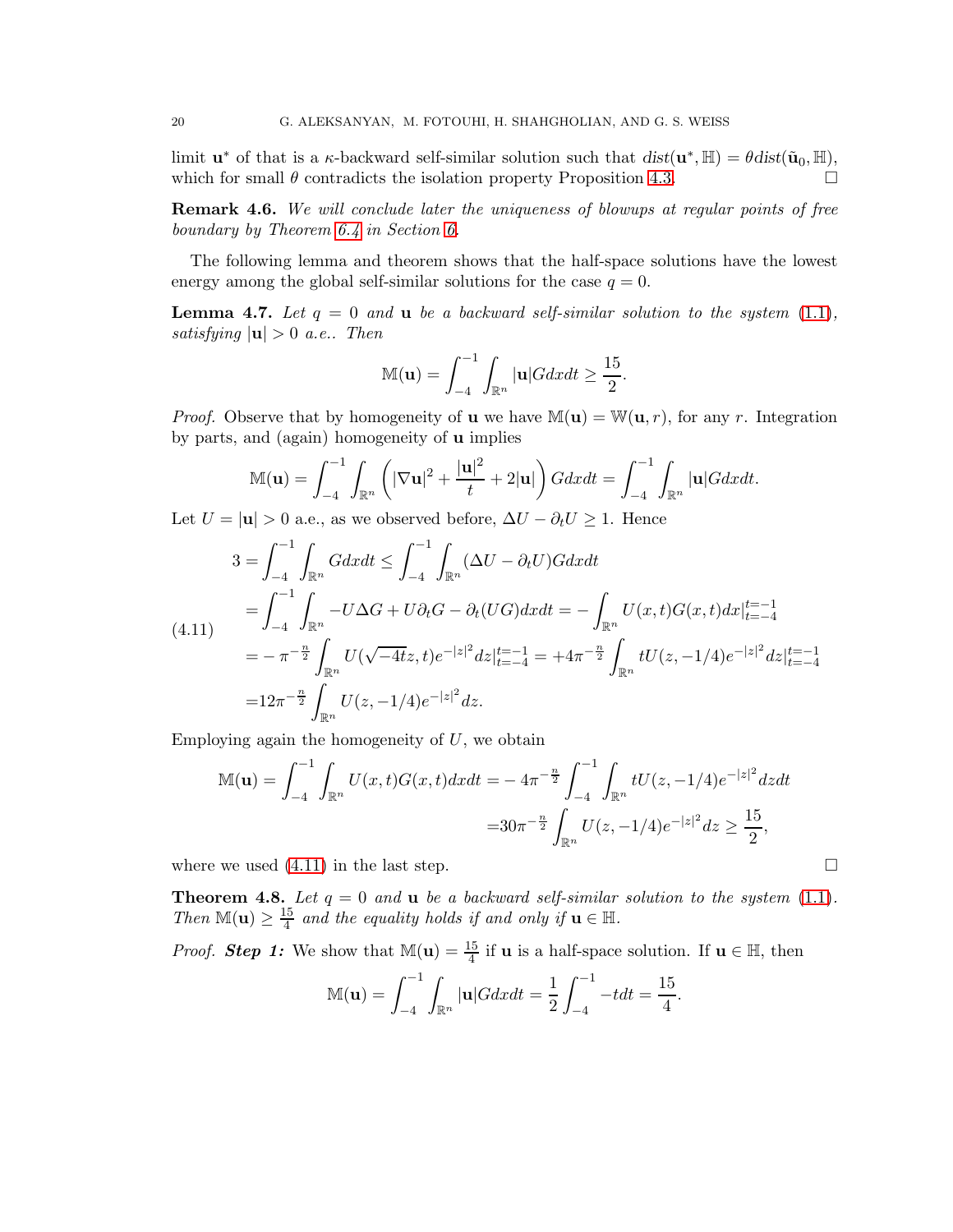**Step 2:** If  $U = |\mathbf{u}| > 0$  a.e., then  $\mathbb{M}(\mathbf{u}) \ge \frac{15}{2}$  $\frac{15}{2}$  by Lemma [4.7.](#page-19-2) Suppose that  $|\{U = 0\}| > 0$ and  $\mathbb{M}(\mathbf{u}) < \frac{15}{4}$  $\frac{15}{4}$ . By the nondegeneracy and quadratic decay estimates, we imply that the interior of  $\{u \equiv 0\}$  is nonempty. Then we may choose  $Q_r^-(Y) \subset \{u \equiv 0\}$  in such a way that there exists a point  $Z \in \partial_p Q^-_r(Y) \cap \Gamma(\mathbf{u})$ . Moreover, since **u** is backward self-similar we can assume that the point Z is very close to the origin and satisfies  $\mathbb{W}(\mathbf{u}, 0+;Z) < 15/4$ , by the upper semicontinuity of the balanced energy. Hence any blow-up at  $Z$  is a half-space solution by Lemma [4.1](#page-14-1) which contradicts the result in Step 1.

**Step 3:** It remains to show that if  $\mathbb{M}(\mathbf{u}) = \frac{15}{4}$  for a backward self-similar solution **u**, then **u** is a halfspace solution. Let  $X_0 = (x_0, t_0) \in \Gamma$  be as in *Step 2*, i.e. such that  $Q_{r_0}^-(Y) \subset \{ \mathbf{u} \equiv 0 \}$ , for a small  $r > 0$ . If  $X_0 = 0$ , then  $\mathbf{u} \in \mathbb{H}$  by Lemma [4.1.](#page-14-1) Assume that  $|X_0| > 0$ . Let  $\mathbf{u}_0$  be a blow-up of **u** at  $X_0$ , then  $\mathbf{u}_0 \in \mathbb{H}$ . Hence

<span id="page-20-1"></span>
$$
(4.12) \quad \frac{15}{4} = \mathbb{M}(\mathbf{u}_0) = \mathbb{W}(\mathbf{u}, 0 +; X_0) \le \mathbb{W}(\mathbf{u}, +\infty; X_0) = \mathbb{W}(\mathbf{u}, +\infty; 0) = \mathbb{M}(\mathbf{u}) = \frac{15}{4},
$$

since  $\mathbb{W}(\mathbf{u}, +\infty, X)$  does not depend on  $X \in \Gamma$ . Indeed, by homogeneity of **u** at the origin,

$$
\frac{\mathbf{u}(rx + x_0, r^2t + t_0)}{r^2} = \mathbf{u}(x + \frac{x_0}{r}, t + \frac{t_0}{r^2}) \to \mathbf{u}(x, t), \text{ as } r \to +\infty.
$$

Therefore [\(4.12\)](#page-20-1) implies that  $W(\mathbf{u}, r; X_0)$  does not depend on r and **u** is backward selfsimilar with centre at  $X_0$ , hence  $\mathbf{u}(x_0 + rx, t_0 + r^2t) = r^2\mathbf{u}(x_0 + x, t_0 + t)$ . On the other hand,  $\mathbf{u}(x_0 + rx, t_0 + r^2t) = r^2 \mathbf{u}(x_0/r + x, t_0/r^2 + t)$ , and therefore  $\mathbf{u}(x_0/r + x, t_0/r^2 + t) =$  $u(x_0 + x, t_0 + t)$ . Letting  $r \to +\infty$ , we obtain  $u(x, t) = u(x_0 + x, t_0 + t)$ , for any  $(x, t)$ , hence **u** satisfies the assumptions in Lemma 4.1, and  $u \in \mathbb{H}$ . hence **u** satisfies the assumptions in Lemma [4.1,](#page-14-1) and  $\mathbf{u} \in \mathbb{H}$ .

The next theorem is a version of Theorem [4.8](#page-19-0) for case  $q > 0$  to show that half-space solutions have the lowest energy among the backward self-similar solutions whose coincidence set has nonempty interior.

<span id="page-20-0"></span>Theorem 4.9. *Let* u *be a backward self-similar solution to the system* [\(1.1\)](#page-0-2) *satisfying*  ${ |u| = 0 }^{\circ} \neq \emptyset$ . Then  $\mathbb{M}(u) \geq A_q$ , and equality implies that **u** is a half-space solution; here  $A_q = \mathbb{M}(\mathbf{h})$  *for every*  $\mathbf{h} \in \mathbb{H}$ .

*Proof.* The proof is indirect. Consider the self-similar solution **u** with  $\mathbb{M}(\mathbf{u}) < A_q$ . Assume that  $\{|\mathbf{u}| = 0\}$  contains the cube Q and  $X_0 = (x_0, t_0) \in \partial Q \cap \partial {\{\mathbf{u}| > 0\}}$  and  $t_0 < 0$ . From here we deduce that all derivatives of **u** at  $X_0$  vanish if they exist. If we start with the initial regularity and the estimate  $|u(X)| \leq C|X - X_0|$ , we are able to apply Lemma [7.5](#page-34-0) iteratively and obtain  $|\mathbf{u}(X)| \leq C_{\epsilon}|X - X_0|^{\kappa - \epsilon}$ . This implies that  $X_0 \in \Gamma^{\kappa}$ . Also from self-similarity of u, we infer that

$$
\mathbb{W}(\mathbf{u},0+;X_0)=\lim_{r\to 0^+}\mathbb{W}(\mathbf{u},r;X_0)=\lim_{r\to 0^+}\mathbb{W}(\mathbf{u},\frac{r}{m};X_0^m)=\mathbb{W}(\mathbf{u},0+;X_0^m),
$$

where  $X_0^m := (\frac{x_0}{m}, \frac{t_0}{m^2})$ . By the upper semicontinuity of the function  $X \mapsto \mathbb{W}(\mathbf{u}, 0+, X)$ , we get

$$
\mathbb{W}(\mathbf{u},0+;X_0)=\limsup_{m\to\infty}\mathbb{W}(\mathbf{u},0+;X_0^m)\leq \mathbb{W}(\mathbf{u},0+;0)\leq \mathbb{W}(\mathbf{u},1;0)=\mathbb{M}(\mathbf{u})
$$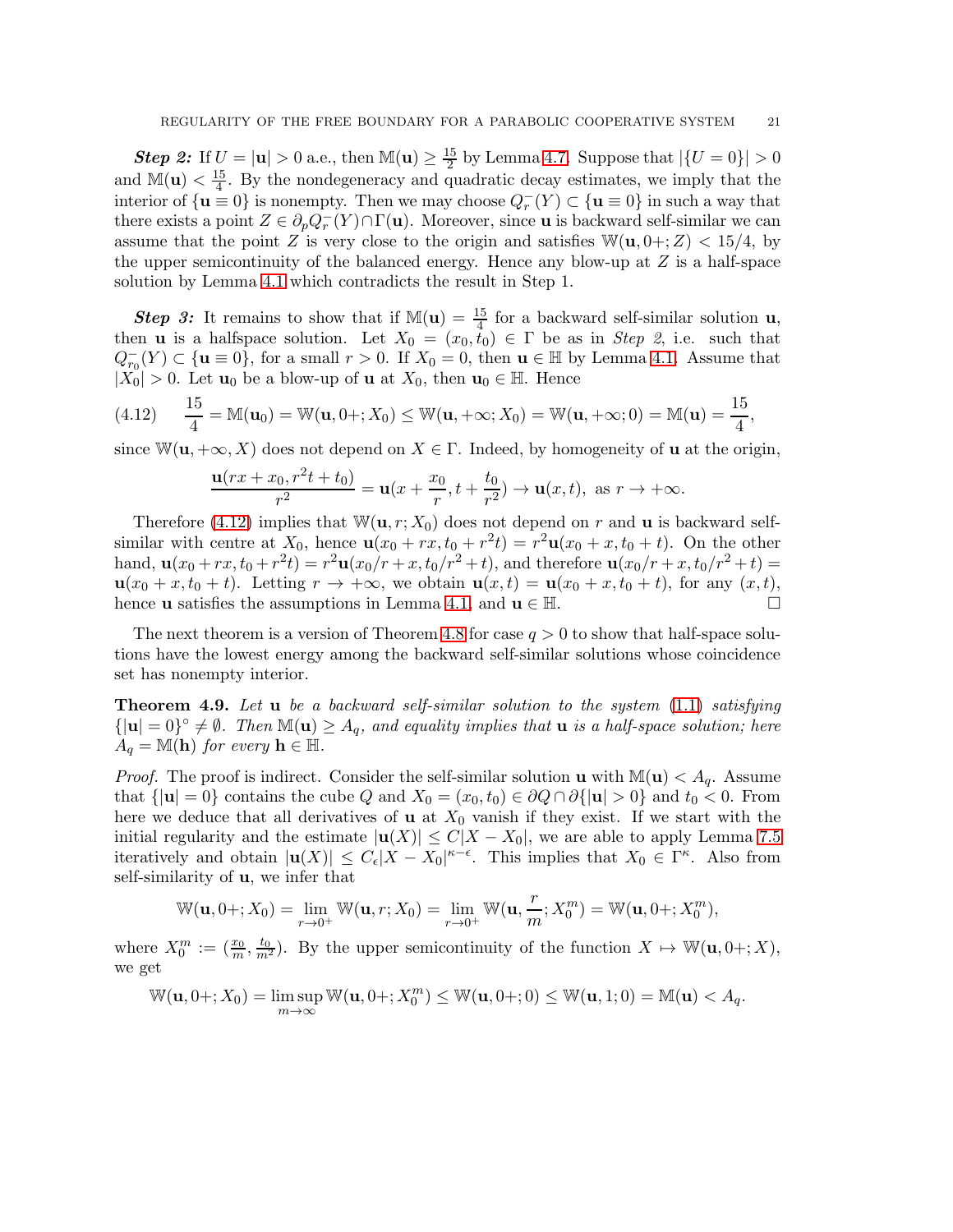Thus every blow-up limit  $\mathbf{u}_0$  of  $\mathbf{u}$  at the point  $X_0$  satisfies the inequality  $\mathbb{M}(\mathbf{u}_0) < A_q$ . Note that by the nondegeneracy property  $\mathbf{u}_0 \neq 0$ . Now the self-similarity of **u** tells us that  $\mathbf{u}_0$  must be time-independent. To see that let  $\mathbf{u}_r(x,t) := \mathbf{u}(x_0 + rx, t_0 + r^2t)/r^{\kappa}$  which converges to  $\mathbf{u}_0$  in some sequence. According to the self-similarity of  $\mathbf{u}$ , we have

 $\nabla$ **u**(x<sub>0</sub> + rx, t<sub>0</sub> + r<sup>2</sup>t) · (x<sub>0</sub> + rx) + 2(t<sub>0</sub> + r<sup>2</sup>t) $\partial_t$ **u**(x<sub>0</sub> + rx, t<sub>0</sub> + r<sup>2</sup>t) =  $\kappa$ **u**(x<sub>0</sub> + rx, t<sub>0</sub> + r<sup>2</sup>t), so,

$$
r\nabla \mathbf{u}_r(x,t)\cdot (x_0+rx)+2(t_0+r^2t)\partial_t\mathbf{u}_r(x,t)=r^2\kappa\mathbf{u}_r(x,t),
$$

and passing to the limit, we obtain  $t_0 \partial_t \mathbf{u}_0(x,t) = 0$ . Therefore,  $\mathbf{u}_0$  is a  $\kappa$ -homogeneous global solution of  $\Delta u = f(u)$  and violates Proposition 4.6 in [\[9\]](#page-36-0), the elliptic version of this theorem. To find the elliptic energy of  $\mathbf{u}_0$ , we can write for every  $\kappa$ -homogeneous time-independent solution v,

$$
\begin{split} &\mathbb{M}(\mathbf{v}) = & \frac{1-q}{1+q} \int_{-4}^{-1} \int_{\mathbb{R}^n} |\mathbf{v}(x)|^{1+q} G(x,t) dx dt = \frac{1-q}{1+q} \pi^{-\frac{n}{2}} \int_{-4}^{-1} \int_{\mathbb{R}^n} |\mathbf{v}(\sqrt{-4t}z)|^{1+q} e^{-|z|^2} dz dt \\ & = \frac{1-q}{1+q} \frac{4^{2\kappa}-4^{\kappa}}{4\kappa} \pi^{-\frac{n}{2}} \int_{\mathbb{R}^n} |\mathbf{v}(z)|^{1+q} e^{-|z|^2} dz \\ & = \frac{1-q}{1+q} \frac{4^{2\kappa}-4^{\kappa}}{4\kappa} \pi^{-\frac{n}{2}} \int_{0}^{\infty} \int_{\partial B_1} |\mathbf{v}(\hat{z})|^{1+q} r^{\kappa(1+q)+n-1} e^{-r^2} d\hat{z} dr \\ & = \frac{1-q}{1+q} c_{q,n} \int_{\partial B_1} |\mathbf{v}(\hat{z})|^{1+q} d\hat{z} \\ & = \frac{1-q}{1+q} \tilde{c}_{q,n} \int_{B_1} |\mathbf{v}(z)|^{1+q} dz = \tilde{c}_{q,n} M(\mathbf{v}), \end{split}
$$

where  $M(\mathbf{v})$  is the adjusted energy for the elliptic case which is used in Proposition 4.6 in [\[9\]](#page-36-0). In particular, for  $\mathbf{h} \in \mathbb{H}$ , we find out  $M(\mathbf{u}_0) < M(\mathbf{h})$ .

Finally, to prove the second part of the statement we consider the backward self-similar solution **u** satisfying  $M(u) = A_q$ ,  $Q \subset \{ |u| = 0 \}$  and  $X_0 = (x_0, t_0) \in \partial Q \cap \partial \{ |u| > 0 \}$ for some  $t_0 < 0$ . As in the first part of the proof we obtain that every blow-up limit  $\mathbf{u}_0$ of **u** at the point  $X_0$  satisfies the inequality  $\mathbb{M}(\mathbf{u}_0) \leq A_q$ , that  $\mathbf{u}_0$  is a  $\kappa$ -homogeneous time-independent solution and  $\{|\mathbf{u}_0| = 0\}^\circ \neq \emptyset$ . Thus according to Proposition 4.6 in [\[9\]](#page-36-0),  $\mathbf{u}_0$  must be a half-space solution. Therefore, every blow-up limit of  $\mathbf{u}$  at the point  $X_0^m = (\frac{x_0}{m}, \frac{t_0}{m^2})$  must be a half-space solution. Assuming  $\mathbf{u} \notin \mathbb{H}$ , we find by a continuity argument for an arbitrary  $\theta \in (0,1)$  a sequence  $\rho_m \to 0$  such that

$$
dist(\rho_m^{-\kappa} \mathbf{u}(x_0/m + \rho_m \cdot, t_0/m^2 + \rho_m^2 \cdot), \mathbb{H}) = \theta dist(\mathbf{u}, \mathbb{H}) > 0.
$$

It follows that  $\mathbf{u}(x_0/m+\rho_m \cdot, t_0/m^2+\rho_m^2 \cdot)/\rho_m^{\kappa}$  converges to a backward self-similar solution  $\mathbf{u}^*$  along a subsequence as  $m\to\infty,$  because

 $W(\mathbf{u}^*, r; 0) = \lim_{m \to \infty} W(\mathbf{u}, r \rho_m; X_0^m) \ge W(\mathbf{u}, 0+, X_0^m) = A_q,$ 

and for every  $0 < \rho$ 

$$
\mathbb{W}(\mathbf{u}^*, r, 0) = \lim_{m \to \infty} \mathbb{W}(\mathbf{u}, r\rho_m; X_0^m) \le \lim_{m \to \infty} \mathbb{W}(\mathbf{u}, \rho; X_0^m) = \mathbb{W}(\mathbf{u}, \rho; 0).
$$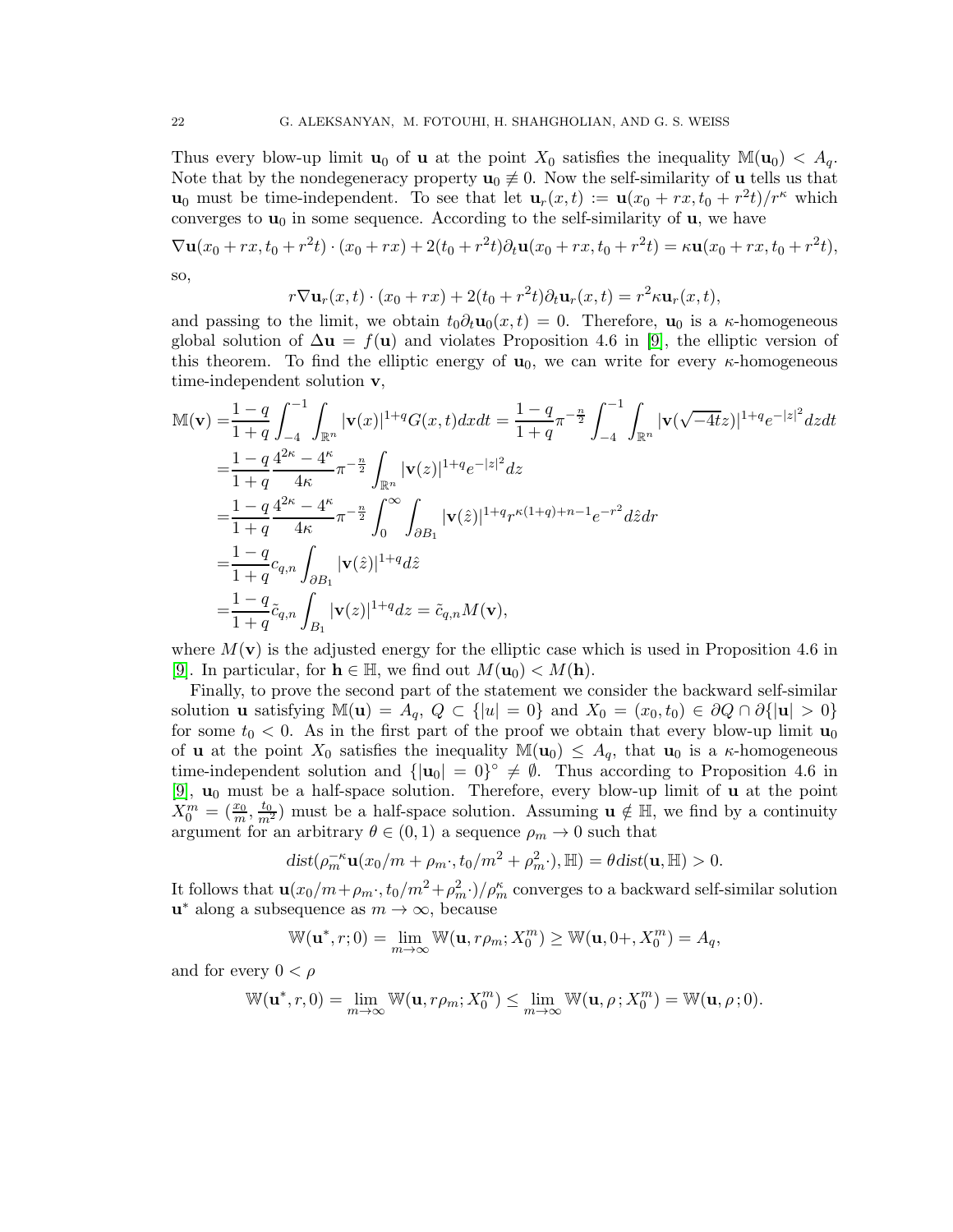Then  $\mathbb{W}(\mathbf{u}^*, r; 0) = A_q$  for all  $r > 0$  and  $\mathbf{u}^*$  must be a self-similar solution. The conclusion is that  $dist(\mathbf{u}^*, \mathbb{H}) = \theta dist(\mathbf{u}, \mathbb{H})$  which for small  $\theta$  contradicts the isolation property Proposition [4.3.](#page-15-1)

Here, we show that the regular points are an open set in  $\Gamma(\mathbf{u}) = \partial {\{\mathbf{u}\}\}\ 0}.$ 

<span id="page-22-4"></span>**Proposition 4.10.** *The regular set*  $\mathcal{R}$  *is open relative to*  $\Gamma(\mathbf{u})$ *.* 

*Proof.* Assume that there is a sequence  $X_i = (x_i, t_i) \in \Gamma(\mathbf{u}) \setminus \mathcal{R}$  converging to  $X_0 =$  $(x_0, t_0) \in \mathcal{R}$ . We can find a sequence  $\tau_i \to 0$  and a subsequence of  $X_i$  such that<sup>[5](#page-22-1)</sup>

<span id="page-22-3"></span>(4.13) 
$$
\operatorname{dist}\left(\mathbf{u}(x_i+\tau_i\cdot,t_i+\tau_i^2\cdot)/\tau_i^{\kappa},\mathbb{H}\right)=\frac{c}{2^{2\kappa+1}},
$$

where c is the constant defined in Proposition [2.5](#page-7-3) and the distance is measured in  $L^{\infty}(Q_1^-)$ . The uniform boundedness of set  $\mathbb{H}$  implies the convergence  $\mathbf{u}(x_i + \tau_i, t_i + \tau_i^2)/\tau_i^{\kappa}$  in a subsequence to a global solution  $\mathbf{u}^*$ . For convenience assume that  $\|\mathbf{u}_{\tau_i,X_i} - \mathbf{h}\|_{L^{\infty}(Q_1^-)} \leq$  $c/4^{\kappa}$  for  $\mathbf{h}(x,t) = \alpha (x_+^1)^{\kappa}$ . Then

<span id="page-22-2"></span>
$$
(4.14) \t\t\t  $|\mathbf{u}_{\tau_i,X_i}(x,t)| \leq \frac{c}{4^{\kappa}}$
$$

for all  $(x,t) \in Q_1^-$  where  $x_1 \leq 0$ . According to the nondegeneracy property, Proposition [2.5,](#page-7-3) we know that  $\sup_{Q_r^-(Z)} |\mathbf{u}_{\tau_i,X_i}| \geq c r^{\kappa}$  for all  $Z \in \overline{\{|\mathbf{u}_{\tau_i,X_i}| > 0\}}$  such that  $Q_r^-(Z) \subseteq Q_1^-$ . Comparing with [\(4.14\)](#page-22-2) for  $r > 1/4$ , we deduce that  $\mathbf{u}_{\tau_i,X_i} \equiv 0$  in  $\{(x,t) \in Q_{1/4}^- \}$  $\frac{1}{1/2}$ :  $x_1 \leq$  $-1/4$ }. Therefore, the coincidence set  $\{|u^*| = 0\}$  has a nonempty interior and there exists cube  $Q \subseteq {\{\mathbf{u}^*\} = 0\}$  and  $Y_0 \in \partial Q \cap \partial {\{\mathbf{u}^*\} > 0\}$ . According to Theorem [4.8](#page-19-0) and Theorem [4.9,](#page-20-0)  $Y_0$  is a regular point for  $\mathbf{u}^*$  provided its energy is not larger than  $A_q$ . To see this, we fix  $r \leq 1$  and consider the energy value

$$
\mathbb{W}(\mathbf{u}^*, 0+; Y_0) \leq \mathbb{W}(\mathbf{u}^*, r; Y_0) = \lim_{i \to \infty} \mathbb{W}(\mathbf{u}, r\tau_i; X_i + \tau_i Y_0) \leq \lim_{i \to \infty} \mathbb{W}(\mathbf{u}, \rho; X_i + \tau_i Y_0) = \mathbb{W}(\mathbf{u}, \rho; X_0),
$$

where  $\rho > 0$  is again an arbitrary constant. Then  $\mathbb{W}(\mathbf{u}^*, 0 +; Y_0) \leq \mathbb{W}(\mathbf{u}, 0 +; X_0) \leq A_q$  and  $Y_0$  is a regular point. So,  $\mathbb{W}(\mathbf{u}^*, 0 +; Y_0) = A_q$ , and  $\mathbb{W}(\mathbf{u}^*, 0 +; Y_0) = \mathbb{W}(\mathbf{u}^*, r; Y_0) = A_q$  for every  $r \leq 1$ . Therefore,  $\mathbf{u}^*$  is self-similar in  $Q_1^-$  with respect to the point  $Y_0 = (y_0, s_0)$ . Now apply again Theorem [4.8](#page-19-0) and Theorem [4.9](#page-20-0) to find out  $\mathbf{u}^*$  is a half-space solution with respect to  $Y_0$ , say  $\mathbf{u}^*(x,t) = \alpha((x^1 - y_0^1)_+)^\kappa$  for  $t \leq s_0$ . The uniqueness of solution of [\(1.1\)](#page-0-2) (Lemma [7.1\)](#page-31-3) yields that the equality holds for  $t \leq 0$ . Notice that  $|\mathbf{u}^*(0,0)| = 0$  since  $X_i \in \Gamma(\mathbf{u})$ . Therefore,  $y_0^1 = 0$  and  $\mathbf{u}^*(x,t) = \alpha (x_+^1)^{\kappa}$ , which contradicts [\(4.13\)](#page-22-3).

# 5. HÖLDER REGULARITY OF  $\partial_t$ **u**

<span id="page-22-0"></span>Our way of approach, as mentioned in the introduction, is to use elliptic regularity theory for the free boundary problems. This approach is based on using the epiperimetric inequality for the elliptic systems as done in [\[1,](#page-35-2) [9\]](#page-36-0). The reduction of parabolic problem to the elliptic case was successfully used in [\[12\]](#page-36-2). The idea is that near regular points of the free boundary, where the blow-up regime is half-space, the time derivative of the solutions

<span id="page-22-1"></span><sup>&</sup>lt;sup>5</sup>The distance ranges between almost zero to infinity, depending on  $\tau_i$ .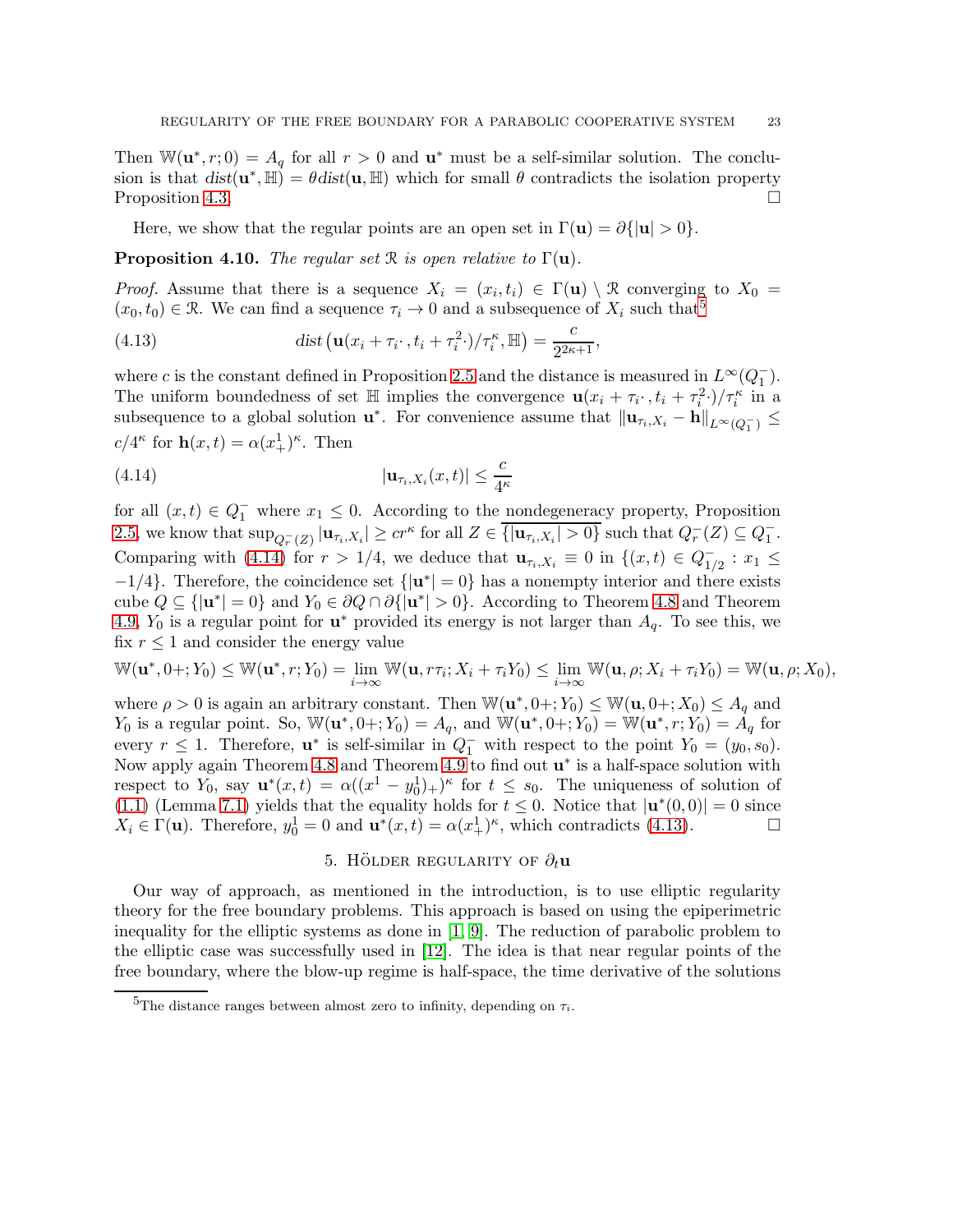vanishes faster than the order of scaling which is  $\kappa = 2/(1-q)$ . This enables us to apply the epiperimetric inequality.

Our strategy is to prove that  $\partial_t \mathbf{u}$  is subcaloric and vanishes continuously on the free boundary (when  $q = 0$ ). So we can deduce the Hölder regularity for it. This method needs a modification for  $q > 0$ . We start by following lemma which is essential in the case  $q > 0$ .

<span id="page-23-3"></span>**Lemma 5.1.** Let  $(x_0, t_0) \in \Gamma^{\kappa}$  be a regular free boundary point of **u**. Then for every  $\epsilon > 0$ , *there exists*  $r_0 > 0$  *such that* 

<span id="page-23-0"></span>(5.1) 
$$
|\mathbf{u}|^2 |\nabla \mathbf{u}|^2 \le (1+\epsilon) \left| \sum_{k=1}^m u^k \nabla u^k \right|^2, \text{ in } Q_{r_0}(x_0, t_0).
$$

*Proof.* By contradiction consider the sequence  $(x_j, t_j) \rightarrow (x_0, t_0)$  at which inequality [\(5.1\)](#page-23-0) does not hold. Let  $d_j := \sup\{r : Q_r^-(x_j, t_j) \subset \{|\mathbf{u}| > 0\}\}\$ and  $(y_j, s_j) \in \partial_p Q_{d_j}^ \bar{d}_j(x_j,t_j) \cap \Gamma(\mathbf{u}).$ According to the openness of regular points, see Proposition [4.10,](#page-22-4) we imply that  $(y_i, s_j)$ are regular points of free boundary. Now, employing the growth estimates of solutions near  $\Gamma^{\kappa}$ , Theorem [3.3](#page-9-0) (as well as Remark [3.4\)](#page-13-2), and possibly passing to a subsequence, we may assume that

$$
\frac{\mathbf{u}(d_jx + x_j, d_j^2t + t_j)}{d_j^{\kappa}} := \mathbf{u}_j(x, t) \to \mathbf{u}_0(x, t),
$$

and

<span id="page-23-1"></span>
$$
((y_j - x_j)/d_j, (s_j - t_j)/d_j^2) := (\tilde{y}_j, \tilde{s}_j) \to (\tilde{y}_0, \tilde{s}_0) \in \partial_p Q_1^-.
$$

Therefore, inequality [\(5.1\)](#page-23-0) can not be true for  $\mathbf{u}_i$  at point (0,0). We will show that  $\mathbf{u}_0$  is a half-space solution with respect to  $(\tilde{y}_0, \tilde{s}_0)$ , i.e.

(5.2) 
$$
\mathbf{u}_0(x,t) = \alpha((x-\tilde{y}_0)\cdot\nu)_+^{\kappa}\mathbf{e}, \text{ in } \mathbb{R}^n \times (-\infty,\tilde{s}_0],
$$

for some  $\nu \in \mathbb{R}^n$ ,  $e \in \mathbb{R}^m$ . By the uniqueness of forward problem, Lemma [7.1,](#page-31-3) the representation [\(5.2\)](#page-23-1) is valid for  $t \in (-\infty, 0]$  and  $\mathbf{u}_0$  must satisfy the equality  $|\mathbf{u}_0|^2 |\nabla \mathbf{u}_0|^2 =$  $\left|\sum_{k=1}^m u_0^k \nabla u_0^k\right|$ <sup>2</sup>. The contradiction proves the lemma.

In order to show that  $\mathbf{u}_0$  is a half-space solution, let  $\rho > 0$  be a small number, such that  $Q_{\rho}(x_0, t_0) \cap \Gamma$  consists only of regular points; see Proposition [4.10.](#page-22-4) For every  $r > 0$  denote by

<span id="page-23-2"></span>
$$
w_r(X) := \mathbb{W}(\mathbf{u}\eta, r; X).
$$

Then  $w_r$  is continuous, and has a pointwise limit, as  $r \to 0$ . Since  $Q_\rho(x_0, t_0) \cap \Gamma$  consists only of regular points, then

(5.3) 
$$
\lim_{r \to 0+} w_r(x,t) = A_q, \text{ for } (x,t) \in Q_{\rho}(x_0, t_0) \cap \Gamma.
$$

Furthermore, by monotonicity formula  $w_r(x, t) + F(r)$  is a nondecreasing function in r, hence by Dini's monotone convergence theorem, the convergence in [\(5.3\)](#page-23-2) is uniform. Thus

$$
\mathbb{W}(\mathbf{u}_0,r;\tilde{y}_0,\tilde{s}_0)=\lim_{j\to\infty}\mathbb{W}(\mathbf{u}_j\eta,r;\tilde{y}_j,\tilde{s}_j)=\lim_{j\to\infty}\mathbb{W}(\mathbf{u}\eta,d_jr;y_j,s_j)=A_q,
$$

for any  $r > 0$ . Hence  $u_0$  is backward self-similar with respect to  $(\tilde{y}_0, \tilde{s}_0)$ . To finish the argument, note that  $(\tilde{y}_j, \tilde{s}_j)$  is a regular point of  $\mathbf{u}_j$  and consider the convergence  $\mathbf{u}_j \to \mathbf{u}_0$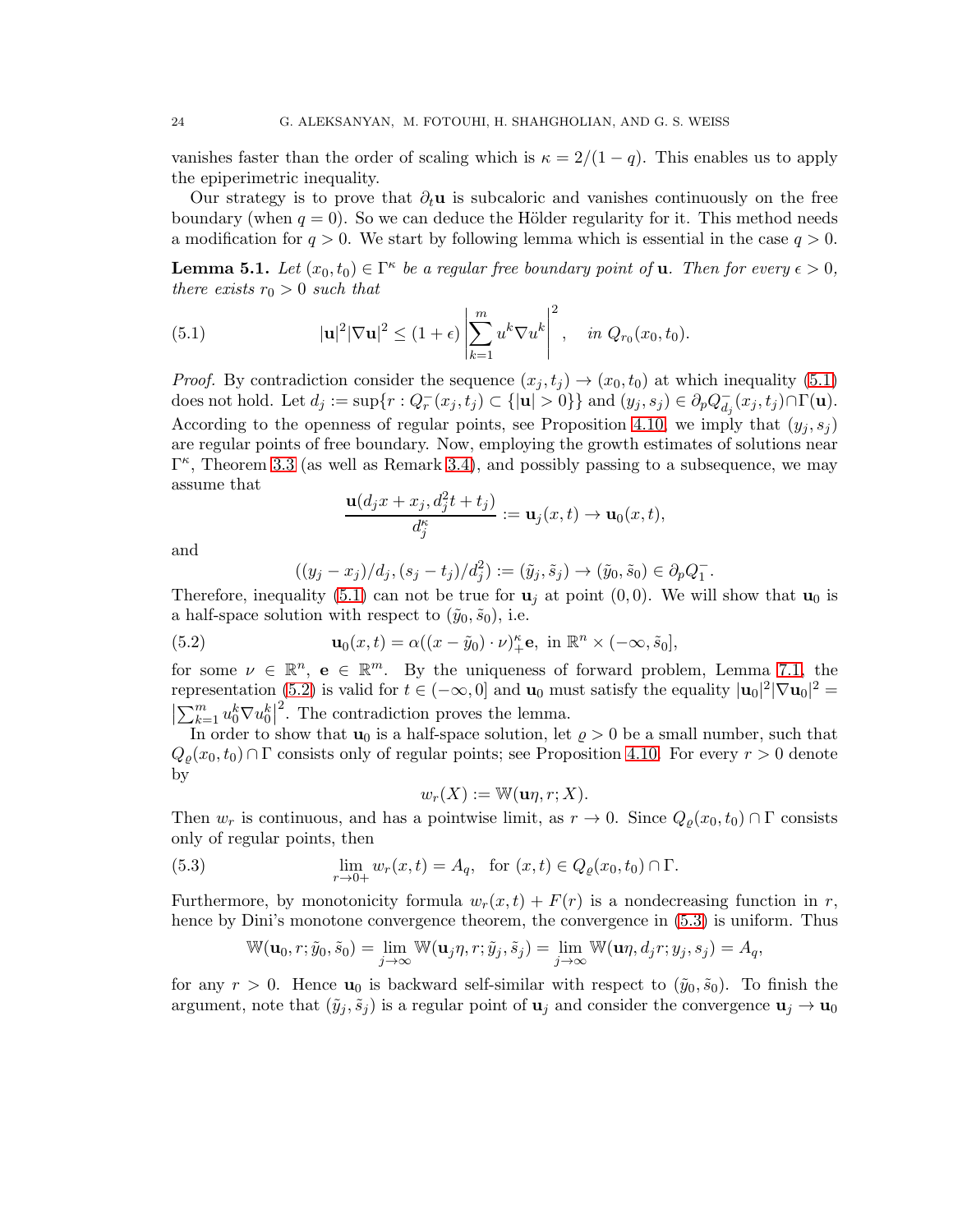in  $Q_2^-$ . Then the interior of  $\{u_0 = 0\}$  is not empty and by Theorem [4.9](#page-20-0) we infer that  $u_0$ must be a half-space solution with respect to the point  $(\tilde{y}_0, \tilde{s}_0)$ .

#### <span id="page-24-1"></span>Lemma 5.2. *Let*

$$
g(x,t) := |\partial_t \mathbf{u}(x,t)|^2 |\mathbf{u}(x,t)|^{-2q},
$$

- (*i*) If  $q = 0$ , then  $g(x,t) = |\partial_t \mathbf{u}(x,t)|^2$  is a subcaloric function in the set  $\{|\mathbf{u}| > 0\}$ .
- (*ii*) If  $0 < q < 1$  and  $(x_0, t_0) \in \Gamma^{\kappa}$  is a regular free boundary point. Then there exists  $0 < r_0$  and  $\theta \geq 2$  such that  $g^{\theta}$  is a subcaloric function in the set  $\{|\mathbf{u}| > 0\} \cap Q_{r_0}(x_0, t_0)$ .

*Proof.* (*i*) By direct calculations;

$$
\Delta |\partial_t \mathbf{u}|^2 = \sum_{k=1}^m \Delta (\partial_t u^k)^2 = 2 \sum_{k=1}^m \partial_t u^k \Delta \partial_t u^k + 2 \sum_{k=1}^m |\nabla \partial_t u^k|^2
$$

and

$$
\partial_t |\partial_t \mathbf{u}|^2 = 2 \sum_{k=1}^m \partial_t u^k \partial_{tt}^2 u^k.
$$

Hence calculating and using the Cauchy-Schwarz inequality, we obtain

$$
H(|\partial_t \mathbf{u}|^2) = 2 \sum_{k=1}^m \partial_t u^k H(\partial_t u^k) + 2 \sum_{k=1}^m |\nabla \partial_t u^k|^2 = 2 \sum_{k=1}^m \partial_t u^k \frac{\partial}{\partial t} \left( \frac{u^k}{|\mathbf{u}|^{\circ 1-q}} \right) + 2 \sum_{k=1}^m |\nabla \partial_t u^k|^2
$$
  

$$
= 2 \sum_{k=1}^m \left( \frac{(\partial_t u^k)^2}{|\mathbf{u}|^{1-q}} - (1-q) \frac{u^k \partial_t u^k \sum_{j=1}^m u^j \partial_t u^j}{|\mathbf{u}|^{3-q}} \right) + 2 \sum_{k=1}^m |\nabla \partial_t u^k|^2
$$
  

$$
= \frac{2}{|\mathbf{u}|^{3-q}} \left( |\mathbf{u}|^2 |\partial_t \mathbf{u}|^2 - (1-q)(\mathbf{u} \cdot \partial_t \mathbf{u})^2 \right) + 2 \sum_{k=1}^m |\nabla \partial_t u^k|^2 \ge 0.
$$

(*ii*) Since  $H(g^{\theta}) = \theta g^{\theta-2}(gHg + (\theta - 1)|\nabla g|^2)$ , it is enough to show that

(5.4) 
$$
gHg + (\theta - 1)|\nabla g|^2 \geq 0.
$$

Note that this relation is valid for  $\theta \geq 2$  in  $\{|{\bf u}| > 0\}$  regardless of whether  $\partial_t {\bf u}$  vanishes or not. We can write

<span id="page-24-0"></span>
$$
Hg = |\mathbf{u}|^{-2q}H(|\partial_t \mathbf{u}|^2) + |\partial_t \mathbf{u}|^2 H(|\mathbf{u}|^{-2q}) + 2\nabla(|\partial_t \mathbf{u}|^2) \cdot \nabla(|\mathbf{u}|^{-2q}).
$$

From part  $(i)$ , we know that

$$
H(|\partial_t \mathbf{u}|^2) = \frac{2}{|\mathbf{u}|^{3-q}} (|\mathbf{u}|^2 |\partial_t \mathbf{u}|^2 - (1-q)(\mathbf{u} \cdot \partial_t \mathbf{u})^2) + 2 \sum_{k=1}^m |\nabla \partial_t u^k|^2,
$$

and by a direct calculation we obtain,

$$
H(|\mathbf{u}|^{-2q}) = -2q|\mathbf{u}|^{-q-1} - 2q|\mathbf{u}|^{-2q-2}|\nabla \mathbf{u}|^2 + 4q(1+q)|\mathbf{u}|^{-2q-4}\left|\sum_{k=1}^m u^k \nabla u^k\right|^2.
$$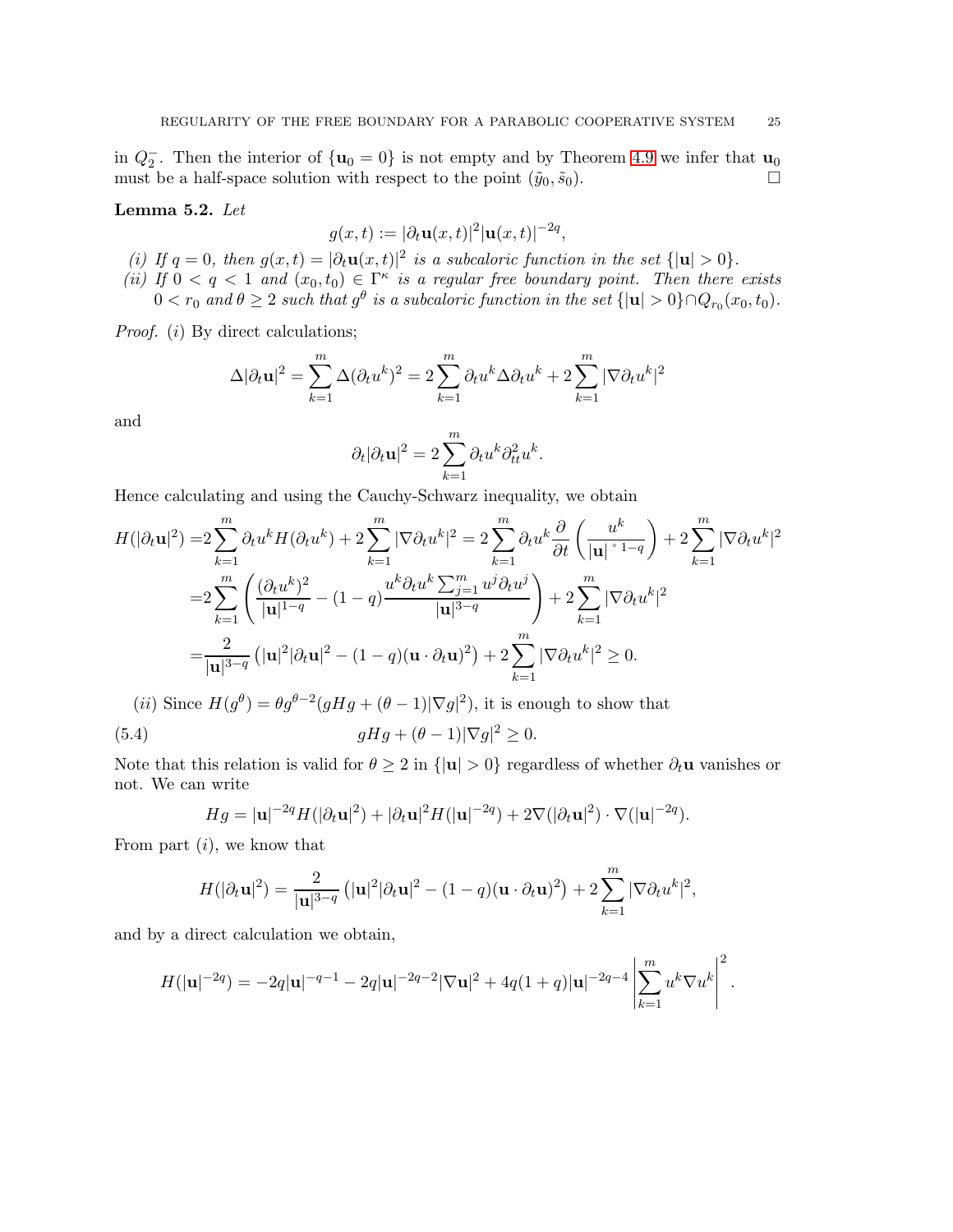Then

$$
\frac{1}{2}gHg = (1-q)|\partial_t \mathbf{u}|^2 |\mathbf{u}|^{-3q-3} \left( |\mathbf{u}|^2 |\partial_t \mathbf{u}|^2 - (\mathbf{u} \cdot \partial_t \mathbf{u})^2 \right) - q|\partial_t \mathbf{u}|^4 |\mathbf{u}|^{-4q-2} |\nabla \mathbf{u}|^2
$$

$$
+ |\partial_t \mathbf{u}|^2 |\mathbf{u}|^{-4q} |\nabla \partial_t \mathbf{u}|^2 + 2q(1+q)|\partial_t \mathbf{u}|^4 |\mathbf{u}|^{-4q-4} \left| \sum_{k=1}^m u^k \nabla u^k \right|^2
$$

$$
- 4q|\partial_t \mathbf{u}|^2 |\mathbf{u}|^{-4q-2} \left( \sum_{k=1}^m \partial_t u^k \nabla \partial_t u^k \right) \cdot \left( \sum_{k=1}^m u^k \nabla u^k \right).
$$

According to Lemma [5.1,](#page-23-3) we can assume that

$$
|\mathbf{u}|^2 |\nabla \mathbf{u}|^2 \le (1+\epsilon) \left| \sum_{k=1}^m u^k \nabla u^k \right|^2,
$$

in a neighborhood of  $(x_0, t_0)$  for some  $\epsilon > 0$  which is determined later. Therefore, in order to prove [\(5.4\)](#page-24-0) in this neighborhood we have

$$
\frac{1}{2}gHg \geq |\mathbf{u}|^{-4q} \left| \sum_{k=1}^{m} \partial_t u^k \nabla \partial_t u^k \right|^2 + q(2q+1-\epsilon) |\partial_t \mathbf{u}|^4 |\mathbf{u}|^{-4q-4} \left| \sum_{k=1}^{m} u^k \nabla u^k \right|^2
$$
  

$$
-4q |\partial_t \mathbf{u}|^2 |\mathbf{u}|^{-4q-2} \left( \sum_{k=1}^{m} \partial_t u^k \nabla \partial_t u^k \right) \cdot \left( \sum_{k=1}^{m} u^k \nabla u^k \right)
$$
  

$$
\geq -2(\theta - 1) \left| |\mathbf{u}|^{-2q} \left( \sum_{k=1}^{m} \partial_t u^k \nabla \partial_t u^k \right) - q |\partial_t \mathbf{u}|^2 |\mathbf{u}|^{-2q-2} \left( \sum_{k=1}^{m} u^k \nabla u^k \right) \right|^2 = -\frac{1}{2}(\theta - 1) |\nabla g|^2
$$

where the last inequality holds when  $2\theta q \leq (2\theta - 1)(1 - \epsilon)$ . We can choose suitable  $\epsilon > 0$  provided  $2\theta > \frac{1}{\epsilon}$ . provided  $2\theta > \frac{1}{1-q}$ .

Now we prove that the time derivative vanishes continuously on the regular part of the free boundary.

<span id="page-25-0"></span>**Lemma 5.3.** Let g be the function defined in Lemma [5.2](#page-24-1) and suppose  $(x_0, t_0) \in \Gamma^{\kappa}$  is a *regular free boundary point, then*

$$
\lim_{(x,t)\to(x_0,t_0)} g(x,t) = 0.
$$

*Proof.* Let  $(x_i, t_i) \rightarrow (x_0, t_0)$  be a maximizing sequence in the sense that

$$
\lim_{j \to +\infty} g(x_j, t_j) = \limsup_{(x,t) \to (x_0, t_0)} g(x, t) := m^2 > 0.
$$

Let  $d_j := \sup\{r : Q_r^-(x_j, t_j) \subset \{|\mathbf{u}| > 0\}\}\$ and  $(y_j, s_j) \in \partial_p Q_{d_j}^ \bar{d}_j(x_j, t_j) \cap \Gamma$ . Following the same lines of proof as that of Lemma [5.1,](#page-23-3) we may assume

$$
\frac{\mathbf{u}(d_jx + x_j, d_j^2t + t_j)}{d_j^{\kappa}} := \mathbf{u}_j(x, t) \to \mathbf{u}_0(x, t),
$$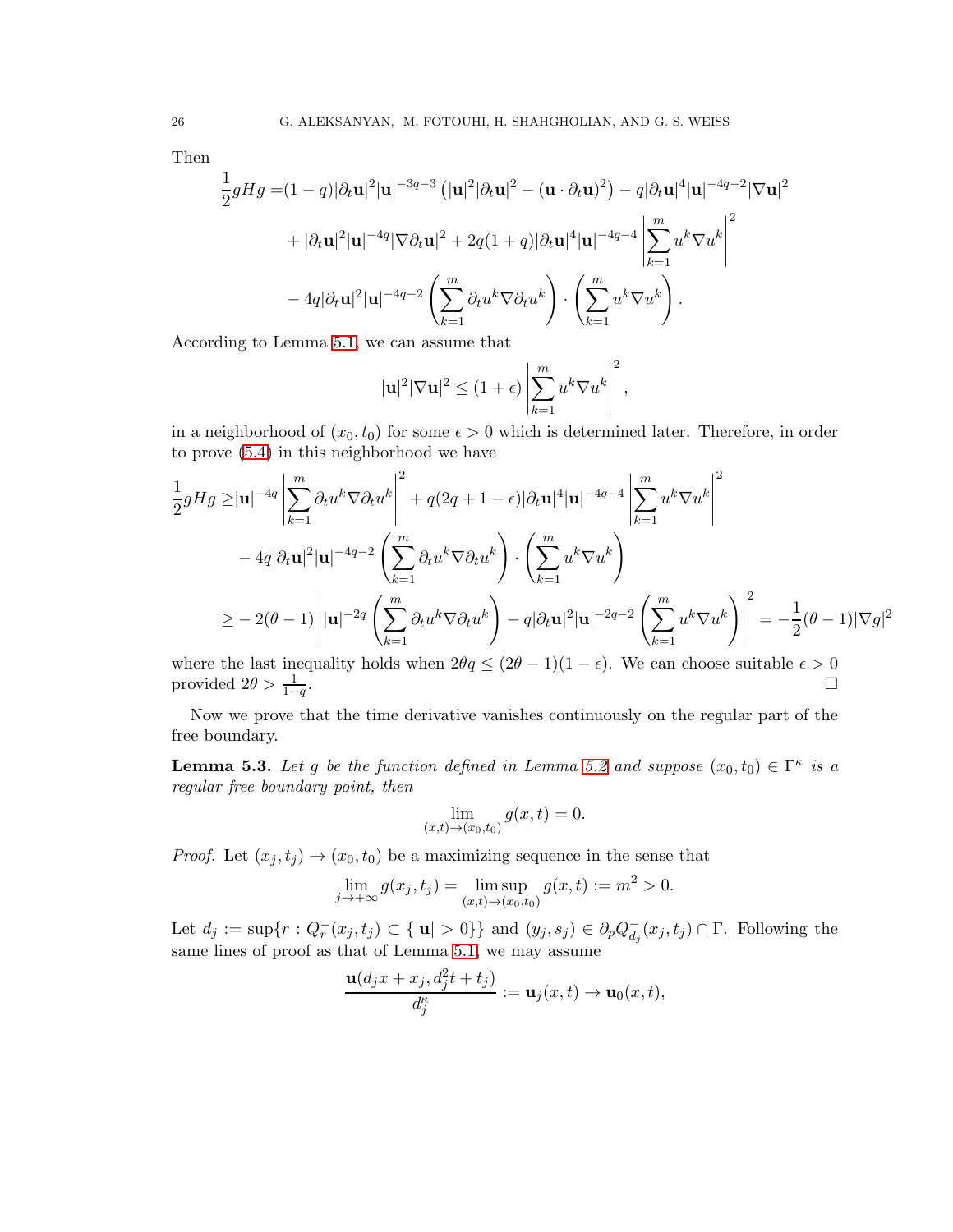<span id="page-26-0"></span>
$$
((y_j - x_j)/d_j, (s_j - t_j)/d_j^2) := (\tilde{y}_j, \tilde{s}_j) \to (\tilde{y}_0, \tilde{s}_0) \in \partial_p Q_1^-,
$$

and

(5.5) 
$$
\mathbf{u}_0(x,t) = \alpha((x-\tilde{y}_0)\cdot\nu)_+^{\kappa}\mathbf{e}, \text{ in } \mathbb{R}^n \times (-\infty,0].
$$

Since  $Q_1^- \subset \{ |u_j| > 0 \}$ , then  $Q_1^- \subset \{ |u_0| > 0 \}$ , and the convergence is uniform in  $Q_1^-$ . Hence

$$
|\partial_t \mathbf{u}_0(0,0)| \, |\mathbf{u}_0(0,0)|^{-q} = \lim_{j \to \infty} |\partial_t \mathbf{u}_j(0,0)| \, |\mathbf{u}_j(0,0)|^{-q} = \lim_{j \to \infty} |\partial_t \mathbf{u}(x_j,t_j)| \, |\mathbf{u}(x_j,t_j)|^{-q} = m,
$$

and for all  $(x,t) \in Q_1^-$ ,

$$
\begin{aligned} \left|\partial_t \mathbf{u}_0(x,t)\right| |\mathbf{u}_0(x,t)|^{-q} &= \lim_{j \to \infty} \left|\partial_t \mathbf{u}_j(x,t)\right| |\mathbf{u}_j(x,t)|^{-q} \\ &= \lim_{j \to \infty} \left|\partial_t \mathbf{u}(d_j x + x_j, d_j^2 t + t_j)\right| |\mathbf{u}(d_j x + x_j, d_j^2 t + t_j)|^{-q} \le m. \end{aligned}
$$

Since  $|\partial_t \mathbf{u}|^2$  is subcaloric for  $q = 0$  or  $g^{\theta}$  for  $q > 0$  (Lemma [5.2\)](#page-24-1), we can apply the maximum principle to arrive at  $|\partial_t \mathbf{u}_0(x,t)| = m |\mathbf{u}_0(x,t)|^q$  in the connected component of  $Q_1^-$ , containing the origin, which contradicts [\(5.5\)](#page-26-0).

Now using a standard iterative argument one can prove the Hölder regularity of the time derivative.

**Lemma 5.4.** Let g be the function defined in Lemma [5.2](#page-24-1) and suppose  $(x_0, t_0) \in \Gamma$  is a *regular free boundary point. Then* q *is a Hölder continuous function in a neighbourhood of*  $(x_0, t_0)$ .

*Proof.* Lemma [5.2](#page-24-1) and Lemma [5.3](#page-25-0) together imply that g (or  $g^{\theta}$  for  $0 < q < 1$ ) is a continuous subcaloric function in a neighbourhood of regular points (we extend  $g$  to zero in  $\{u = 0\}$ . Since the coincidence set  $\{u = 0\}$  close to regular points are uniformly large, we may invoke Lemma A4 in [\[2\]](#page-35-8), which states that if  $h \leq M$  in  $Q_1 := B_1 \times (0,1)$  is a continuous subcaloric function and

$$
\frac{|Q_1 \cap \{h < M/2\}|}{|Q_1|} > \lambda > 0,
$$

then there exists  $0 < \gamma = \gamma(\lambda) < 1$  such that

$$
h(0,1) < \gamma M.
$$

Since  $q$  is subcaloric, we obtain that

$$
\sup_{Q_{r/2}} g(x,t) \le \gamma \sup_{Q_r} g(x,t).
$$

Fix  $(x, t) \in Q_{r_0/2}(x_0, t_0)$ , then there exists  $k \ge 1$  such that  $2^{-k-1}r_0 < |x| \le 2^{-k}r_0$ , and

$$
g(x,t) \leq \gamma \sup_{Q_{2^{-k+1}r_0}} g(x,t) \leq \gamma^k \sup_{Q_{r_0}} g(x,t) \leq \frac{1}{\gamma} \left(\frac{|x|}{r_0}\right)^{-\frac{\ln \gamma}{\ln 2}} \sup_{Q_{r_0}} g(x,t).
$$

Hence the function g is Hölder continuous with the exponent  $\beta = -\frac{\ln \gamma}{2 \ln 2}$ .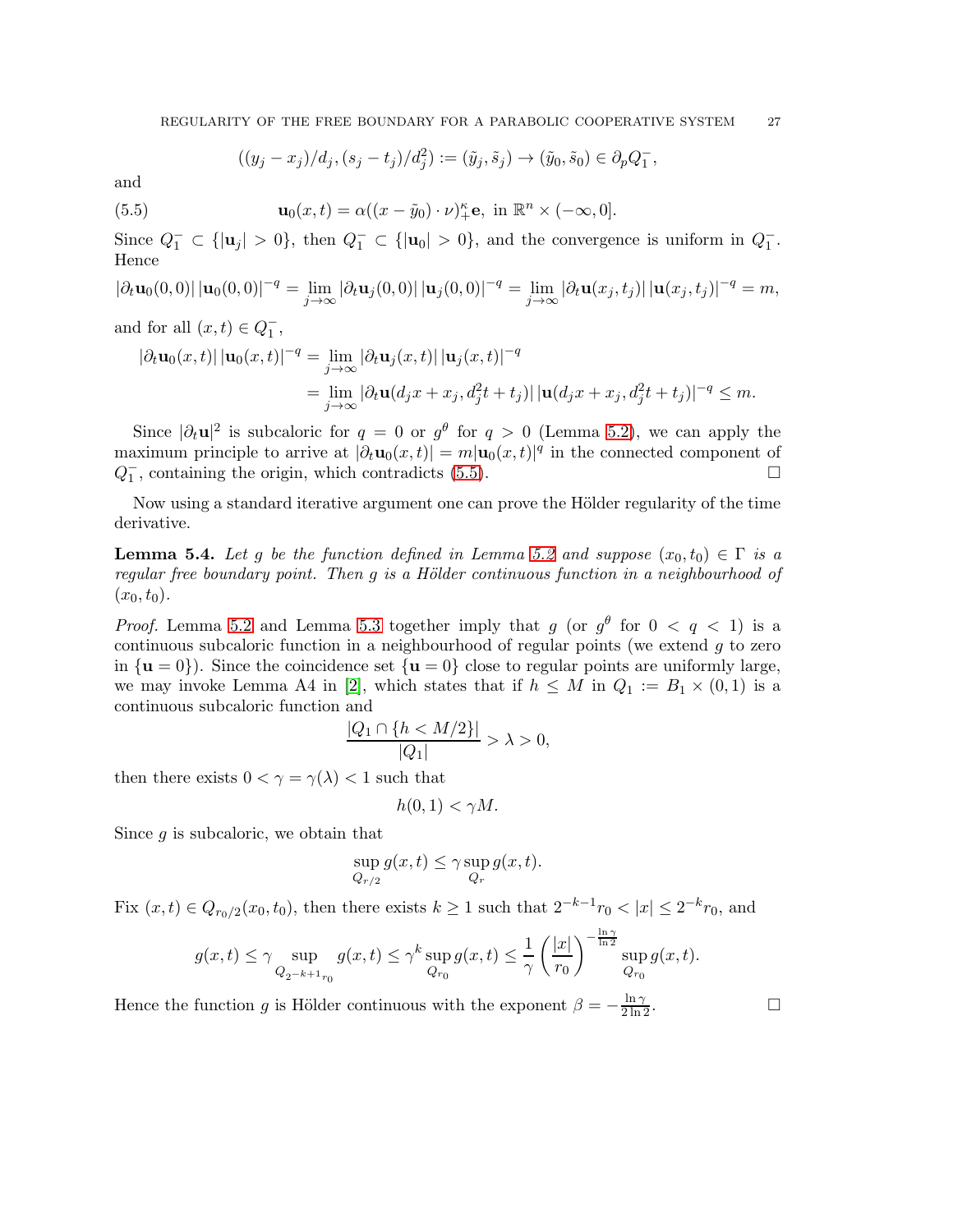<span id="page-27-2"></span>Corollary 5.5. Let **u** be a solution to [\(1.1\)](#page-0-2) and suppose that  $(x_0, t_0) \in \Gamma^{\kappa}(\mathbf{u})$  is a regular *point, then there exists constants*  $C, 0 < r_0 < 1$  *and*  $0 < \beta < 1$  *such that* 

$$
\sup_{Q_r^-(x_0,t_0)} |\partial_t \mathbf{u}| \le Cr^{\kappa - 2 + \beta}, \qquad \forall \ 0 < r < r_0.
$$

#### 6. Regularity of the free boundary

<span id="page-27-0"></span>We consider the following local (fixed time) version of balanced energy;

$$
W_{t_0}(\mathbf{u},r,x_0) := \frac{1}{r^{n+2\kappa-2}} \int_{B_r(x_0)} |\nabla \mathbf{u}(x,t_0)|^2 + \frac{2}{1+q} |\mathbf{u}(x,t_0)|^{1+q} dx
$$
  

$$
- \frac{\kappa}{r^{n+2\kappa-1}} \int_{\partial B_r(x_0)} |\mathbf{u}(x,t_0)|^2 d\mathcal{H}^{n-1}.
$$

<span id="page-27-3"></span>**Proposition 6.1.** Let  $(x_0, t_0) \in \Gamma^{\kappa}$  be a regular free boundary point, then there exist *constants*  $C > 0$  *and*  $0 < \beta < 1$ *, such that* 

$$
\left|W_{t_0}(\mathbf{u},r_2,x_0)-W_{t_0}(\mathbf{u},r_1,x_0)-2\int_{r_1}^{r_2}r\int_{\partial B_1(0)}\left|\frac{d}{dr}\mathbf{u}_{r,t_0}\right|^2d\mathfrak{H}^{n-1}dr\right|\leq C|r_2^{\beta}-r_1^{\beta}|.
$$

*Proof.* Let us denote by  $\mathbf{u}_{r,t_0} := \frac{\mathbf{u}(rx+xs_0,t_0)}{r^{\kappa}}$  $\frac{+x_0, t_0)}{r^{\kappa}}$ , then

$$
W_{t_0}(\mathbf{u},r,x_0)=\int_{B_1(0)}|\nabla \mathbf{u}_{r,t_0}|^2+\frac{2}{1+q}|\mathbf{u}_{r,t_0}|^{1+q}dx-\kappa\int_{\partial B_1(0)}|\mathbf{u}_{r,t_0}|^2d\mathcal{H}^{n-1}.
$$

Hence  $(a,1)$ 

<span id="page-27-1"></span>
$$
\frac{d}{dr}W_{t_0}(\mathbf{u},r,x_0) = 2\int_{B_1(0)} \nabla \mathbf{u}_{r,t_0} \nabla \frac{d}{dr} \mathbf{u}_{r,t_0} + \frac{\mathbf{u}_{r,t_0}}{|\mathbf{u}_{r,t_0}|^{1-q}} \frac{d}{dr} \mathbf{u}_{r,t_0} dx - 2\kappa \int_{\partial B_1(0)} \mathbf{u}_{r,t_0} \frac{d}{dr} \mathbf{u}_{r,t_0} d\mathcal{H}^{n-1}
$$
\n
$$
= 2\int_{B_1(0)} -\partial_t \mathbf{u}(rx + x_0, t_0) \frac{d}{dr} \mathbf{u}_{r,t_0} dx + 2r \int_{\partial B_1(0)} \left| \frac{d}{dr} \mathbf{u}_{r,t_0} \right|^2 d\mathcal{H}^{n-1}.
$$

Letting  $r_2 > r_1 > 0$  and integrating [\(6.1\)](#page-27-1) in the interval  $(r_1, r_2)$ , we obtain

$$
\begin{split} \left| W_{t_0}(\mathbf{u}, r_2, x_0) - W_{t_0}(\mathbf{u}, r_1, x_0) - 2 \int_{r_1}^{r_2} r \int_{\partial B_1(0)} \left| \frac{d}{dr} \mathbf{u}_{r, t_0} \right|^2 d\mathcal{H}^{n-1} dr \right| \\ &\leq 2 \int_{r_1}^{r_2} \int_{B_1(0)} |\partial_t \mathbf{u}(rx + x_0, t_0)| \left| \frac{d}{dr} \mathbf{u}_{r, t_0} \right| dx dr \\ &\leq C \int_{r_1}^{r_2} \int_{B_1(0)} \frac{|\partial_t \mathbf{u}(rx + x_0, t_0)|}{r} dx dr \\ &\leq C_1 \int_{r_1}^{r_2} r^{\beta - 1} dr = \frac{C_1}{\beta} (r_2^{\beta} - r_1^{\beta}). \end{split}
$$

 $\Box$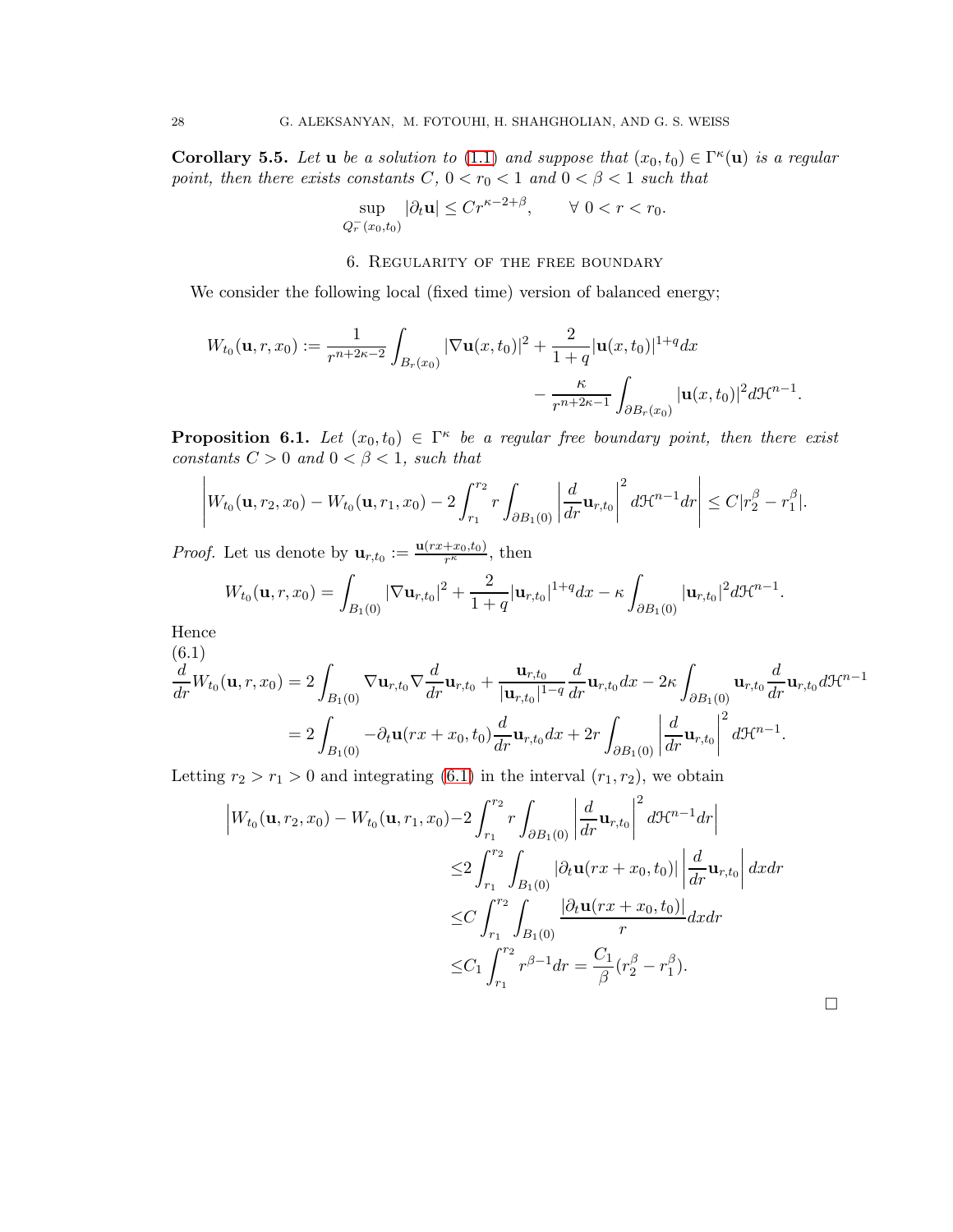The following epiperimetric inequality from [\[1\]](#page-35-2) and [\[9\]](#page-36-0) will be used to treat the parabolic system.

**Theorem 6.2** (Epiperimetric inequality). *There exists*  $\varepsilon \in (0,1)$  *and*  $\delta > 0$  *such that if*  $c = c(x)$  *is a backward self-similar function of degree*  $\kappa$  *satisfying* 

$$
||\mathbf{c}-\mathbf{h}||_{W^{1,2}(B_1,\mathbb{R}^m)}+||\mathbf{c}-\mathbf{h}||_{L^{\infty}(B_1,\mathbb{R}^m)}\leq \delta, \text{ for some } \mathbf{h}\in \mathbb{H},
$$

*then there exists*  $\mathbf{v} \in W^{1,2}(B_1; \mathbb{R}^m)$  *such that*  $\mathbf{v} = \mathbf{c}$  *on*  $\partial B_1$  *and* 

$$
M(\mathbf{v}) - M(\mathbf{h}) \le (1 - \varepsilon) \left( M(\mathbf{c}) - M(\mathbf{h}) \right),
$$

*where*

$$
M(\mathbf{v}) := \int_{B_1} (|\nabla \mathbf{v}|^2 + \frac{2}{1+q} |\mathbf{v}|^{1+q}) dx - \kappa \int_{\partial B_1} |\mathbf{v}|^2 d\mathcal{H}^{n-1}.
$$

**Proposition 6.3.** *(Energy decay, uniqueness of blow-up limits) Let*  $(x_0, t_0) \in \Gamma$  *be a regular point, and*  $\mathbf{u}_0$  *be any blow-up of*  $\mathbf{u}$  *at*  $(x_0, t_0)$ *. Suppose that the epiperimetric inequality holds with*  $0 < \varepsilon < 1$  *for each* 

$$
\mathbf{c}_r(x,t_0) := |x|^{\kappa} \mathbf{u}_{r,t_0} (x/|x|,t_0) = \frac{|x|^{\kappa}}{r^{\kappa}} \mathbf{u} (x_0 + rx/|x|,t_0)
$$

*and for all*  $r \leq r_0$ *. Then there exists*  $C > 0$  *and*  $0 < \gamma < 1$  *such that* 

<span id="page-28-0"></span>(6.2) 
$$
|W_{t_0}(\mathbf{u}, r, x_0) - W_{t_0}(\mathbf{u}, 0+, x_0)| \leq Cr^{\gamma}, \text{ for small } r > 0,
$$

*and*

<span id="page-28-1"></span>(6.3) 
$$
\int_{\partial B_1(0)} \left| \frac{\mathbf{u}(rx + x_0, t_0)}{r^{\kappa}} - \mathbf{u}_0(x) \right| d\mathcal{H}^{n-1} \leq C r^{\gamma/2},
$$

*therefore*  $\mathbf{u}_0$  *is the unique blow-up limit of*  $\mathbf{u}$  *at the point*  $(x_0, t_0)$ *.*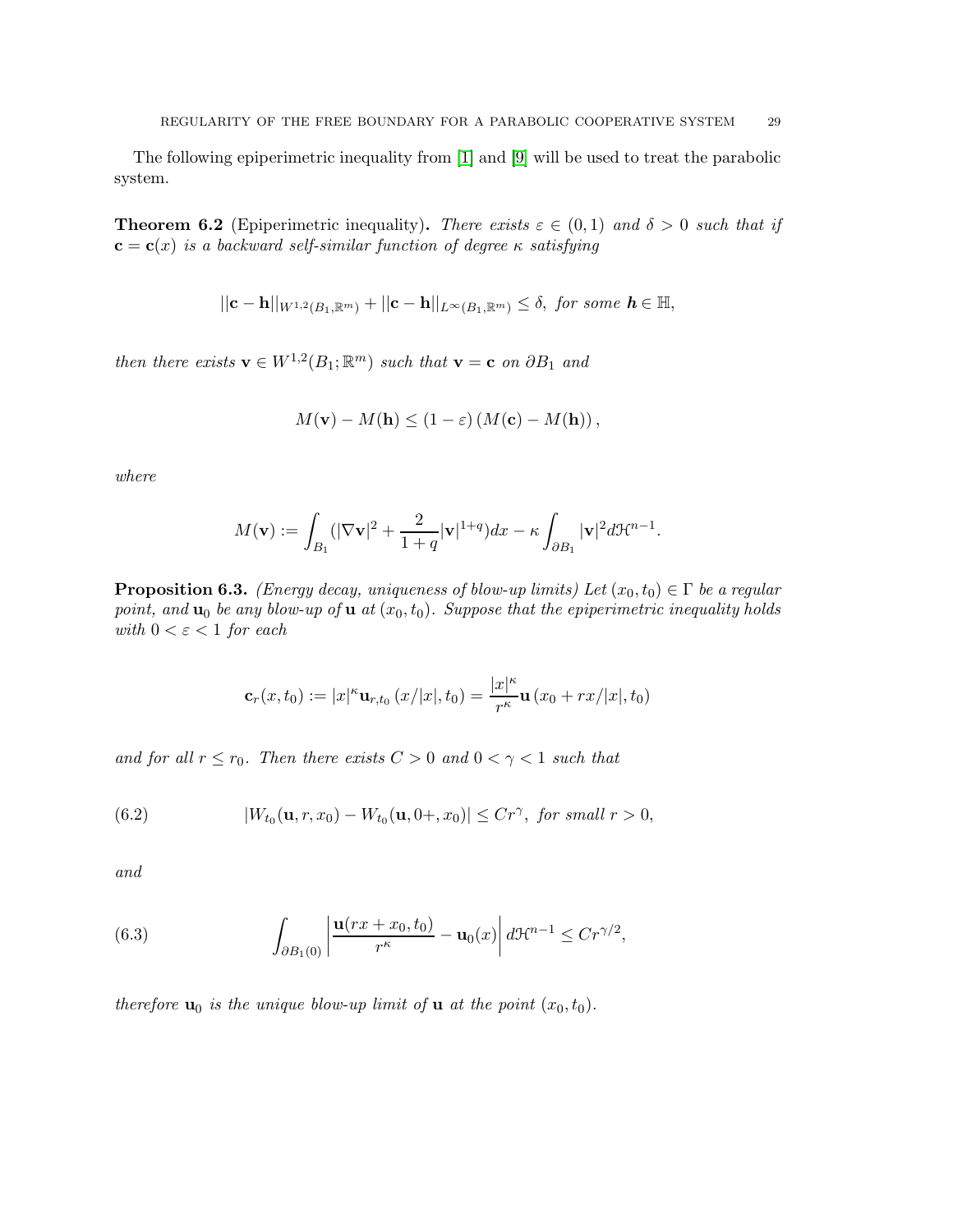*Proof.* Let  $e(r) := W_{t_0}(\mathbf{u}, r, x_0) - W_{t_0}(\mathbf{u}, 0+, x_0)$ , then

$$
e'(r) = -\frac{n+2\kappa-2}{r^{n+2\kappa-1}} \int_{B_r(x_0)} |\nabla \mathbf{u}(x, t_0)|^2 + \frac{2}{1+q} |\mathbf{u}(x, t_0)|^{1+q} dx + \frac{\kappa(n+2\kappa-1)}{r^{n+2\kappa}} \int_{\partial B_r(x_0)} |\mathbf{u}(x, t_0)|^2 d\mathcal{H}^{n-1}
$$
  
+ 
$$
\frac{1}{r^{n+2\kappa-2}} \int_{\partial B_r(x_0)} |\nabla \mathbf{u}(x, t_0)|^2 + 2 |\mathbf{u}(x, t_0)| d\mathcal{H}^{n-1}
$$
  
- 
$$
\frac{\kappa}{r^{n+2\kappa-1}} \left( 2 \int_{\partial B_r(x_0)} (\nabla \mathbf{u}(x, t_0) \cdot \nu) \cdot \mathbf{u}(x, t_0) d\mathcal{H}^{n-1} + \frac{n-1}{r} \int_{\partial B_r(x_0)} |\mathbf{u}(x, t_0)|^2 d\mathcal{H}^{n-1} \right)
$$
  
= 
$$
-\frac{n+2\kappa-2}{r} (e(r) + W_{t_0}(\mathbf{u}, 0+, x_0)) + \frac{1}{r} \int_{\partial B_1(x_0)} |\nabla \mathbf{u}_r(x, t_0)|^2 + \frac{2}{1+q} |\mathbf{u}_r(x, t_0)|^{1+q} d\mathcal{H}^{n-1}
$$
  
- 
$$
\frac{2\kappa}{r} \int_{\partial B_1(x_0)} (\nabla \mathbf{u}_r(x, t_0) \cdot \nu) \cdot \mathbf{u}_r(x, t_0) d\mathcal{H}^{n-1} - \frac{\kappa(n-2)}{r} \int_{\partial B_1(x_0)} |\mathbf{u}_r(x, t_0)|^2 d\mathcal{H}^{n-1}
$$
  

$$
\geq -\frac{n+2\kappa-2}{r} (e(r) + W_{t_0}(\mathbf{u}, 0+) + \frac{1}{r} \int_{\partial B_1(0)} \left( |\nabla_{\theta} \mathbf{u}_r|^2 + \frac{2}{1+q} |\mathbf{u}_r|^{1+q} - (\kappa(n-2) + \kappa^2) |\mathbf{u}_r|^2 \right) d\math
$$

where we employed the epiperimetric inequality in the last step. Now let us observe that  $\mathbf{u}_{r,t_0}$  minimises the following energy

$$
J(\mathbf{v}) := \int_{B_1(0)} |\nabla \mathbf{v}|^2 + \frac{2}{1+q} |\mathbf{v}|^{1+q} dx + 2r^{2-\kappa} \int_{B_1(0)} \mathbf{v} \cdot \partial_t \mathbf{u}(x_0 + rx, t_0) dx,
$$

where  $\mathbf{v} = \mathbf{u}_{r,t_0}$  on  $\partial B_1(0)$ . Hence

$$
M(\mathbf{v}) = \int_{B_1} |\nabla \mathbf{v}|^2 + \frac{2}{1+q} |\mathbf{v}|^{1+q} dx - \kappa \int_{\partial B_1} |\mathbf{v}|^2 d\mathcal{H}^{n-1}
$$
  
=  $J(\mathbf{v}) - 2r^{2-\kappa} \int_{B_1} \mathbf{v} \cdot \partial_t \mathbf{u}(x_0 + rx, t_0) dx - \kappa \int_{\partial B_1} |\mathbf{u}_{r,t_0}|^2 d\mathcal{H}^{n-1}$   
 $\geq M(\mathbf{u}_{r,t_0}) + 2r^{2-\kappa} \int_{B_1} (\mathbf{u}_{r,t_0} - \mathbf{v}) \cdot \partial_t \mathbf{u}(x_0 + rx, t_0) dx.$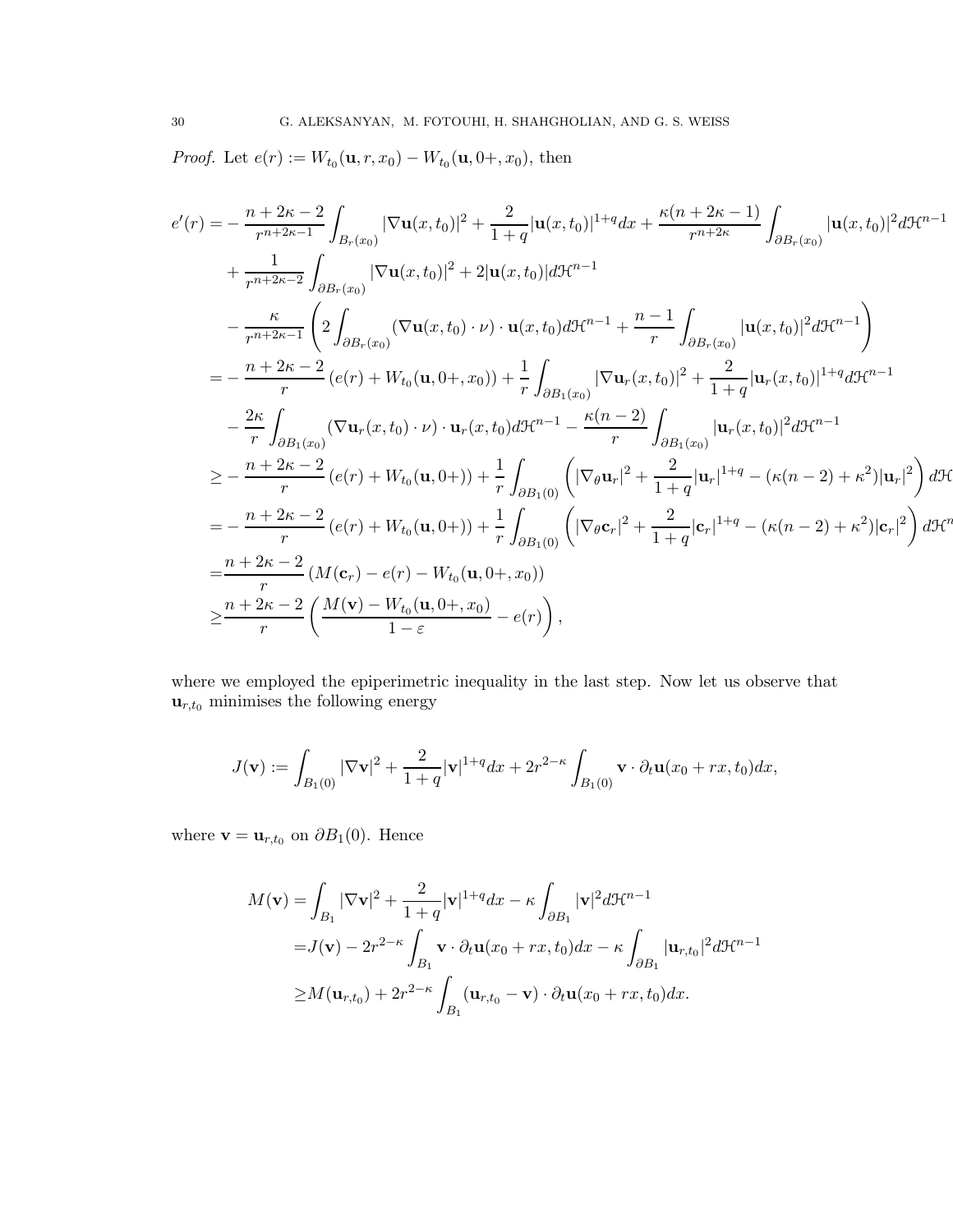Now we may conclude that (6.4)

<span id="page-30-0"></span>
$$
e'(r) \geq \frac{n+2\kappa-2}{r(1-\varepsilon)} \left( M(\mathbf{u}_{r,t_0}) - W_{t_0}(\mathbf{u}, 0+, x_0) + 2r^{2-\kappa} \int_{B_1} (\mathbf{u}_{r,t_0} - \mathbf{v}) \cdot \partial_t \mathbf{u}(x_0 + rx, t_0) dx \right)
$$
  

$$
- \frac{(n+2\kappa-2)e(r)}{r} = \frac{(n+2\kappa-2)e(r)}{r(1-\varepsilon)} - \frac{(n+2\kappa-2)e(r)}{r}
$$
  

$$
+ 2\frac{(n+2\kappa-2)}{(1-\varepsilon)}r^{1-\kappa} \int_{B_1} (\mathbf{u}_{r,t_0} - \mathbf{v}) \cdot \partial_t \mathbf{u}(x_0 + rx, t_0) dx
$$
  

$$
\geq \frac{\varepsilon(n+2\kappa-2)e(r)}{r(1-\varepsilon)} - Cr^{\beta-1},
$$

by Corollary [5.5.](#page-27-2) It follows from [\(6.4\)](#page-30-0) that

$$
\frac{d}{dr}\left(e(r)r^{-\frac{\varepsilon(n+2\kappa-2)}{1-\varepsilon}}\right)\geq -Cr^{\beta-1-\frac{\varepsilon(n+2\kappa-2)}{1-\varepsilon}}.
$$

Integrating the last inequality from  $r$  to 1, we obtain

$$
e(1) - e(r)r^{-\frac{\varepsilon(n+2\kappa-2)}{1-\varepsilon}} \geq -\frac{C}{\beta - \frac{\varepsilon(n+2\kappa-2)}{1-\varepsilon}} \left(1 - r^{\beta - \frac{\varepsilon(n+2\kappa-2)}{1-\varepsilon}}\right),
$$

and therefore

$$
e(r) \leq e(1)r^{\frac{\varepsilon(n+2\kappa-2)}{1-\varepsilon}} - \frac{C}{\beta - \frac{\varepsilon(n+2\kappa-2)}{1-\varepsilon}} \left(r^{\frac{\varepsilon(n+2\kappa-2)}{1-\varepsilon}} - r^{\beta}\right) \leq C_0 r^{\gamma},
$$

where  $\gamma := \min\left(\beta, \frac{\varepsilon(n+2\kappa-2)}{1-\varepsilon}\right)$ , and  $C_0 > 0$  depends only on the given parameters. The proof of  $(6.2)$  is now complete, and we proceed to the proof of  $(6.3)$ .

Let 
$$
2^{-l} < r_1 \leq 2^{-l+1} \leq 2^{-k} < r_2 < 2^{-k+1}
$$
, where  $k, l \in \mathbb{N}$ . It is easy to see that\n
$$
\int_{\partial B_1(0)} \left| \frac{\mathbf{u}(x_0 + r_1 x, t_0)}{r_1^{\kappa}} - \frac{\mathbf{u}(x_0 + r_2 x, t_0)}{r_2^{\kappa}} \right| d\mathcal{H}^{n-1} \leq \int_{\partial B_1(0)} \int_{r_1}^{r_2} \left| \frac{d}{dr} \mathbf{u}_{r, t_0} \right| dr d\mathcal{H}^{n-1}
$$
\n
$$
\leq \sum_{j=l}^{k} \int_{\partial B_1(0)} \int_{2^{-j}}^{2^{-j+1}} \left| \frac{d}{dr} \mathbf{u}_{r, t_0} \right| dr d\mathcal{H}^{n-1}
$$
\n
$$
\leq C_n \sum_{j=l}^{k} \left( \int_{\partial B_1(0)} \int_{2^{-j}}^{2^{-j+1}} r \left| \frac{d}{dr} \mathbf{u}_{r, t_0} \right|^2 dr d\mathcal{H}^{n-1} \right)^{\frac{1}{2}}
$$

By Proposition [6.1](#page-27-3) and relation [\(6.2\)](#page-28-0), we can estimate

$$
\int_{\partial B_1(0)} \int_{2^{-j}}^{2^{-j+1}} r \left| \frac{d}{dr} \mathbf{u}_{r,t_0} \right|^2 dr d\mathcal{H}^{n-1} \leq C(2^{(-j+1)\gamma} - 2^{-j\gamma}) \leq C2^{-\gamma j}.
$$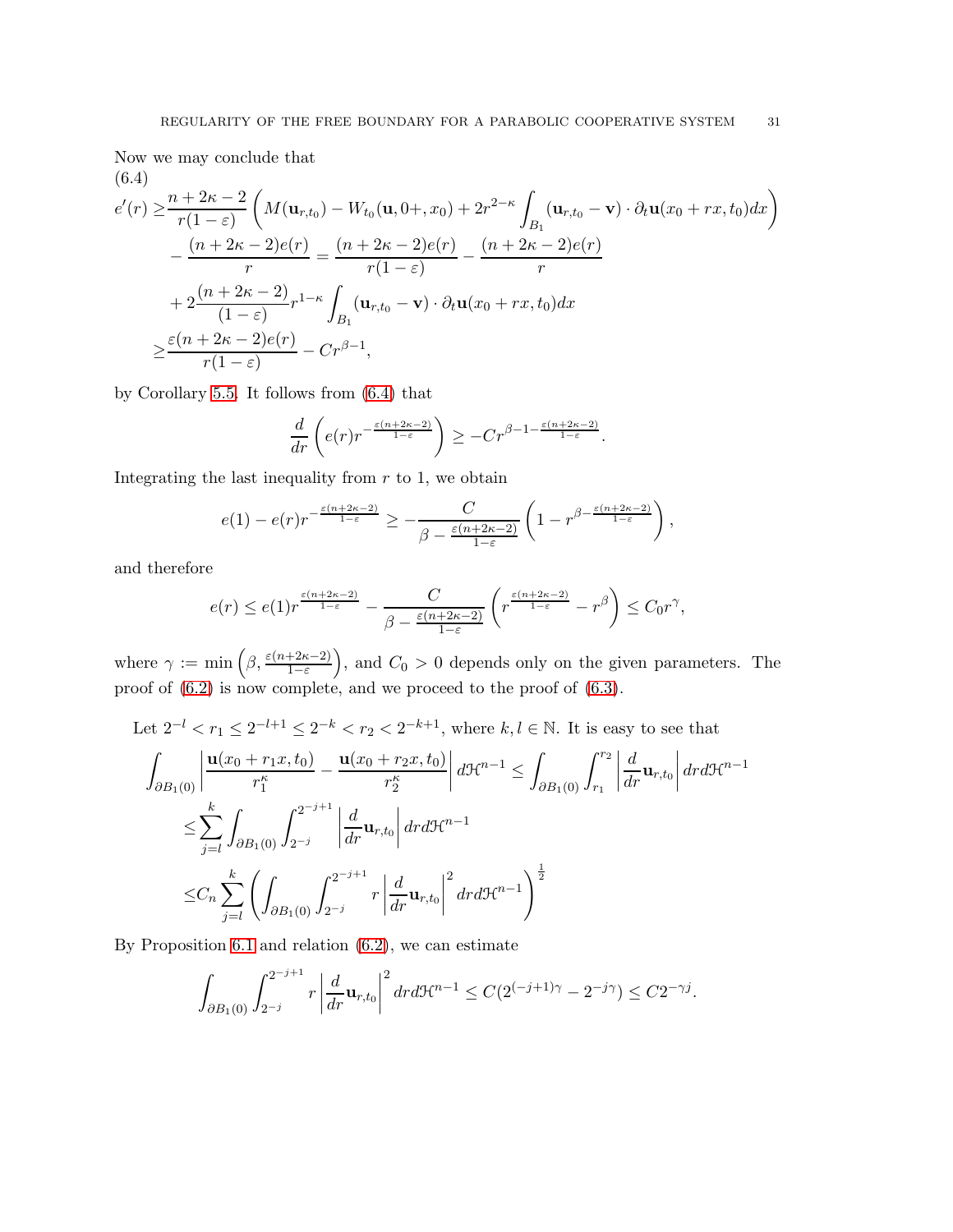Hence

$$
\int_{\partial B_1(0)} \left| \frac{\mathbf{u}(x_0 + r_1 x, t_0)}{r_1^{\kappa}} - \frac{\mathbf{u}(x_0 + r_2 x, t_0)}{r_2^{\kappa}} \right| d\mathcal{H}^{n-1} \leq C \sum_{j=l}^{k} 2^{-\gamma j/2}
$$

$$
= C \frac{2^{-\gamma l/2} - 2^{-\gamma (k+1)/2}}{1 - 2^{-\gamma/2}} \leq \frac{C}{2^{\gamma/2} - 1} (r_2^{\gamma/2} - r_1^{\gamma/2}),
$$

and  $(6.3)$  follows.

The following theorem has been proved as Theorem 4.7 in [\[9\]](#page-36-0) (for  $q > 0$ ) and Theorem 4 in [\[1\]](#page-35-2) (for  $q = 0$ ).

<span id="page-31-2"></span>**Theorem 6.4.** Let  $C_h$  be a compact set of points  $x_0 \in \Gamma_{t_0}^{\kappa}$  with the following property: *at least one blow-up limit*  $\mathbf{u}_0$  *of*  $\mathbf{u}(rx + x_0, t_0)/r^{\kappa}$  *is a half-space solution, say*  $\mathbf{u}_0(x) =$  $\alpha \max(x \cdot \nu(x_0, t_0), 0)^{\kappa} e(x_0, t_0)$  *for some*  $\nu(x_0, t_0) \in \partial B_1 \subset \mathbb{R}^n$  *and*  $e(x_0, t_0) \in \partial B_1 \subset \mathbb{R}^m$ *. Then there exist*  $r_0$  *and*  $C < \infty$  *such that* 

$$
\int_{\partial B_1} \left| \frac{\mathbf{u}(rx + x_0, t_0)}{r^{\kappa}} - \alpha \max(x \cdot \nu(x_0, t_0), 0)^{\kappa} \mathbf{e}(x_0, t_0) \right| d\mathcal{H}^{n-1} \leq C r^{\gamma/2},
$$

*for every*  $x_0 \in C_h$  *and every*  $r \leq r_0$ *.* 

<span id="page-31-1"></span>**Theorem 6.5.** In a neighbourhood of regular points the free boundary is  $C^{1,\alpha}$  in space and  $C^{0,1/2}$  *in time.* 

*Proof.* First, consider the normal vectors  $\nu(x_0, t_0)$  and  $\mathbf{e}(x_0, t_0)$  defined in Theorem [6.4,](#page-31-2) we show that  $(x_0, t_0) \mapsto \nu(x_0, t_0)$  and  $(x_0, t_0) \mapsto e(x_0, t_0)$  are Hölder continuous with exponent  $\beta = \frac{\gamma}{\gamma + \gamma}$  $\frac{\gamma}{\gamma+2\kappa}$ .

Therefore, it follows that for each time section the free boundary is  $C^{1,\beta}$ , provided the free boundary point is a regular point. This in turn implies that the free boundary is a graph in the time direction, close to such points. To see that the free boundary is half-Lipschitz in time, we may perform a blow-up at free boundaries, along with a contradiction argument. This is standard and left to the reader.

### 7. Appendix

<span id="page-31-3"></span><span id="page-31-0"></span>Lemma 7.1 (Uniqueness of forward problem). *Let* u *and* v *be global solutions of* [\(1.1\)](#page-0-2)  $in \mathbb{R}^n \times (-\infty, t_0]$  *which have polynomial growth.* If  $\mathbf{u}(\cdot, s) = \mathbf{v}(\cdot, s)$  *for some*  $s < t_0$ *, then*  $\mathbf{u}(\cdot,t) = \mathbf{v}(\cdot,t)$  *for all*  $s \le t \le t_0$ *.* 

*Proof.* Multiply  $H(\mathbf{u} - \mathbf{v}) = f(\mathbf{u}) - f(\mathbf{v})$  by  $(\mathbf{u} - \mathbf{v})G$  and integrate

$$
0 \leq \int_s^\tau \int_{\mathbb{R}^n} (f(\mathbf{u}) - f(\mathbf{v})) \cdot (\mathbf{u} - \mathbf{v}) G dx dt = - \int_s^\tau \int_{\mathbb{R}^n} \left[ \frac{1}{2} \partial_t |\mathbf{u} - \mathbf{v}|^2 + |\nabla (\mathbf{u} - \mathbf{v})|^2 + \left( \nabla (\mathbf{u} - \mathbf{v}) \cdot \frac{x}{2t} \right) \cdot (\mathbf{u} - \mathbf{v}) \right] G dx dt.
$$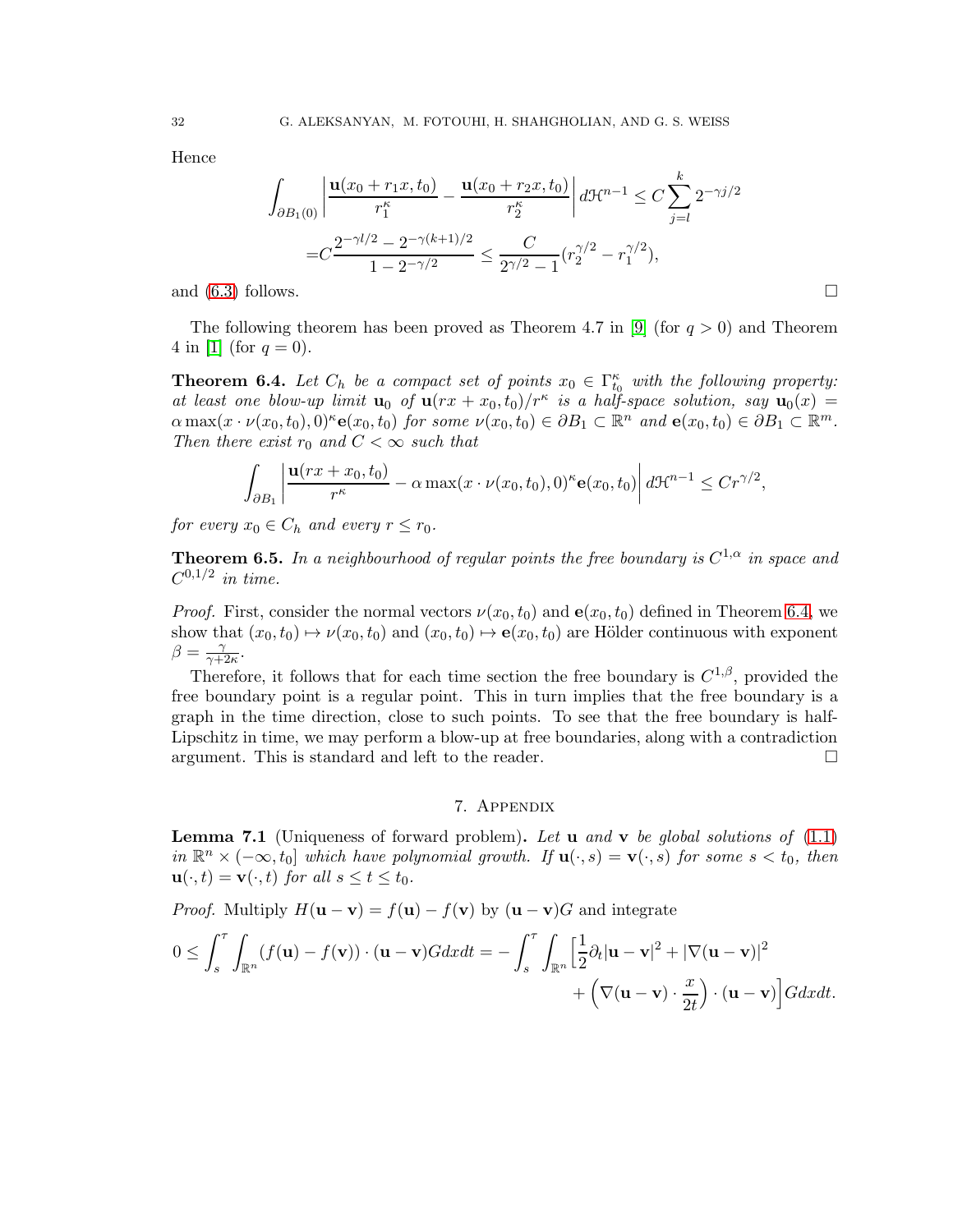Let  $\mathbf{w} := \mathbf{u} - \mathbf{v}$ , then

$$
\frac{1}{2} \int_{\mathbb{R}^n} |\mathbf{w}(x,\tau)|^2 G(x,\tau) dx \le \int_s^{\tau} \int_{\mathbb{R}^n} \frac{1}{2} |\mathbf{w}|^2 \partial_t G - \left[ |\nabla \mathbf{w}|^2 + \left( \nabla \mathbf{w} \cdot \frac{x}{2t} \right) \cdot \mathbf{w} \right] G dx dt
$$
  
\n
$$
\le \int_s^{\tau} \int_{\mathbb{R}^n} \left[ -\frac{|x|^2 + 2nt}{8t^2} |\mathbf{w}|^2 - |\nabla \mathbf{w}|^2 + |\nabla \mathbf{w}| |\frac{x}{2t}| |\mathbf{w}| \right] G dx dt
$$
  
\n
$$
\le \int_s^{\tau} \int_{\mathbb{R}^n} \frac{n}{-4t} |\mathbf{w}|^2 G dx dt =: \phi(\tau).
$$

Therefore,  $-\frac{2\tau}{n}\phi'(\tau) \leq \phi(\tau)$  and so  $\frac{d}{d\tau}\left[(-\tau)^{n/2}\phi(\tau)\right] \leq 0$  for  $s < \tau < 0$ . From  $\phi(s) = 0$ , we conclude that  $\phi(\tau) \equiv 0$ .

<span id="page-32-0"></span>**Lemma 7.2.** Let h be a caloric function in  $\mathbb{R}^n \times (-4,0]$ . Then for  $s < t \leq 0$  we have the *following estimate*

$$
e^{\frac{|x|^2}{t+s}}|h(x,t)|^2 \le \left(\frac{\sqrt{3}s}{s-t}\right)^n \int_{\mathbb{R}^n} |h(y,s)|^2 G(y,s) dy.
$$

*Proof.* By the representation of the caloric function, we have

$$
h(x,t) = \int_{\mathbb{R}^n} h(y,s)G(x-y,s-t)dy.
$$

Then

<span id="page-32-1"></span>(7.1) 
$$
|h(x,t)|^2 \leq \left(\int_{\mathbb{R}^n} |h(y,s)|^2 G(y,s) dy\right) \left(\int_{\mathbb{R}^n} \frac{(G(x-y,s-t))^2}{G(y,s)} dy\right)
$$

On the other hand, we can write

$$
\frac{(G(x - y, s - t))^{2}}{G(y, s)} = \left(\frac{-s}{4\pi(t - s)^{2}}\right)^{n/2} \exp\left(-\frac{|x - y|^{2}}{2(t - s)} - \frac{|y|^{2}}{4s}\right)
$$
  
\n
$$
\leq \left(\frac{-s}{4\pi(t - s)^{2}}\right)^{n/2} \exp\left(-\frac{|x|^{2}}{2(t - s)} + \frac{x \cdot y}{t - s} - \frac{(t + s)|y|^{2}}{4s(t - s)}\right)
$$
  
\n
$$
\leq \left(\frac{-s}{4\pi(t - s)^{2}}\right)^{n/2} \exp\left(\left(-\frac{1}{2} + \epsilon\right) \frac{|x|^{2}}{t - s} + \left(\frac{1}{4\epsilon} - \frac{t + s}{4s}\right) \frac{|y|^{2}}{t - s}\right).
$$

For every  $\epsilon > \frac{s}{t+s}$ , we obtain that

$$
\exp\left(\left(\frac{1}{2}-\epsilon\right)\frac{|x|^2}{t-s}\right)\int_{\mathbb{R}^n}\frac{\left(G(x-y,s-t)\right)^2}{G(y,s)}dy \le \left(\frac{-s}{4\pi(t-s)^2}\right)^{n/2}\int_{\mathbb{R}^n}\exp\left(\left(\frac{1}{4\epsilon}-\frac{t+s}{4s}\right)\frac{|y|^2}{t-s}\right)dy
$$

$$
=\left(\frac{-s}{(t-s)\left(\frac{t+s}{s}-\frac{1}{\epsilon}\right)}\right)^{n/2}.
$$

Now let  $\epsilon = \frac{3s-t}{2(t+s)}$  $\frac{3s-t}{2(t+s)}$ , so by [\(7.1\)](#page-32-1) the proof will be done.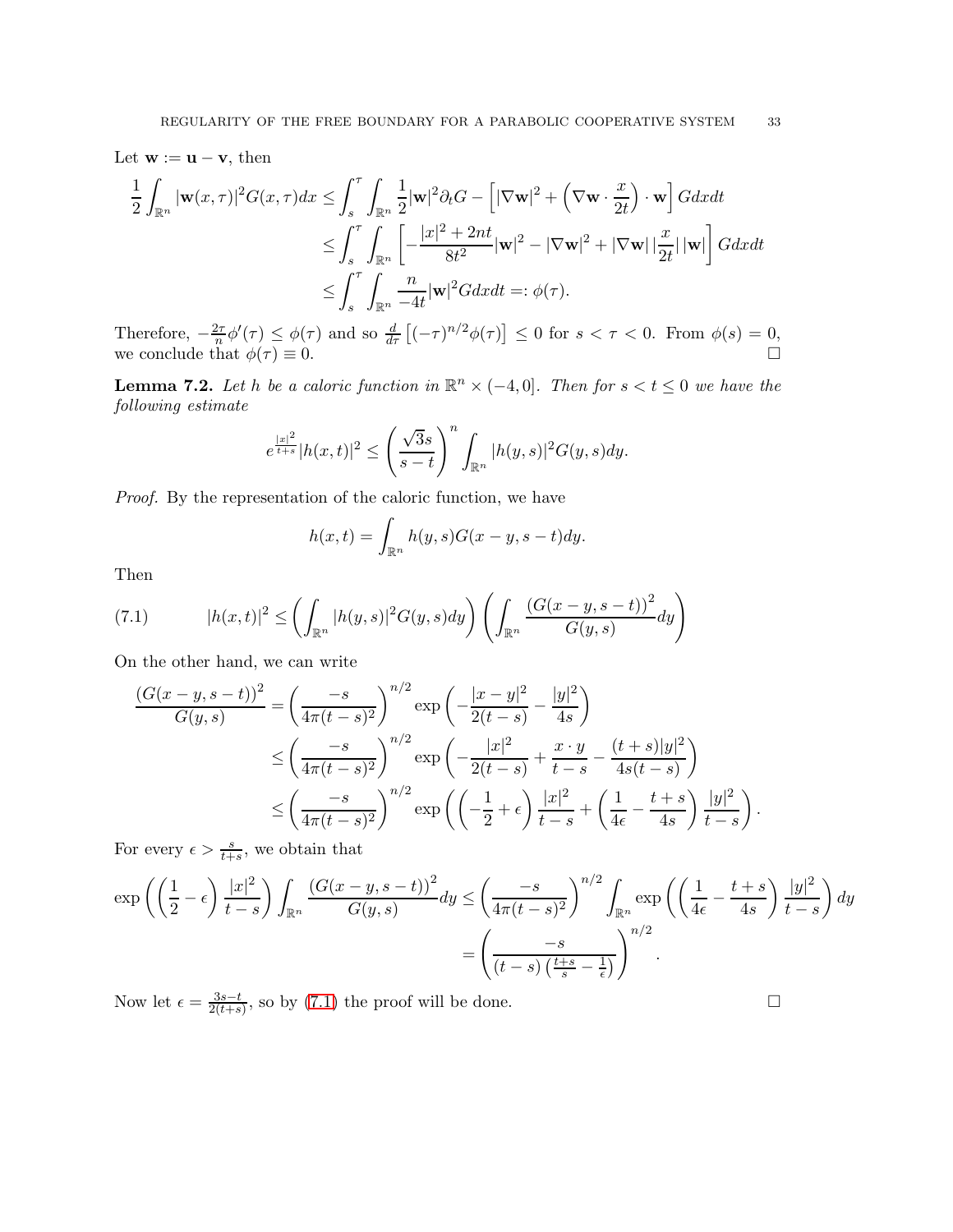<span id="page-33-1"></span>**Lemma 7.3.** *Assume that*  $\mathbf{w} \in L^2(Q_4)$  *has polynomial growth and*  $t < 0$  *fixed, then* 

$$
\int_{\mathbb{R}^n} |\mathbf{w}(x,t)|^2 \frac{|x|^2}{-t} G(x,t) dx \le 4 \int_{\mathbb{R}^n} \left( n |\mathbf{w}(x,t)|^2 - 4t |\nabla \mathbf{w}(x,t)|^2 \right) G(x,t) dx.
$$

*Proof.* Using the relation  $\nabla G(x,t) = \frac{x}{2t}G(x,t)$  to obtain

$$
\int_{\mathbb{R}^n} |\mathbf{w}(x,t)|^2 \frac{|x|^2}{-t} G(x,t) dx = -2 \int_{\mathbb{R}^n} |\mathbf{w}|^2 (x \cdot \nabla G) dx = 2 \int_{\mathbb{R}^n} \text{div}(|\mathbf{w}|^2 x) G dx
$$

$$
= 2n \int_{\mathbb{R}^n} |\mathbf{w}|^2 G dx + 4 \int_{\mathbb{R}^n} \mathbf{w} \cdot (\nabla \mathbf{w} \cdot x) G dx
$$

$$
\leq 2n \int_{\mathbb{R}^n} |\mathbf{w}|^2 G dx + \int_{\mathbb{R}^n} |\mathbf{w}|^2 \frac{|x|^2}{-2t} G dx + \int_{\mathbb{R}^n} (-8t) |\nabla \mathbf{w}|^2 G dx.
$$

Now we can easily prove the lemma.

<span id="page-33-0"></span>**Lemma 7.4.** Let **u** be a function defined in  $\mathbb{R}^n \times [-R, 0)$  (for some  $a, R > 0$ ) with *polynomial growth, and* p *be a* κ*-backward self-similar caloric vector-function. Then for*  $-R < t_1 < t_2 < 0$ 

$$
\int_{t_1}^{t_2} \int_{\mathbb{R}^n} \left( |\nabla (\mathbf{p} - \mathbf{u})|^2 + \frac{\kappa |\mathbf{p} - \mathbf{u}|^2}{2t} \right) G dx dt = \int_{t_1}^{t_2} \int_{\mathbb{R}^n} \left( |\nabla \mathbf{u}|^2 + \frac{\kappa |\mathbf{u}|^2}{2t} \right) G dx dt.
$$

*Proof.* Since  $\nabla G(x,t) = \frac{x}{2t}G(x,t)$ , we have

$$
(\nabla \mathbf{u} : \nabla \mathbf{v})G = \nabla \mathbf{u} : \nabla(\mathbf{v}G) - (\nabla \mathbf{u} \cdot x) \cdot \frac{\mathbf{v}G}{2t}.
$$

Obviously,  $|\nabla(\mathbf{p}-\mathbf{u})|^2 = |\nabla \mathbf{u}|^2 - 2\nabla \mathbf{p} : \nabla \mathbf{u} + |\nabla \mathbf{p}|^2$ , hence

$$
\int_{t_1}^{t_2} \int_{\mathbb{R}^n} \left( |\nabla (\mathbf{p} - \mathbf{u})|^2 + \frac{\kappa |\mathbf{p} - \mathbf{u}|^2}{2t} \right) G dx dt = \int_{t_1}^{t_2} \int_{\mathbb{R}^n} \left( |\nabla \mathbf{u}|^2 + \frac{\kappa |\mathbf{u}|^2}{2t} \right) G dx dt
$$
  
+ 
$$
\int_{t_1}^{t_2} \int_{\mathbb{R}^n} \nabla \mathbf{p} : (\nabla \mathbf{p} - 2\nabla \mathbf{u}) G dx dt
$$
  
+ 
$$
\int_{t_1}^{t_2} \int_{\mathbb{R}^n} \kappa \frac{\mathbf{p} \cdot (\mathbf{p} - 2\mathbf{u})}{2t} G dx dt
$$
  
= 
$$
\int_{t_1}^{t_2} \int_{\mathbb{R}^n} \left( |\nabla \mathbf{u}|^2 + \frac{\kappa |\mathbf{u}|^2}{2t} \right) G dx dt
$$
  
- 
$$
\int_{t_1}^{t_2} \int_{\mathbb{R}^n} \left( \Delta \mathbf{p} + \frac{1}{2t} x \cdot \nabla \mathbf{p} - \frac{\kappa \mathbf{p}}{2t} \right) \cdot (\mathbf{p} - 2\mathbf{u}) G dx dt
$$
  
= 
$$
\int_{t_1}^{t_2} \int_{\mathbb{R}^n} \left( |\nabla \mathbf{u}|^2 + \frac{\kappa |\mathbf{u}|^2}{2t} \right) G dx dt
$$

where we used integration by parts and that

$$
\Delta \mathbf{p} + \frac{1}{2t} x \cdot \nabla \mathbf{p} - \frac{\kappa \mathbf{p}}{2t} = \partial_t \mathbf{p} + \frac{1}{2t} x \cdot \nabla \mathbf{p} - \frac{\kappa}{2} \frac{\mathbf{p}}{t} = \frac{1}{2t} L \mathbf{p} = 0.
$$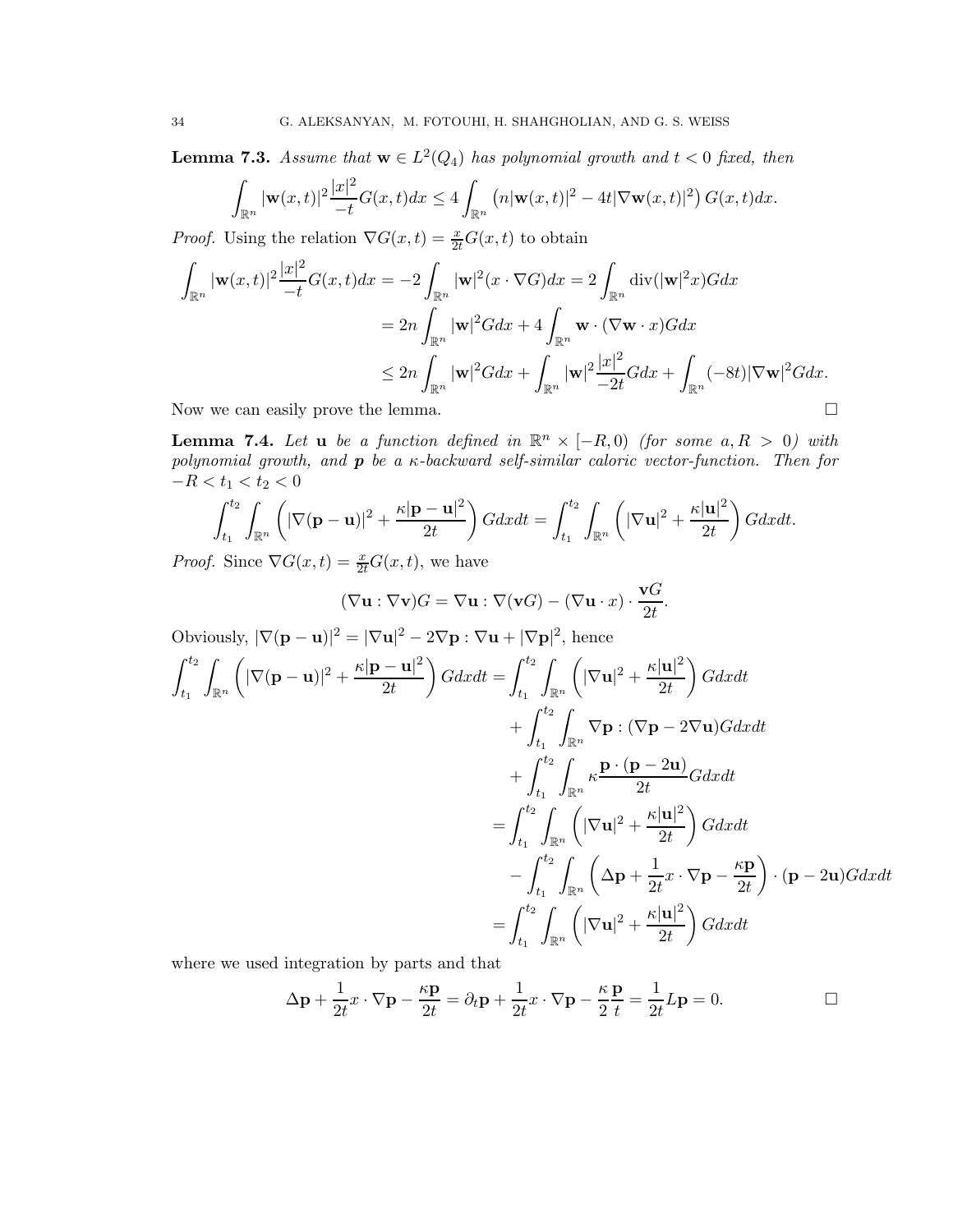The following lemma is an extension of Lemma 1.1 in [\[3\]](#page-35-7) to the parabolic case.

<span id="page-34-0"></span>**Lemma 7.5.** *Consider*  $\beta > 0$  *to be noninteger, and let*  $u(x, t)$  *be a function satisfying* 

$$
|H(u)(X)| \leq C_*|X|^{\beta}.
$$

*Then there is a caloric polynomial* P *of degree at most*  $|\beta| + 2$  *such that* 

$$
||u - P||_{L^{\infty}(Q_r^-)} \leq CC_* r^{\beta+2}, \quad \text{for } r \in (0, 1),
$$

*where constant* C depends only on  $n, \beta$  and  $||u||_{L^{\infty}(Q_{1}^{-})}$ .

*Proof.* We can assume that  $||u||_{L^{\infty}(Q_1^-)} \leq 1$  and  $C_* \leq \delta$ , where  $\delta$  is small enough and will be determined later. (Replace u by  $u(R^{-1}x, R^{-2}t)$  for a large fixed constant R to find  $|H(u)| \leq \delta |X|^{\beta}$ ) The proof of lemma is based on the following claim.

**Claim:** There exists  $0 < \rho < 1$  and a sequence of caloric polynomials  $P_k$  such that

$$
||u - P_k||_{L^{\infty}(Q_{\rho^k}^-)} \leq \rho^{k(\beta+2)},
$$

and

$$
|\partial_x^{\mu} \partial_t^{\ell} (P_k - P_{k-1})(0,0)| \le C_0 \rho^{(k-1)(\beta + 2 - |\mu| - 2\ell)}, \quad \text{if } |\mu| + 2\ell < \beta + 2.
$$

A straight forward implication of this claim is that the sequence  $\{P_k\}$  converges uniformly in  $Q_1$  to a polynomial P of degree at most  $\lfloor \beta \rfloor + 2$  which clearly satisfies

$$
\begin{aligned}\n||u - P||_{L^{\infty}(Q_{\rho^k}^-)} \leq &||u - P_k||_{L^{\infty}(Q_{\rho^k}^-)} + \sum_{i=k+1}^{\infty} ||P_i - P_{i-1}||_{L^{\infty}(Q_{\rho^k}^-)} \\
\leq & \rho^{k(\beta+2)} + \sum_{i=k+1}^{\infty} \sum_{|\mu|+2\ell < \beta+2} C_0 \rho^{(i-1)(\beta+2-|\mu|-2\ell)} \rho^{k(|\mu|+2\ell)} \\
\leq & \rho^{k(\beta+2)} + \sum_{|\mu|+2\ell < \beta+2} C_0 \rho^{k(\beta+2)} \leq C_{n,\beta} C_0 \rho^{k(\beta+2)}.\n\end{aligned}
$$

Therefore, the lemma will be proved for  $C := \frac{1}{\delta} C_{n,\beta} C_0 \rho^{-(\beta+2)}$ .

Now we prove the claim. It is obviously true for  $k = 0$  (just take  $P_0 \equiv P_{-1} \equiv 0$ ). We now assume that it holds for k and we prove it for  $k + 1$ . Define

$$
v(X) := \frac{u(\rho^k x, \rho^{2k} t) - P_k(\rho^k x, \rho^{2k} t)}{\rho^{k(\beta+2)}}.
$$

Then by inductive hypothesis  $|v| \leq 1$  in  $Q_1^-$ . In addition,

$$
|H(v)| = \left| \frac{H(u)(\rho^k x, \rho^{2k} t)}{\rho^{k\beta}} \right| \le C_* \le \delta.
$$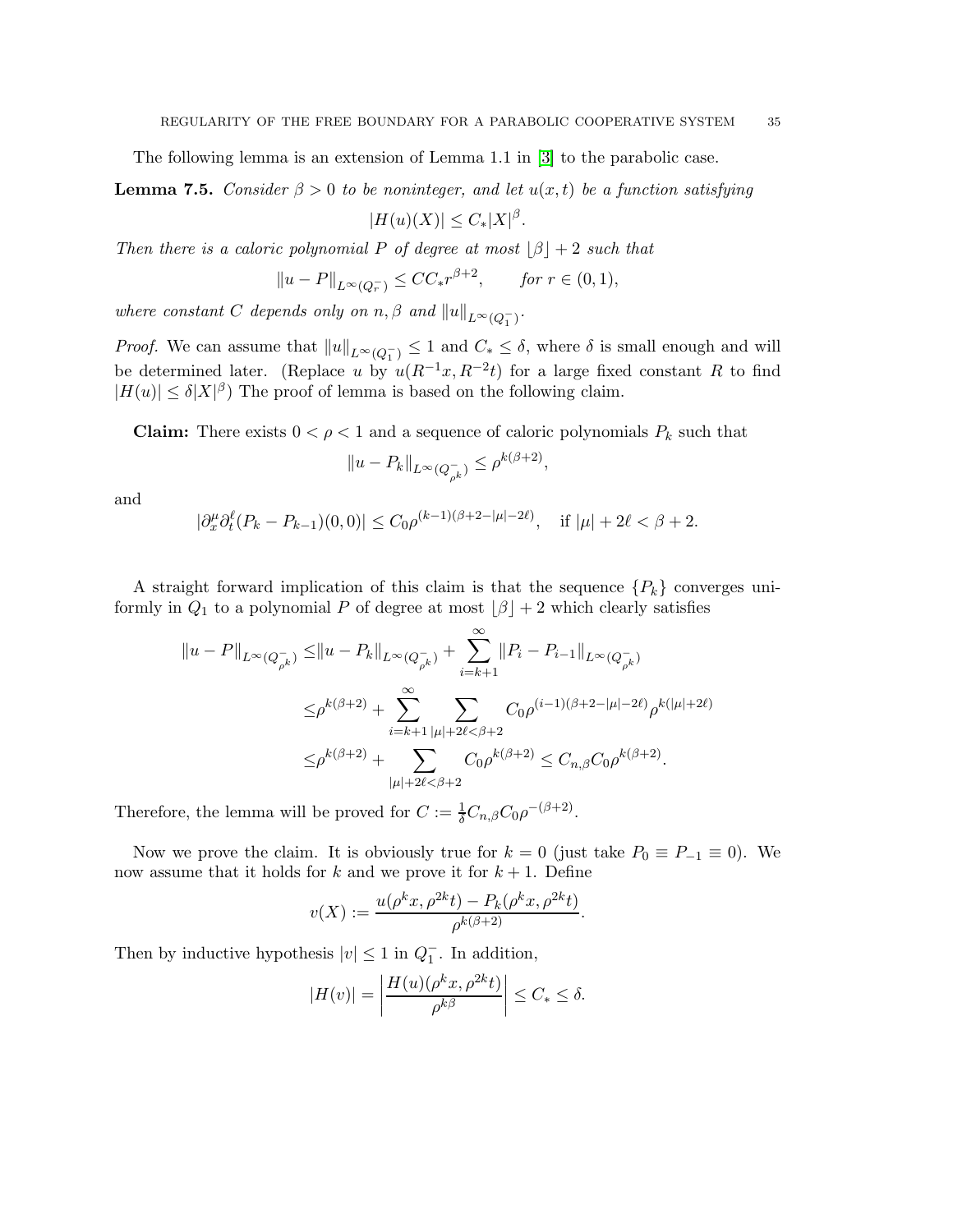If we apply Lemma 6.1 in [\[7\]](#page-35-9), there exist  $\delta = \delta(\epsilon)$  and function w satisfying

$$
|v - w| \le \epsilon, \quad \text{ in } Q_{1/2}^-,
$$

and

$$
\begin{cases}\nH(w) = 0 & \text{in } Q_{1/2}^-, \\
w = v & \text{on } \partial_p Q_{1/2}^-.\n\end{cases}
$$

.

Now consider a polynomial  $\hat{P}$  of degree at most  $[\beta]+2$  such that  $\partial_x^{\mu}\partial_t^{\ell}\hat{P}(0,0) = \partial_x^{\mu}\partial_t^{\ell}w(0,0)$ for  $|\mu| + \ell < \beta + 2$ . Since  $||w||_{L^{\infty}(Q_{1/2}^{-})} \le ||w||_{L^{\infty}(Q_{1}^{-})} \le 1$ , by estimates on derivatives for caloric functions  $|\partial_x^{\mu}\partial_t^{\ell} \hat{P}(0,0)| \leq C_0$  for a universal constant  $C_0$ . Obviously,  $\hat{P}$  is caloric and

$$
||w - \hat{P}||_{L^{\infty}(Q_{\rho}^{-})} \leq C_{0}\rho^{\lfloor \beta \rfloor + 3}.
$$

In particular, if we choose  $\rho$  sufficiently small so that  $C_0 \rho^{[\beta]+3} \leq \frac{1}{2}$  $\frac{1}{2}\rho^{\beta+2}$  and then choose  $\epsilon$  such that  $\epsilon \leq \frac{1}{2}$  $\frac{1}{2}\rho^{\beta+2}$ , we arrive at

$$
||v-\hat{P}||_{L^{\infty}(Q_{\rho}^-)}\leq \rho^{\beta+2},
$$

or equivalently

$$
||u - P_{k+1}||_{L^{\infty}(Q_{\rho^{k+1}}^{-})} \le \rho^{(k+1)(\beta+2)}, \quad P_{k+1}(X) := P_k(X) + \rho^{k(\beta+2)} \hat{P}(\rho^{-k}x, \rho^{-2k}t).
$$

We also have

$$
|\partial_x^{\mu} \partial_t^{\ell} (P_{k+1} - P_k)(0,0)| \le \rho^{k(\beta + 2 - |\mu| - \ell)} |\partial_x^{\mu} \partial_t^{\ell} \hat{P}(0,0)| \le C_0 \rho^{k(\beta + 2 - |\mu| - \ell)}.
$$

 $\Box$ 

<span id="page-35-0"></span>Acknowledgements. H. Shahgholian was partially supported by Swedish Research Council. G. Aleksanyan thanks KTH for visiting appointment.

# <span id="page-35-1"></span>**REFERENCES**

- <span id="page-35-2"></span>[1] Andersson, J.; Shahgholian, H.; Uraltseva, N. N. and Weiss, G. S.; Equilibrium points of a singular cooperative system with free boundary, Adv. Math. 280 , 743–771, 2015.
- <span id="page-35-8"></span>[2] Caffarelli, L. A.; The regularity of free boundaries in higher dimensions, Acta Math. 139, no. 3-4, 155–184, 1977.
- <span id="page-35-7"></span>[3] Caffarelli, L. A. and Friedman, A.; Partial regularity of the zero-set of solutions of linear and superlinear elliptic equations, Journal of differential equations, 60, no. 3, 420–433, 1985.
- <span id="page-35-5"></span>[4] Caffarelli, L. A., Petrosyan, A. and Shahgholian, H.; Regularity of a free boundary in parabolic potential theory, J. Amer. Math. Soc. 17, no. 4, 827–869, 2004.
- <span id="page-35-3"></span>[5] Caffarelli, L. A., Shahgholian, H. and Yeressian, K.; A minimization problem with free boundary related to a cooperative system, Duke Math J. 167, 1825–1882, 2018.
- <span id="page-35-6"></span>[6] Danielli, D., Garofalo, N. , Petrosyan, A. and To, T.; Optimal Regularity and the Free Boundaryin the Parabolic Signorini Problem, volume 249, American Mathematical Society, 2017.
- <span id="page-35-9"></span>[7] Figalli, A. and Shahgholian, H.; A general class of free boundary problems for fully nonlinear parabolic equations, Annali di Matematica Pura ed Applicata, 194, no. 4, 1123–1134, 2015.
- <span id="page-35-4"></span>[8] Fotouhi, M. and Shahgholian, H. A semilinear PDE with free boundary, Nonlinear Anal. 151, 145–163, 2017.